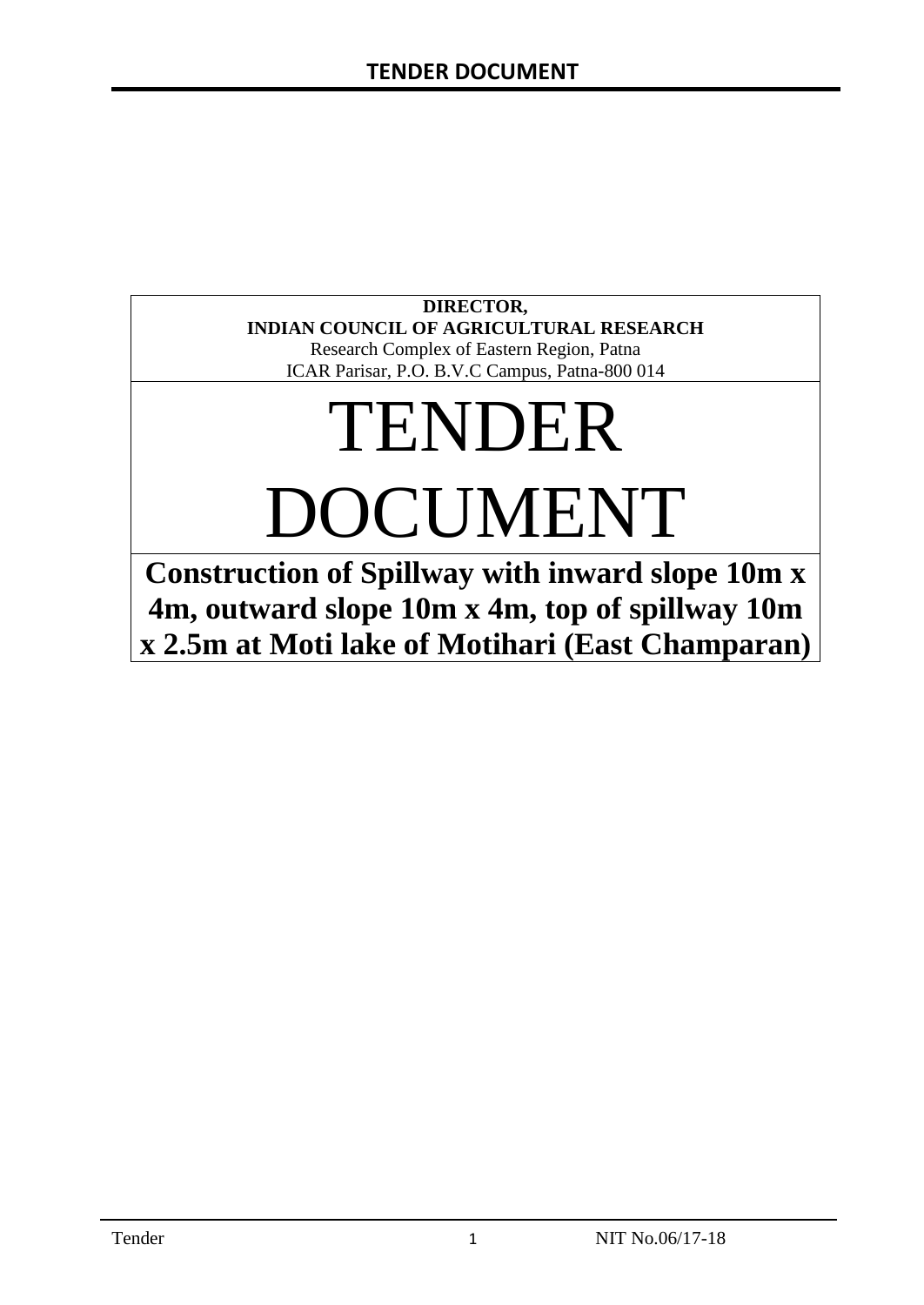# **INDIAN COUNCIL OF AGRICULTURAL RESEARCH RESEARCH COMPLEX OF EASTERN REGION PATNA**

# **TENDER DOCUMENT**

**Construction of Spillway with inward slope 10m x 4m, outward slope 10m x 4m, top of spillway 10m x 2.5m at Moti lake of Motihari (East Champaran)**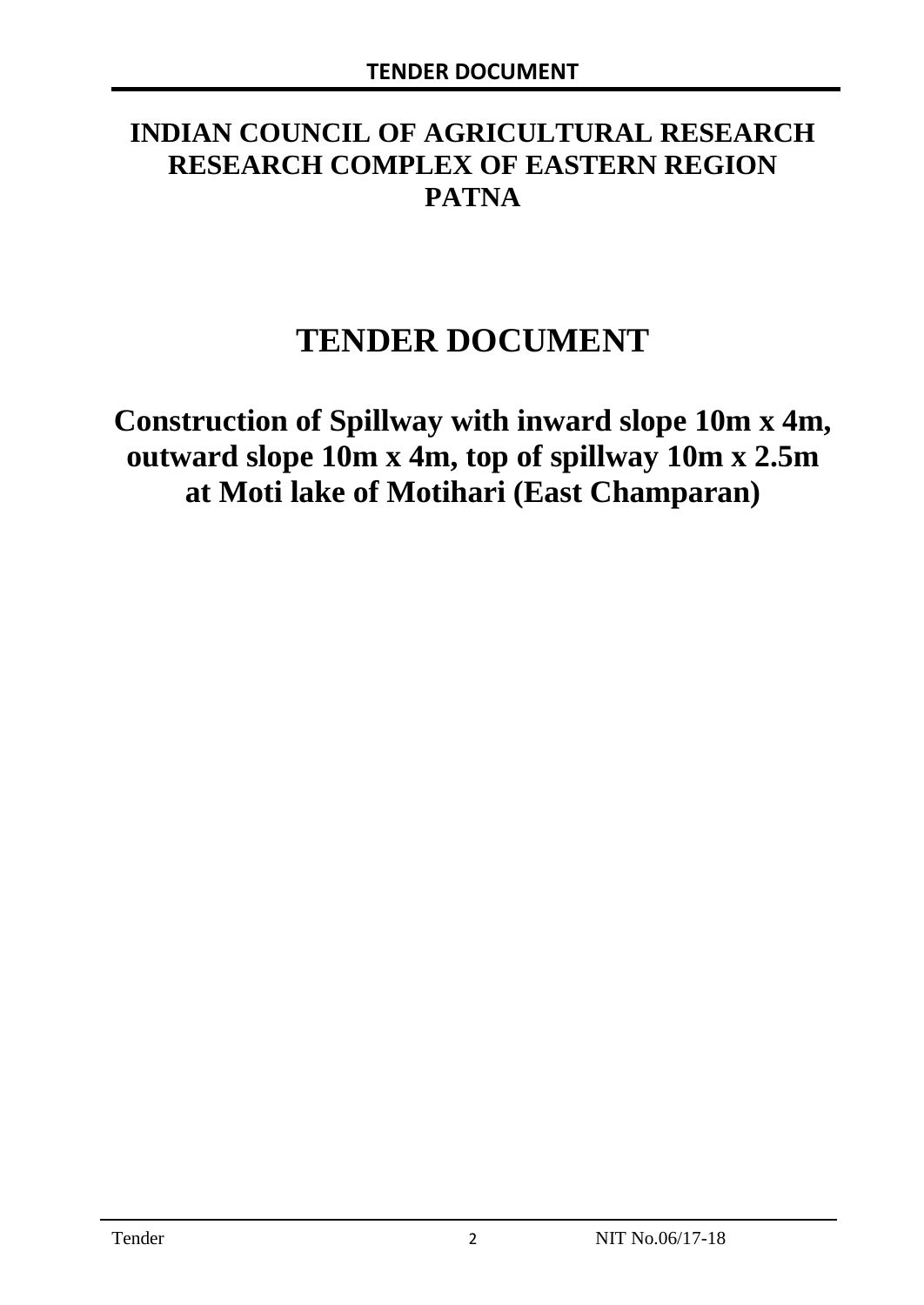# **INDEX**

| Sl. No.                 | <b>Details</b>                                               | Page no.       |
|-------------------------|--------------------------------------------------------------|----------------|
| 1.                      | <b>NOTICE INVITING TENDERS</b>                               |                |
| 2.                      | <b>INSTRUCTIONS TO TENDERERS</b>                             | 6              |
| A)                      | General                                                      | 6              |
| B)                      | Tender document                                              | $\overline{7}$ |
| $\mathcal{C}$           | Preparation of tenders                                       | 8              |
| D)                      | Submission of tenders                                        | $9-10$         |
| E)                      | Tender opening and evaluation                                | 11             |
| F)                      | Award of contract                                            | 12             |
| $\overline{\mathbf{3}}$ | <b>QUALIFICATION INFORMATION (ANNEXURE-I)</b>                | 13             |
|                         | <b>CHECKLIST TO ACOMPANY THE TENDER</b>                      |                |
| 4                       | <b>CONDITIONS OF CONTRACT</b>                                | 14             |
|                         | <b>TENDER</b>                                                | 15             |
| $\overline{A}$          | General                                                      | 17             |
| B                       | Time for completion                                          | 20             |
| $\overline{C}$          | Quality control                                              | 22             |
| D                       | Cost control                                                 | 23             |
| E                       | Finishing the contract                                       | 26             |
| $\mathbf{F}$            | Special conditions                                           | 27             |
| 5                       | <b>ADDITIONAL CONDITIONS TO TENDER NOTICE</b>                | 39             |
| 6                       | <b>GENERAL SPECIFICATIONS</b>                                | 40             |
| $\overline{7}$          | <b>DRAWINGS</b>                                              | 41             |
| 8                       | <b>BILL OF QUANTITIES</b>                                    | 42             |
| 9                       | <b>SCHEDULE - A: PRICE SCHEDULE &amp; BILL OF QUANTITIES</b> | 46             |
| A)                      | Price schedule of contract                                   | 48             |
| B)                      | Price summary                                                | 49             |
| $\mathcal{C}$           | Price schedule and Plan/Layout                               | 50             |
| 10                      | <b>Contract Form</b>                                         | 51-52          |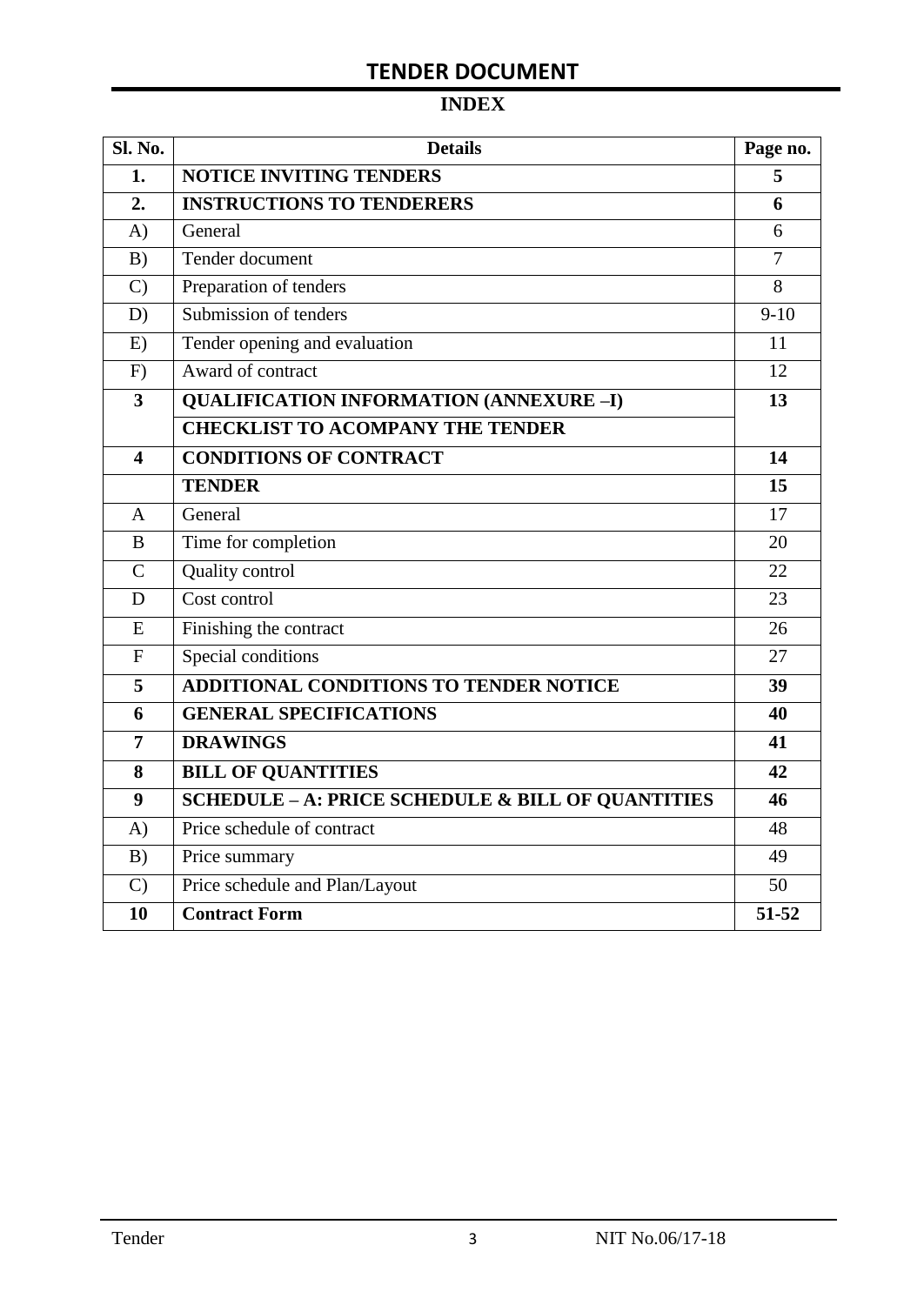# **NOTICE INVITING TENDERS**

# **No. 06/17-18**

# **INDIAN COUNCIL OF AGRICULTURAL RESEARCH RESEARCH COMPLEX OF EASTERN REGION PATNA**

**Name of Work: Construction of Spillway with inward slope 10m x 4m, outward slope 10m x 4m, top of spillway 10m x 2.5m at Moti lake of Motihari (East Champaran)**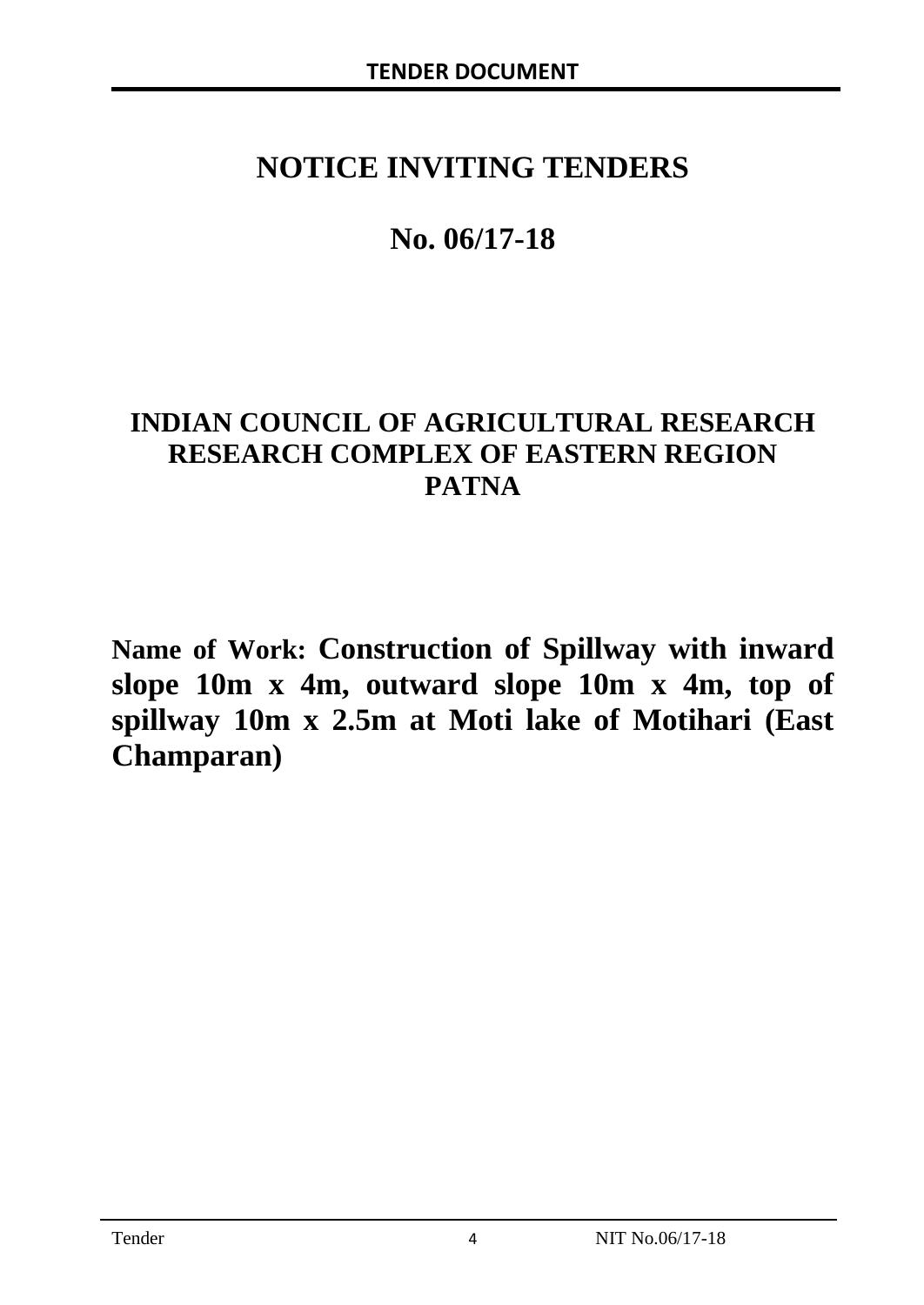# **Notice Inviting Tenders No. 06/17-18**

I) Tenders are invited from eligible Contractors for the work mentioned below:-

| 1.               | <b>Name</b><br>of<br>the                               | Construction of Spillway with inward slope 10m x 4m, outward |  |  |  |
|------------------|--------------------------------------------------------|--------------------------------------------------------------|--|--|--|
|                  | Work                                                   | slope 10m x 4m, top of spillway 10m x 2.5m at Moti lake of   |  |  |  |
|                  |                                                        | Motihari (East Champaran)                                    |  |  |  |
| 2.               | Estimated cost of the work   Rs. 3.12 lakhs            |                                                              |  |  |  |
|                  | without Tax                                            |                                                              |  |  |  |
| 3.               | Period of completion of work                           | 60 days from the award of the work                           |  |  |  |
| $\overline{4}$ . | Form of contract / class of firms                      | PWD/<br>CCW/<br>Registered<br>contractor<br>from             |  |  |  |
|                  | eligible.                                              | CPWD/RWD and similar govt. agencies.                         |  |  |  |
| 5.               | E.M.D to be paid in the shape of                       | Rs. 7790.00 (Rs. Seven thousand seven hundred                |  |  |  |
|                  | Demand Draft obtained from                             | ninety only)                                                 |  |  |  |
|                  | Nationalized Bank only.                                |                                                              |  |  |  |
| 6.               | Issue of tender document                               | Tender documents can be purchased on payment of              |  |  |  |
|                  |                                                        | Rs.500/- for the work which estimated cost is less than      |  |  |  |
|                  |                                                        | Rs.3.0 lakhs and Rs. 1000/- for the work which               |  |  |  |
|                  |                                                        | estimated cost is higher than 3.0 lakhs) in shape of         |  |  |  |
|                  |                                                        | demand draft towards cost of tender document or              |  |  |  |
|                  |                                                        | down loaded from website: www.icarreer.in in which           |  |  |  |
|                  |                                                        | case, a demand draft for Rs.500/- or Rs.1000/- per           |  |  |  |
|                  |                                                        | work to be enclosed alongwith tender in favour of            |  |  |  |
|                  |                                                        | "ICAR Unit-ICAR-RCER, Patna", payable at Patna.              |  |  |  |
| 7.               | date<br>time<br>Last<br>for<br>and                     | 26.07.2017 up to 11.00 A.M.                                  |  |  |  |
|                  | submission of tender.                                  |                                                              |  |  |  |
| 8.               | Date and time of opening of   26.07.2017 at 11.30 A.M. |                                                              |  |  |  |
|                  | tender.                                                |                                                              |  |  |  |

#### II) **Eligibility criteria for tenderer.**

- a) Registered contractor from CCW/CPWD/ PWD/ RWD and similar govt. agencies.
- b) Any type of single civil work of not less than Rs.3.50 lakhs in preceding three years.
- c) Should have a net worth of at least Rs.3.50 lakhs
- d) Certificates in support of existing Commitments.
- e) Valid Labour license and Income Tax Clearance certificate for last Financial Year must be submitted alongwith tender document.
- f) Copy of GST Registration.
- III) To purchase tender documents by paying an amount of Rs. 500/- or Rs. 1000/- (as applicable) towards cost of tender document including VAT etc. Those not able to purchase tender document can down load the application from web site www.icarrcer.in and submit the D.D for Rs.500/- or Rs. 1000/- (as applicable) along with EMD in the shape of Demand Draft of **Rs. 7790/-** on Tender Value issued by any Nationalized Bank/Scheduled Commercial bank in favour of "**ICAR Unit: ICAR-RCER, Patna**" to be valid for 3 months from the date of NIT along with bid. The tenderer shall invariably furnish original DD towards EMD to the tender inviting authority along with the Tender Document.
- IV) The tenders will be opened by the Tender Cum Works committee, ICAR-RCER, Patna in the presence of tenderers/or their authorized representatives on the date mentioned above.
- V) If the office happens to be closed on the dates specified above, the respective activity will be performed at the designated time on the next working day without any notification.
- VI) Any other details can be obtained from the Office of the **AAO (P), ICAR-RCER, Patna or www.icarrcer.in**.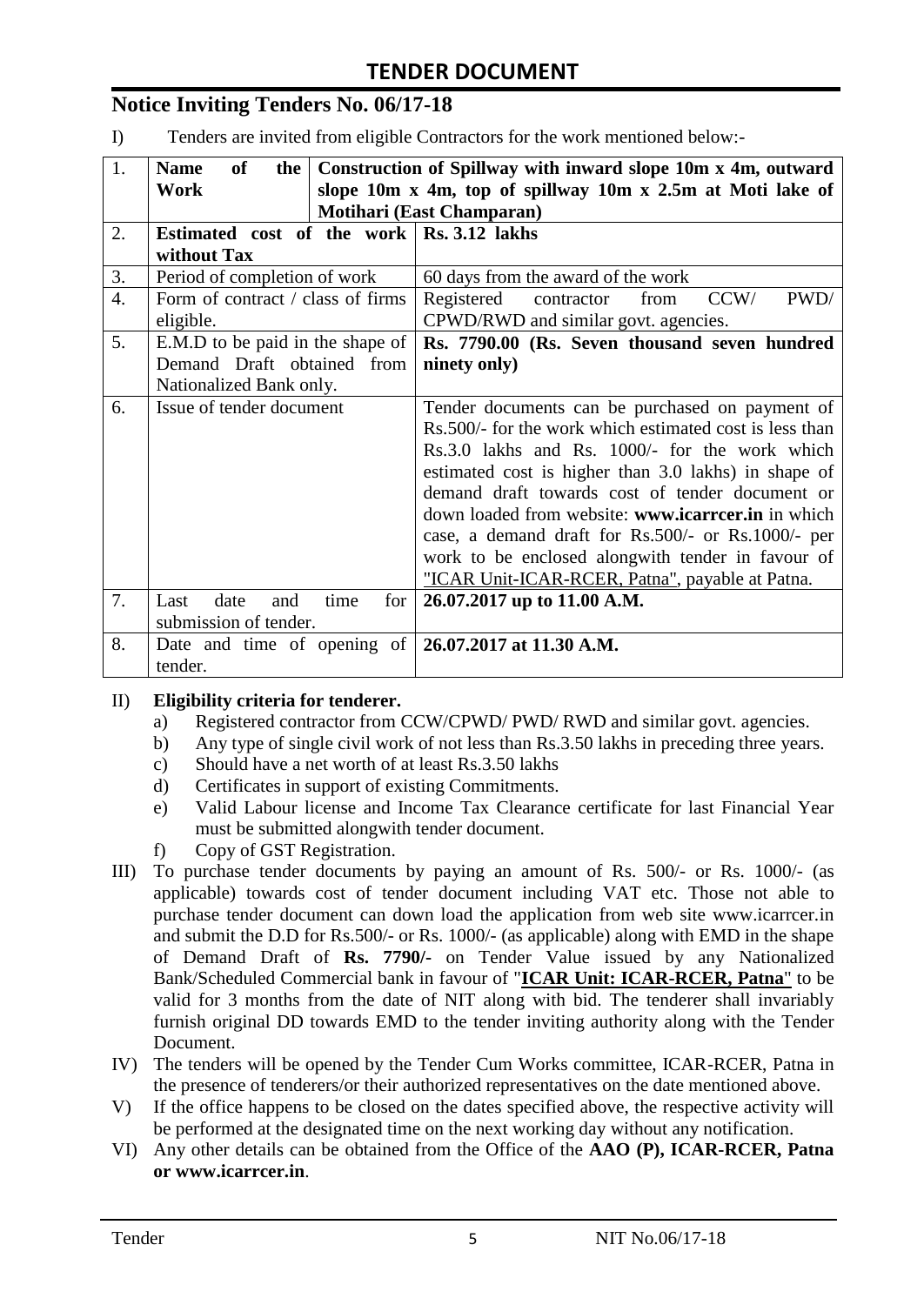#### **INSTRUCTIONS TO TENDERERS A – GENERAL**

#### **1. Name & Scope of work:**

1.1 Brief details of the work are as follows:

|   | location of work | A   Brief description and   Construction of Spillway with inward slope 10m x 4m,  <br>outward slope 10m x 4m, top of spillway 10m x 2.5m at Moti<br>lake of Motihari (East Champaran) |
|---|------------------|---------------------------------------------------------------------------------------------------------------------------------------------------------------------------------------|
| B | Scope of work:   | Civil work                                                                                                                                                                            |
|   | Period           | of $\vert$ 60 days from the award of the work                                                                                                                                         |
|   | Completion       |                                                                                                                                                                                       |

- **1.2** The Director, ICAR-RCER, Patna invites tenders along with EMD of Rs. 7790/- in the shape of Demand Draft issued by any Nationalized Bank**, Payable at Patna** to be valid for 3 months from the date of NIT along with bid. Bids without EMD will be summarily rejected.
- **1.3** The successful tenderer is expected to complete the work within the stipulated time period, as specified in 1.1 C.

#### **2. Firms Eligible to Tender:**

- 2.1 The Firms who are having;
	- a) Registered contractor from CCW/PWD/CPWD/RWD and similar govt. agencies.
	- b) Any type of single civil work of not less than **Rs.3.50** lakhs in preceding the years.
	- c) Should have net worth of at least **Rs.3.50** Lakhs.
	- d) Experience in any type of civil work.
	- e) Certificates in support of Existing Commitments.
	- f) Valid Labour license, Income Tax Clearance certificate for last Financial Year and Copy of GST Registration must be submitted alongwith tender document.

# **3. Qualification data of the Tenderers:**<br>3.1 The tenderer shall furnish the followin

- The tenderer shall furnish the following particulars in the formats enclosed, supported by documentary evidence as specified in the formats.
	- a) Check slip to accompany the tender **(in Annexure-I)**.
	- b) Attested copies of documents relating to experience in the similar type of works.
- 3.2 Even though the tenderers meet the above qualifying criteria, they are liable to be disqualified / debarred / suspended / blacklisted if they have
	- Furnished false / fabricated particulars in the forms, statements and /annexure submitted in proof of the qualification requirements and/or
	- Not turned up for entering into agreement, when called upon.
	- Record of poor progress such as abandoning the work, not properly completing the contract, inordinate delays in completion, litigation history or financial failures etc. and/or
	- Participated in the previous bidding for the same work and had quoted unreasonably high tender rate and
	- Even while execution of the work, if found that the work was awarded to the Contractor based on false / fake certificates of experience, the Contractor will be blacklisted and work will be taken over invoking relevant standard rules of GOI.
- 3.3 **A tenderer submitting a Tender which the tender accepting authority considers excessive and or indicative of insufficient knowledge of current prices or definite attempt of profiteering will render him liable to be debarred permanently from**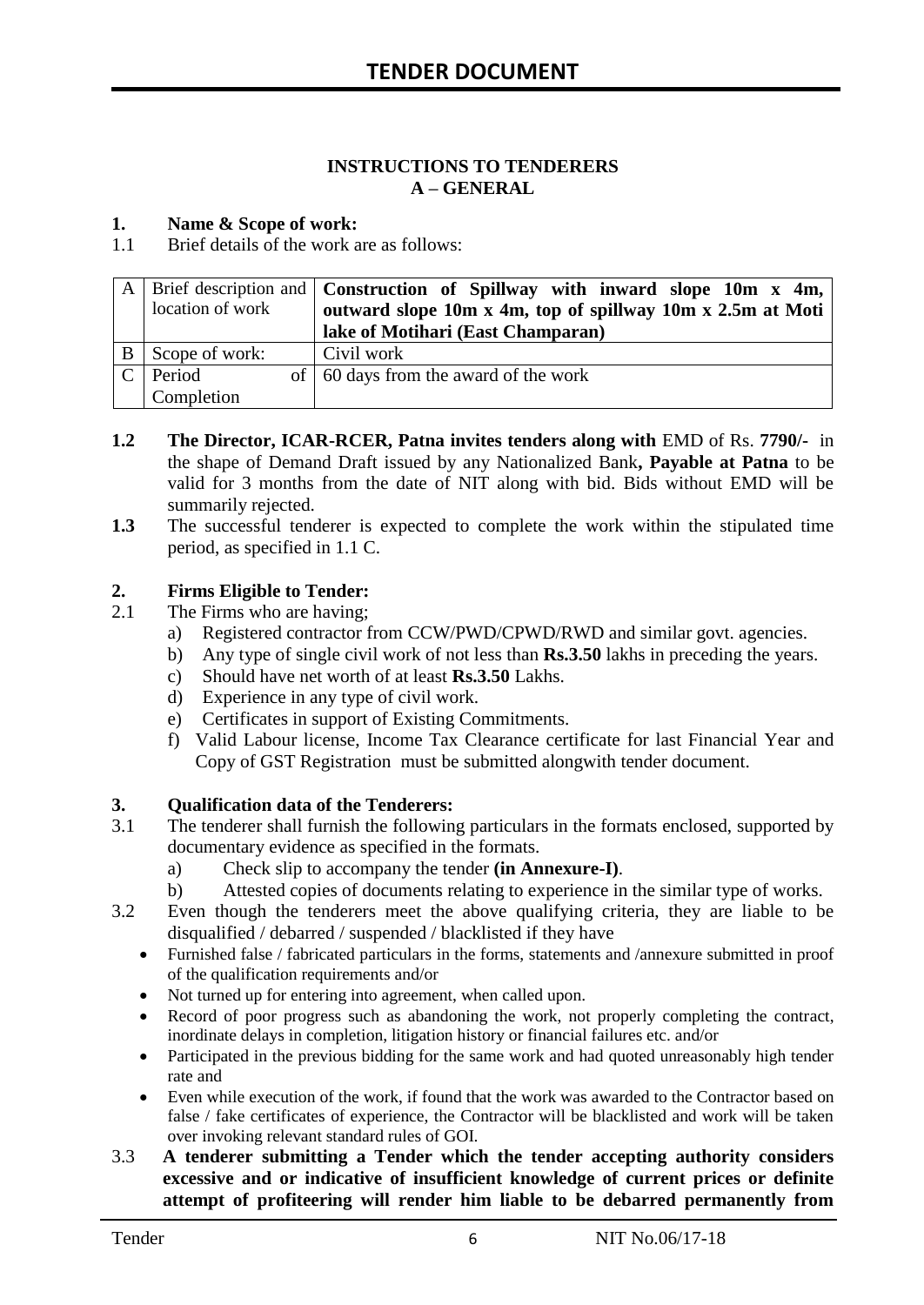**tendering or for such period as the tender accepting authority may decide. The tenderer overall quote should be based on the controlled prices for the materials, if any, fixed by the Government or the reasonable prices permissible for the tenderer to charge a private purchaser under the provisions of clause-6 of the hoarding and profiteering prevention ordinance of 1943 as amended from time to time and on similar principle in regard to labour supervision on the construction.**

#### **4. One Tender per Tenderer:**

4.1 Each Tenderer shall submit only one Tender for the work. A Tenderer who submits more than one Tender will cause disqualification of all the Tenders submitted by the Tenderer.

#### **5. Cost of Tendering**

5.1 The Tenderer shall bear all costs associated with the preparation and submission of his Tender and the tender inviting authority will in no case be responsible and liable for those costs.

#### **6. Site Visit.**

6.1 The Tenderer, at the Tenderer"s own responsibility and risk is advised to visit and examine the Site of Work and its surroundings and obtain all information that may be necessary for preparing the Tender for entering into a contract, for construction of the work. The costs of visiting the site shall be at the Tenderer's own expenses.

# **B. TENDER DOCUMENT**

#### **7. Contents of Tender document.**

- 7.1 One set of Tender document, comprises of the following:
	- 1) **Notice Inviting Tenders (NIT)**
		- **2) Instruction to Tenderers**
		- **3) Forms of Tender and qualification information**
		- **4) Conditions of Contract.**
		- **5) Specifications.**
		- **6) Drawings.**
		- **7) Forms of Securities. i.e., EMD, Additional Security etc.**
	- **8) Bill of quantities and Price.**

## **8. Clarification on Tender Documents.**

8.1 A prospective Tenderer requiring any clarification on Tender documents may contact the Administrative Officer at the address **indicated in the NIT**. The Administrative Officer will also respond to any request for clarification, received through post.

## **9. Amendment to Tender Documents.**

- 9.1 Before the last date for submission of Tenders, the Tender Inviting Officer may modify any of the Contents of the Tender Notice, Tender documents by issuing amendment / Addendum.
- 9.2 Any addendum/amendments issued by the Tender Inviting Officer shall be part of the Tender Document and it shall either be communicated in writing to all the purchasers of the Tender documents or notified on the Website in which NIT was published.
- 9.3 To give prospective Tenderers reasonable time to take an addendum into account in preparing their bids, the Tender Inviting Officer may extend if necessary, the last date for submission of tenders.

# **C. PREPARATION OF TENDERS**

- **10. Language of the Tender:** All documents relating to the tender shall be in the English Language only.
- **11. Documents comprising of the Tender.**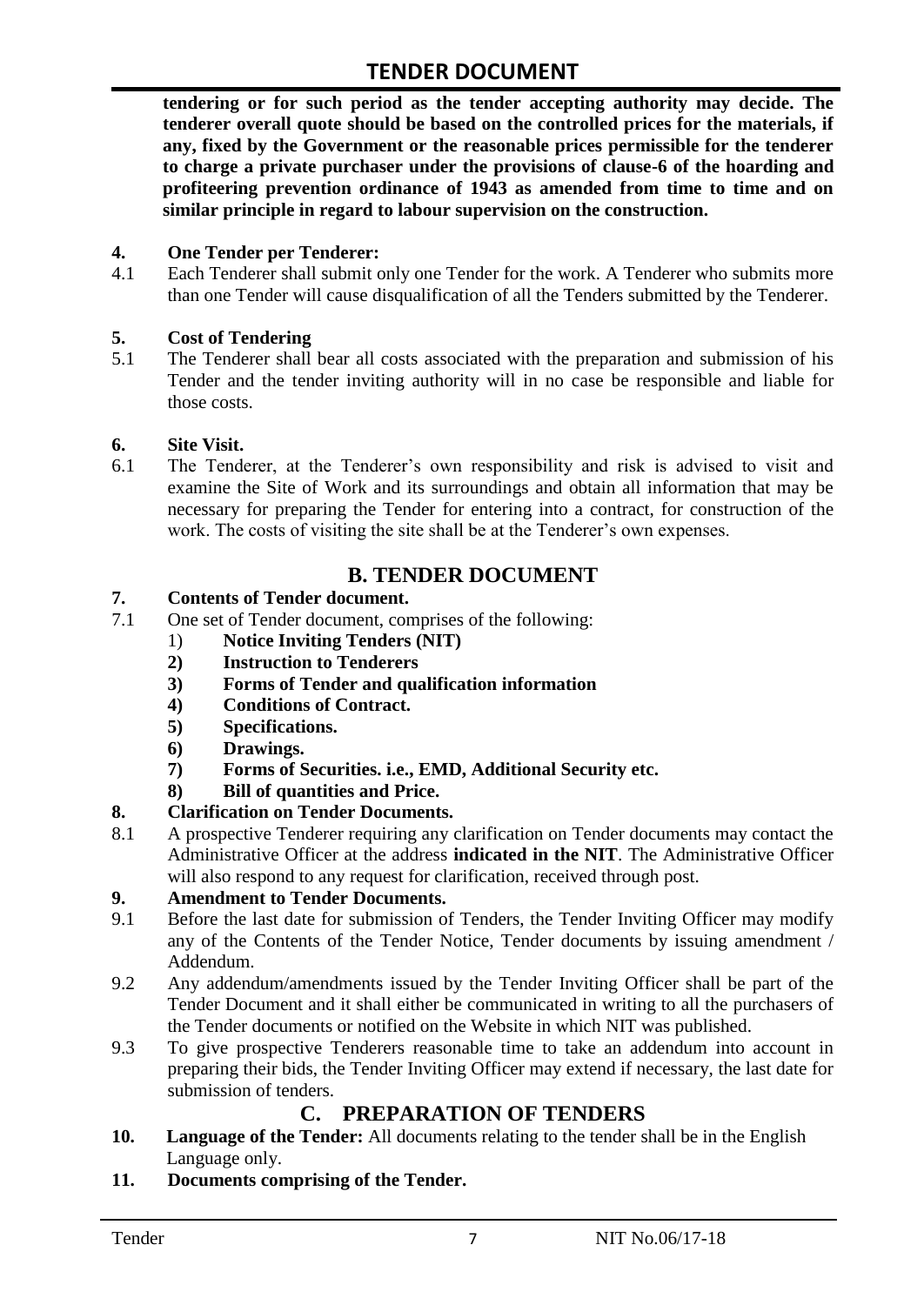- 11.1 The bidders are requested to submit a proposal as detail in this document.
- 11.2 The bidders, who are desirous of participating in the Tender, shall sign on all the statements, documents, certificates, tender document purchased by him, owning responsibility for their correctness/authenticity.
- 11.3 **Earnest Money Deposit (EMD):** The bidders shall submit EMD as indicated earlier along with the Proposal. The proposals without EMD are liable for rejection.

#### **11.4 The tenderer should place two bids in separate envelopes namely;**

- **a) Technical bid**
- **b) Financial bid or Price bid Both the envelope should clearly mention the NIT No. and type of bid i.e. technical or financial or price bid.**

#### **11.5 Proposal of Technical Bid**

- a. In preparing the Technical bid, bidders are expected to examine the documents comprising this tender document in detail. Material deficiencies in providing the information requested may result in rejection of a Proposal.
- b. While preparing the Technical bid, bidders must give particular attention to the following:
	- I) If a bidder considers that they do not have all the expertise for the Assignment, it may obtain a full range of expertise by associating with other firms as appropriate.
	- II) The Technical Proposal should provide the following information using the attached Standard Forms, where ever applicable
	- III) A brief description of the bidder organization and an outline of recent experience on assignments of a similar nature. For each assignment, the outline should indicate, inter alia, duration of the assignment, contract amount, and bidder involvement.
	- IV) List of equipment make, model etc with technical brochures, if any equipment is to be supplied.
	- V) List of personnel who will be looking after the work execution.
	- VI) Any comments or suggestions on the proposed scope of work, list of services, and any facilities expected to be provided by the **ICAR-RCER, Patna**.
	- VII) Any additional comments/ remarks.
- c. The Technical Proposal shall not include any financial information.
- **11.6** The Technical proposal will be reviewed by Tender cum Works Monitoring Committee of the **ICAR-RCER, Patna** and the clarifications, particulars if any required from the bidders will be obtained or in the conventional method by addressing the bidders.
- **11.7 The Tender Document will be opened in front of Tender cum Works Monitoring Committee of the ICAR-RCER, Patna at the time and date as specified in the tender documents.**

#### **12. Price Offer:**

- 12.1 The tenderer should however quote his lump sum tender based on this schedule of quantities. He should quote his offer as an overall tender percentage. The over all tender percentage should be written both in words and figures. The bid offers i.e., percentage shall be written both in figures and words legibly and free from erasures, over writings or corrections of figures. Corrections where unavoidable should be made by crossing out, and rewriting duly inalization with date.
- 12.2 The Schedule A contains not only the quantities but also the rates worked out by the department and the amount for each item and total value of the estimated contract. The tenderer should workout his own rates keeping in view the work, site conditions and quote his overall tender percentage with which he intends to execute the work.
- 12.3 The bid offer shall be for the whole work and not for individual items / part of the work.
- 12.4 All duties, taxes, and other levies payable by the contractor as per State / Central Government rules, shall be included in the tender percentage quoted by the tenderer.
- 12.5 **The tendered contract amount as computed based on overall tender percentage is subject to variation during the performance of the Contract in accordance with variation in quantities etc.**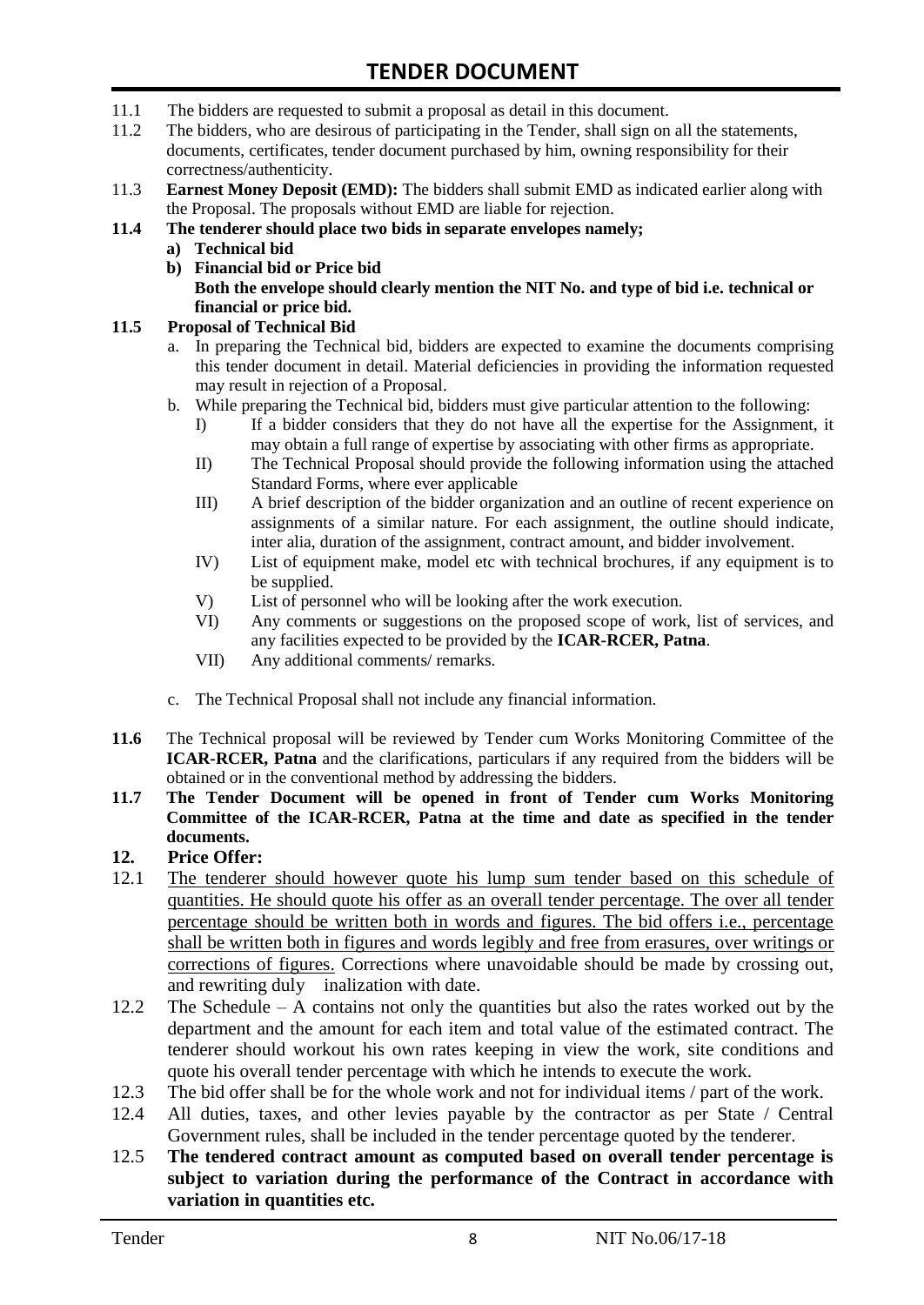#### **13. Validity of Tenders:**

- 13.1 Tenders shall remain valid for a period of not less than six months from the last date for receipt of Tender.
- 13.2 During the above mentioned period no plea by the tenderer for any sort of modification of the tender based upon or arising out of any alleged misunderstanding or misconceptions or mistake or for any reason will be entertained.
- 13.3 In exceptional circumstances, prior to expiry of the original time limit, the Tender Inviting Officer may request the bidders to extend the period of validity for a specified additional period. Such request to the Tenderers shall be made in writing. A Tenderer may refuse the request without forfeiting his E.M.D. A tenderer agreeing to the request will not be permitted to modify his Tender, but will be required to extend the validity of his E.M.D for a period of the extension.

# **14.** Signing of Tenders<br>14.1 If the tender is made

- If the tender is made by an individual, it shall be signed with his full name and his address shall be given. If it is made by a firm, it shall be signed with the co-partnership name by a member of the firm, who shall also sign his own name, and the name and address of each member of the firm shall be given, if the tender is made by a corporation it shall be signed by a duly authorized officer who shall produce with his tender satisfactory evidence of his authorization. Such tendering corporation may be required before the contract is executed, to furnish evidence of its corporate existence. Tenders signed on behalf of G.P.A holder will be rejected.
- 14.2 The tender shall contain no alterations or additions, except those to comply with instructions issued by the tender inviting officer, or as necessary to correct errors made by the tenderer, in which case all such corrections shall be inalizat by the person signing the tender.
- 14.3 No alteration which is made by the tenderer in the contract form, the conditions of the contract, the drawings, specifications or statements / formats or quantities accompanying the same will be recognized, and, if any such alterations are made the tender will be void.

## **D. SUBMISSION OF TENDERS.**

# **15. Submission of Tenders:**

- The tenderer shall invariably ensure that the following are to be submitted along with tender document.
	- **a) Check slip**
	- **b) Copy of Experience Certificate in Civil type of Work.**
	- **c) Any type of single civil work of not less than Rs.3.50 lakhs in preceding three years.**
	- **d) DD towards EMD.**
	- **e) Declaration towards the genuineness of the certificates**
- 15.2 The successful tenderer shall furnish the original hard copies of all the documents/ EMD / certificates / statements by them before concluding the agreement.
- 15.3 Submit tenders in as explained above. The tender should be submitted in a water proof covers and duly sealed. The cover should clearly indicate the Tender Number, Name of work tendered, due date for opening, address of the bidder and the Bid schedule. The EMD should be enclosed prominently along with the BID.

# **16. Last date / time for submission of the tenders.**<br>**16.1** Tenders must be submitted not later than the date

- 16.1 Tenders must be submitted not later than the date and time specified in NIT. In the event of the specified date / time for the submission of bids declared as holiday, the bids will be received on the next working day.
- 16.2 The Director, ICAR-RCER may extend the dates for issue and receipt of Tenders by issuing an amendment in which case all rights and obligations of the Incharge and the Tenderers will remain same as previously.

# **17. Late tenders**

Any tender received after the last date / time prescribed will be summarily rejected.

# **18. Modification to the tender**<br>18.1 No tender shall be modified

No tender shall be modified after the last date / time of submission of tenders.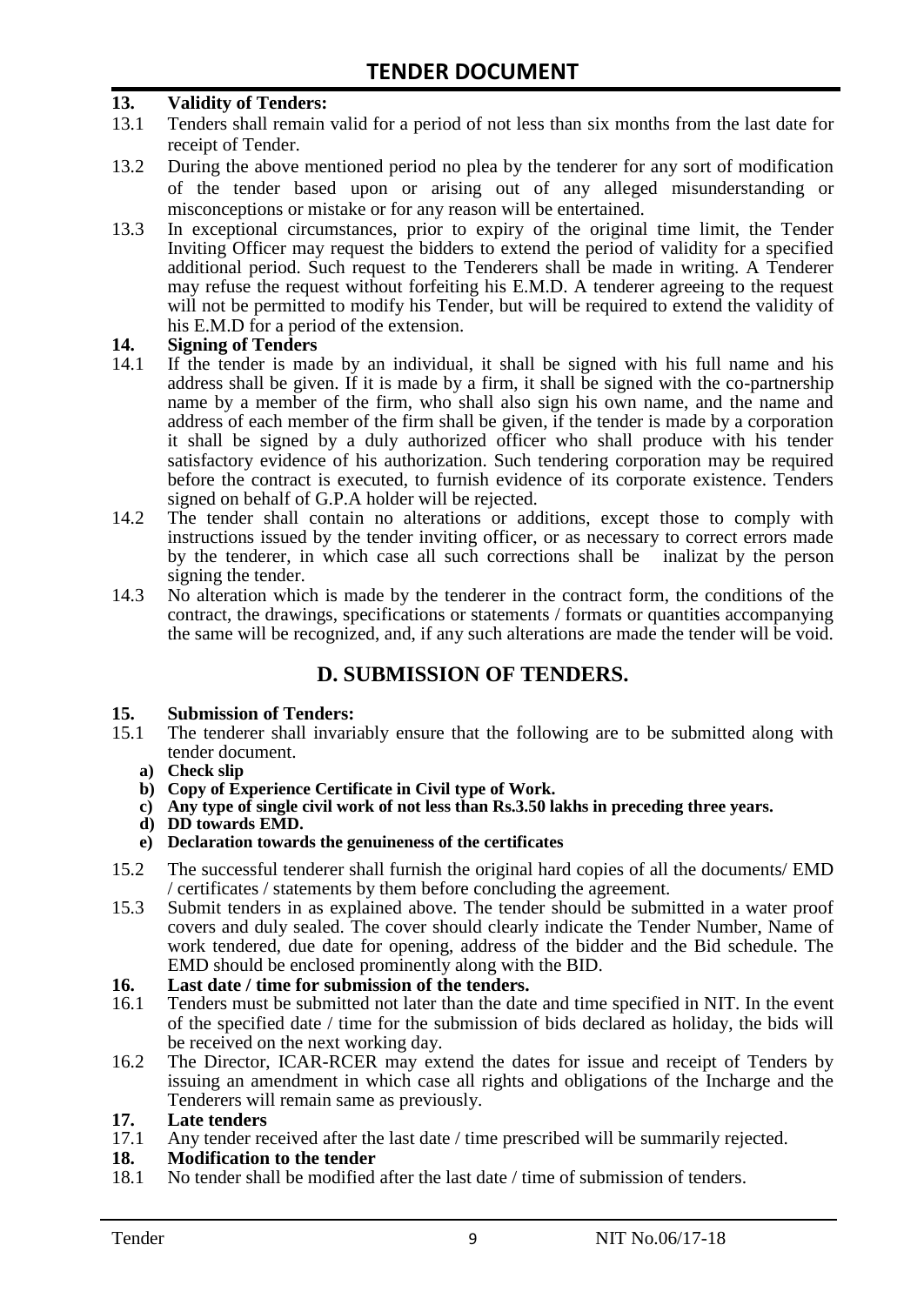# **E. TENDER OPENING AND EVALUATION**

- **19. Tender opening**
- 19.1 **The tenderers or their authorized representatives can be present at the time of opening of the tenders. Either the tenderer himself or one of his representative with proper authorization only will be allowed at the time of tender opening. If any of the tenderer is not present at the time of opening of tenders, the tender opening authority will, on opening the tender of the absentee tenderer, reads out and record the deficiencies if any, which shall be binding on the tenderer.**
- 19.2 **The technical bid containing qualification requirements as per Annexure: I and statement I to VII in 11:5 (b) will be evaluated by the tender opening authority and the minutes are recorded which will be signed by the tender opening authority as well as tenderers or their authorized representatives present.**

#### **20. Clarification of the Tender Document.**

- 20.1 The tender opening authority may call upon any tenderer for clarification on the statements, documentary proof relating to the Tender Document. The request for clarification and response thereto shall be in writing and it shall be only on the qualification information furnished by the tenderer. The clarification called for from the tenderers shall be furnished within the stipulated time, which shall not be more than a week.
- 20.2 The tenderer if so desirous, shall agree in writing to furnish the clarification called for within the stipulated time and, for disqualification and rejection of his tender in the event of failure to do so.

# **21. Examination of Tender Document and determination of responsiveness**

- 21.1 The Director, ICAR-RCER will evaluate whether each tenderer is satisfying the eligibility criteria prescribed in the tender document and declares them as a qualified tenderer.
- 21.2 If any alteration is made by the tenderer in the tender documents, the conditions of the contract, the drawings, specifications or statements / formats or quantities the tender will be rejected.
- 21.3 Tenders shall be scrutinized in accordance with the conditions stipulated in the Tender document. In case of any discrepancy of non-adherence conditions the tender accepting authority shall communicate the same which will be binding both on the tender opening authority and the tenderer. In case of any ambiguity, the decision taken by the tender accepting authority on tenders shall be final.
- 21.4 Those proposals which are found to meet the minimum standards as prescribed by the Director, ICAR-RCER will be treated as responsive bids.

# **22. Evaluation and comparison of price.**

- The committee will evaluate and compare the price of all the qualified tenderers.
- 22.2 Negotiations at any level are strictly prohibited. However, good gesture rebate, if offered by the lowest tenderer prior to finalization of tenders may be accepted by the tender accepting authority.
- 22.3 Selection of tenderer among the lowest and equally quoted tenderers will be in the following orders:
	- **a) The tenderer whose bid capacity is higher will be selected.**
	- **b) In case the bid capacity is also same the tenderer whose annual turnover is more will be preferred.**
	- **c) Even if the criteria incidentally become the same, the turnover on similar works and thereafter machinery available for the work and then the clean track record will be considered for selection.**

#### **23. Process to be confidential**

- 23.1 Information relating to the examination, clarification, evaluation and comparison of tenders and recommendations for the award of a contract shall not be disclosed to tenderers or any other persons not officially concerned with such process until the award to the successful tenderer has been announced by the tender accepting authority. Any effort by a tenderer to influence the processing of tenders or award decisions may result in the rejection of his tender.
- 23.2 No Tenderer shall contact the Director, ICAR-RCER or any authority concerned with inalization of tenders on any matter relating to its Tender from the time of the Tender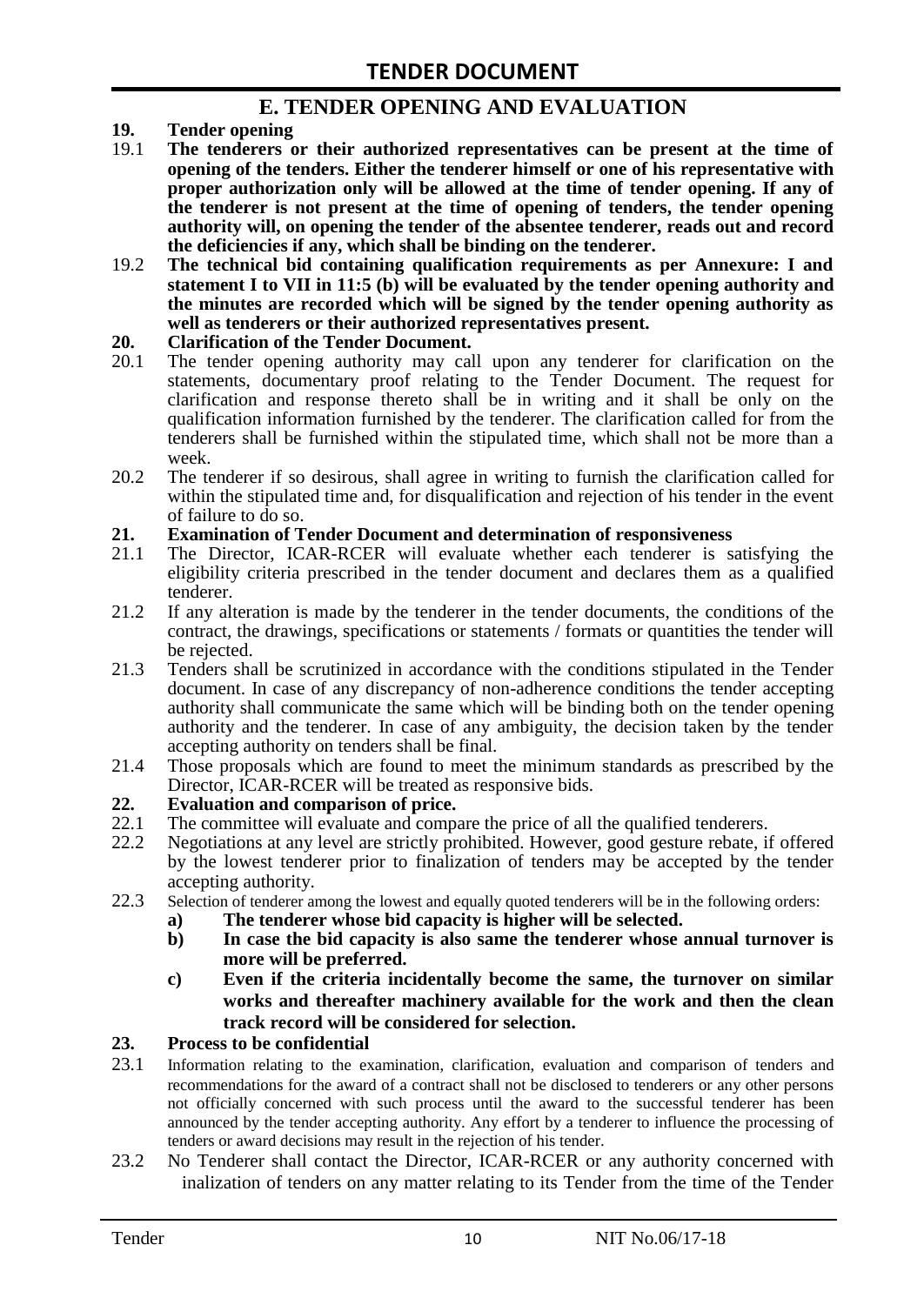opening to the time the Contract is awarded. If the Tenderer wishes to bring additional information to the notice of the Director, it should do so in writing.

23.3 Before recommending / accepting the tender, the tender recommending / accepting authority shall verify the correctness of certificates submitted to meet the eligibility criteria and specifically experience. The authenticated agreements of previous works executed by the lowest tenderer shall be called for.

# **F. AWARD OF CONTRACT**

## **24. Award Criteria**

- 24.1 The Director, ICAR-RCER will award or recommend to the competent tender accepting authority for award of the contract to the tenderer who is found technically qualified as per the tender conditions and whose price is lowest.
- 24.2 The tender accepting authority reserves the right to accept or reject any tender or all tenders and to cancel the tendering process, at any time prior to the award of contract, without thereby incurring any liability to the affected tenderer or tenderers or any obligation to inform the affected tenderer or tenderers of the reasons for such action.
- 25. Notification of award and signing of agreement
- 25.1 **The Tenderer whose Tender has been accepted will be notified of the award of the work by The Director ICAR-RCER prior to expiration of the Tender validity period by registered letter. This letter (hereinafter and in the Conditions of Contract called "Letter of Acceptance") will indicate the sum that the Government will pay the Contractor in consideration of the execution, completion, and maintenance of the Works by the Contractor as prescribed by the Contract (hereinafter and in the Contract called the "Contract Amount").**
- 25.2 The successful tenderer has to sign an agreement within a period of 15 days from the date of receipt of communication of acceptance of his tender. On failure to do so his tender will be cancelled duly forfeiting the E.M.D., paid by him without issuing any further notice and action will be initiated for black listing the tenderer.

#### **26. Corrupt or fraudulent practices**

- 26.1 The Government requires that the bidders / suppliers / contractors under Government financed contracts, observe the highest standard of ethics during the procurement and execution of such contracts. In pursuance of this policy, the Government
- (a) Define for the purposes of the provision, the terms set forth below as follows:
- (i) "corrupt practices" means the offering, giving, receiving or soliciting of anything of value to influence the action of a Government official in procurement process or in contract execution: and
- (ii) "fraudulent practice" means a misrepresentation of facts in order to influence a procurement process or the execution of a contract to the detriment of the Government and includes collusive practice among Tenderers (prior to or after Tender submission) designed to establish in Tender prices at artificial noncompetitive levels and to deprive the Government of the benefits of free and open competition.
- (b) Will reject a proposal for award if it determines that the tenderer recommended for award has engaged in corrupt or fraudulent practices in competing for the contract in question.
- I Will blacklist / or debar a firm, either indefinitely or for a stated period of time, if at any time determines that the firm has engaged in corrupt or fraudulent practices in competing for, or in executing a Government contract.
- (d) Further more, tenderers shall be aware of the provisions stated in the general conditions of contract.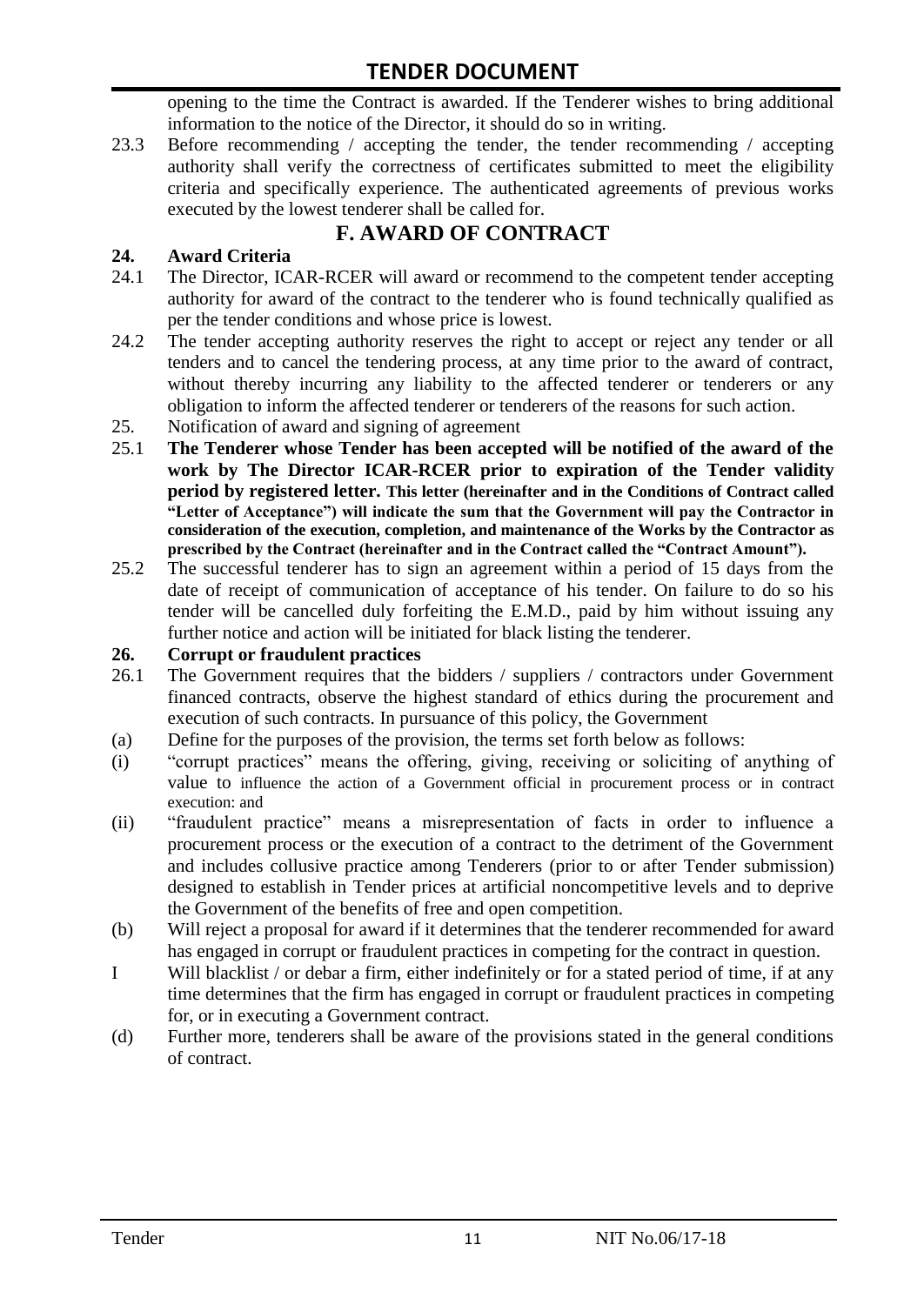#### **QUALIFICATION INFORMATION Annexure –I CHECKLIST TO ACOMPANY THE TENDER**

| Sl.<br>No.     | <b>Description</b>                                       | <b>Submitted</b><br>Yes/No | Page No.<br>(see Note |
|----------------|----------------------------------------------------------|----------------------------|-----------------------|
|                |                                                          |                            | below)                |
| 1              | 2                                                        | 3                          | 4                     |
| $\mathbf{1}$   | Attested photocopy of Registered contractor from         | Yes / No                   |                       |
|                | CCW/CPWD/ PWD/ RWD and similar govt. agencies            |                            |                       |
| 2              | Any type of single civil work of not less than Rs.3.50   | Yes / No                   |                       |
|                | lakhs in preceding three years.                          |                            |                       |
| 3              | Certificates in support of Existing Commitments.         | Yes / No                   |                       |
| 4              | DD towards EMD.                                          | Yes / No                   |                       |
| 5              | Declaration towards the genuineness of the certificates  | Yes / No                   |                       |
| 6              | <b>Experience :</b> Experience in any type of civil work | Yes / No                   |                       |
| $\overline{7}$ | Valid Labour license and Income Tax Clearance            | Yes / No                   |                       |
|                | certificate for last Financial Year must be submitted    |                            |                       |
|                | alongwith tender document.                               |                            |                       |
| 8              | Copy of GST Registration                                 | Yes / No                   |                       |

#### **Notes:-**

- 1) All the statements copies of the certificates, documents etc., enclosed to the Tender Document shall be given page numbers on the right corner of each certificate, which will be indicated in column (4) against each item. The statements furnished shall be in the formats appended to the tender document.
- 2) The information shall be filled-in by the Tenderer in the checklist and **statements VI & VII** of section 11.5 (b) and shall be enclosed to the Technical bid for the purposes of verification as well as evaluation of the tenderer"s Compliance to the qualification criteria as provided in the Tender document. All the Certificates, documents, statements as per check-list shall be submitted by the tenderer.
- 3) The bidder shall sign all the statements/documents/certificates received by him owing responsibility for their correctness/authenticity. The successful tenderer shall furnish the original hard copies of all the documents / certificates / statements received by them before concluding the Agreement.

#### **DECLARATION**

I / WE ………………………………………………………………. have gone through carefully all the Tender conditions and solemnly declare that the certificates or the documents uploaded by me/us are genuine and I/We will abide by any penal action such as disqualification or black listing or determination of contract or any other action deemed fit, taken by, the Institute against us, if it is found that the statements, documents, certificates produced by me/us are false/fabricated.

I / WE hereby declare that, I / WE have not been blacklisted / debarred / Suspended / demoted in any department in any State due to any reasons.

Signature of the Tenderer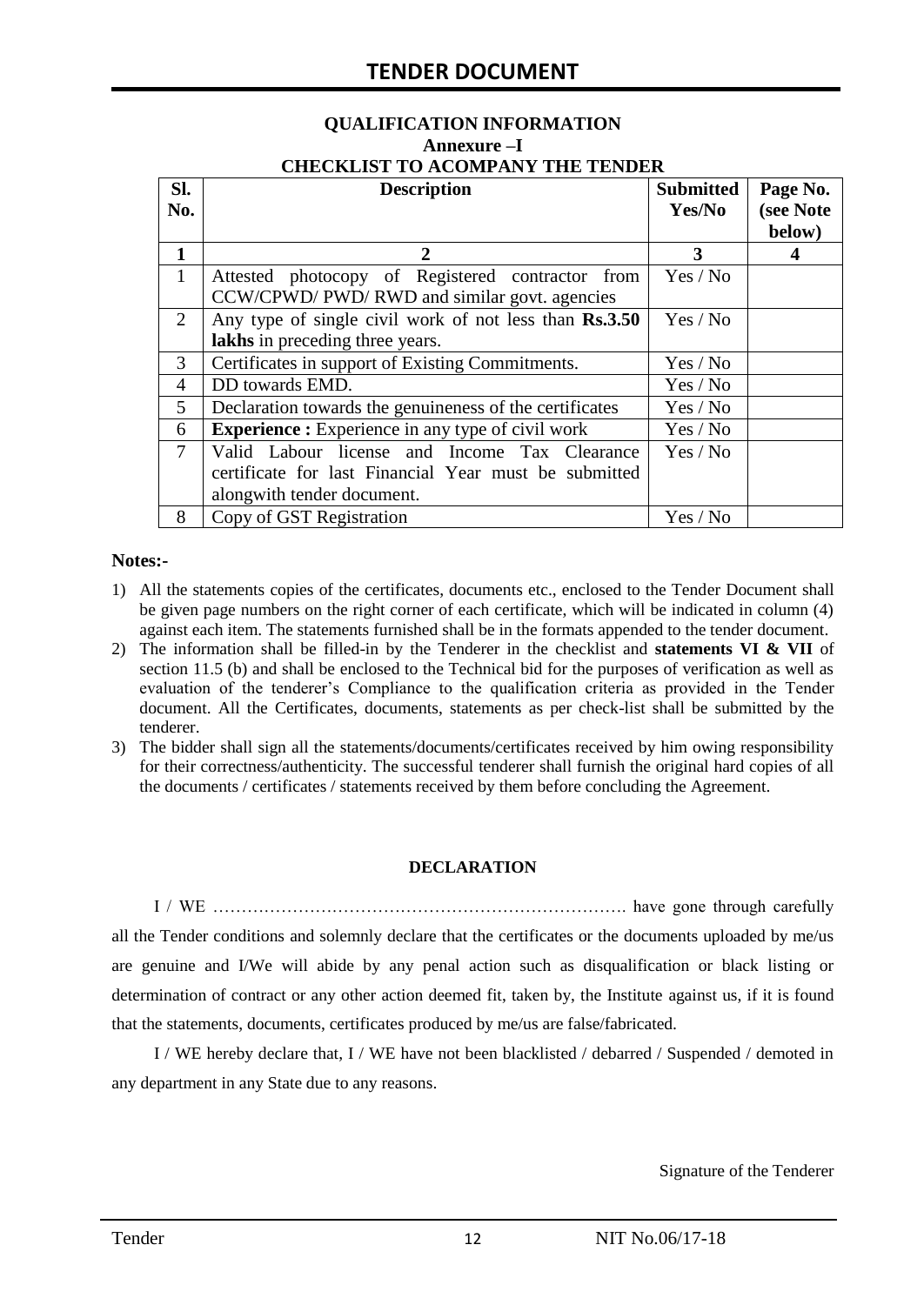# **CONDITIONS OF CONTRACT**

#### **TENDER**

Date: ……………

To The Director, ICAR-RCER, Patna

Sir,

I / We do hereby tender and if this tender be accepted, under take to execute the work entitled "**Construction of Spillway with inward slope 10m x 4m, outward slope 10m x 4m, top of spillway 10m x 2.5m at Moti lake of Motihari (East Champaran)"** as shown in the drawings and as per specifications described in this document of ICAR-RCER, Patna for the sum of **Rs. 3.12 lakhs** or such other sum as may be arrived under the clause of the standard preliminary specifications relating to "Payment by final measurement at unit rates"

I/WE have also quoted rates in Schedule "A", annexed (in words and figures) for which I/We agree to execute the work when the lumpsum payment under the terms of the agreement is varied by payment on measurement quantities.

I/WE have quoted rates in Schedule "A" both in words & figures. In case of any discrepancy between the Percentage excess or less on E.C.V., in words and figures, the rates quoted words only shall prevail.

I/WE agreed to keep the offer in this tender valid a period of six month(s) mentioned in the tender notice and not to modify the whole or any part of it for any reason within above period. If the tender is withdrawn by me/us for any reasons whatsoever, the earnest money paid by me/us will be forfeited to Government

I/WE hereby distinctly and expressly, declare and acknowledge that, before the submission of my/our tender I/We have carefully followed the instructions in the tender notice and have read the preliminary specifications and that I/We have made such examination of the contract documents and the plans, specifications and quantities and of the location where the said work is to be done, and such investigation of the work required to be done, and in regard to the material required to be furnished as to enable me/us to thoroughly understand the intention of same and the requirements, covenants, agreements, stipulations and restrictions contained in the contract, and in the said plans and specifications and distinctly agree that I/We will not hereafter make any claim or demand upon the Government based upon or arising out of any alleged misunderstanding or misconception /or mistake on my/or our part of the said requirement, covenants, agreements, stipulations, restrictions and conditions.

I / WE enclosed to my/our application for tender schedule a crossed demand draft (No.

dated:  $\qquad \qquad$  ) for Rs:

as earnest money not to bear interest.

I / WE shall not assign the contractor or sublet any portion of the same. In case if it becomes necessary such subletting with the permission of the shall be limited to (1) Labour contract, (2) Material contract, (3) Transport contract and (4) Engaging specialists for special item of work.

IF MY / OUR tender is not accepted the sum shall be returned to me/us on application when intimation is sent to me/us of rejection or at the expiration of three months from last date of receipt of this tender, whichever is earlier. If my/our tender is accepted the earnest money shall be retained by the Government as security for the due fulfilment of this contract. If upon written intimation to me/us by the Office, I/We fail to attend the said office on the date herein fixed or if upon intimation being given to me/us or acceptance of my/our tender, and if I/We fail to make the additional security deposit or to enter into the required agreement as defined in tender document, then I/We agree the forfeiture of the earnest money. Any notice required to be served on me/us here under shall be sufficiently served on me/us if delivered to me/us hereunder shall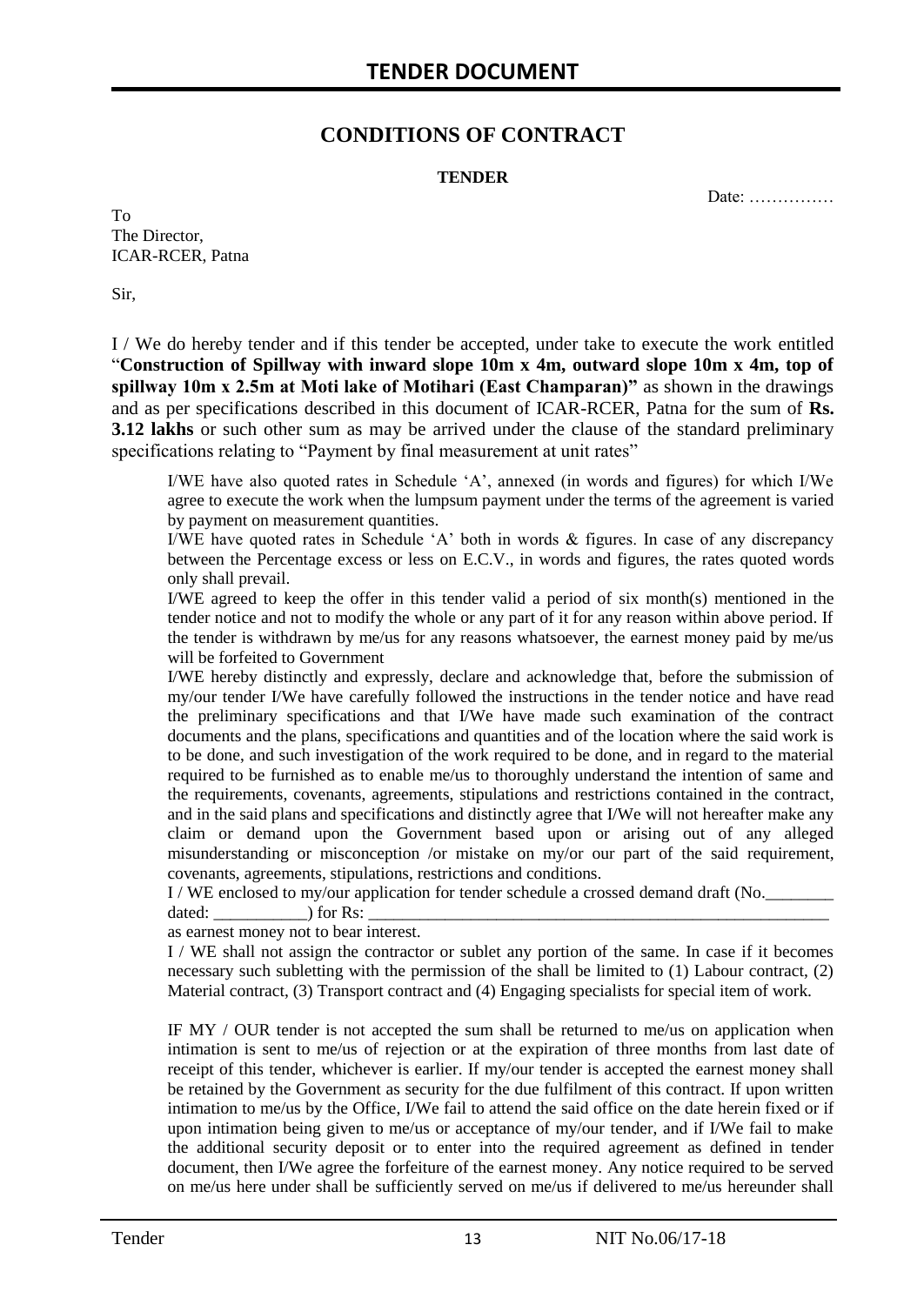be sufficiently served on me/us if delivered to me/us personally or forwarded to me/us by post to (registered or ordinary) or left at my/our address given herein. Such notice shall if sent by post be deemed to have been served on me/us at the time when in due course of post it would be delivered at the address to which it is sent.

I/WE fully understand that the written agreement to be entered into between me/us and Government shall be the foundation of the rights of the both the parties and the contract shall not be deemed to be complete until the agreement has first been signed by me/us and then by the proper officer authorized to enter into contract on behalf of Government.

I AM/WE ARE professionally qualified and my/our qualifications are given below:

| S. No. | Name | Qualification |
|--------|------|---------------|
|        |      |               |
|        |      |               |
|        |      |               |
|        |      |               |
|        |      |               |
|        |      |               |
|        |      |               |
|        |      |               |

I/WE will employ the following technical staff for supervising the work and will see that one of them is always at site during working hours, personally checking all items of works and paint extra attention to such works as required special attention (eg) Main panel boards, Cable connections etc.,

| S. No. | Name | Qualification |
|--------|------|---------------|
|        |      |               |
|        |      |               |
|        |      |               |
|        |      |               |
|        |      |               |
|        |      |               |

I / WE declare that I / WE agree to recover the salaries of the technical staff actually engaged on the work by the department, from the work bills, if I / We fail to employ technical staff as per the tender condition.

#### **TENDERERS / CONTRACTOR'S CERTIFICATE.**

- (1) I/WE hereby declare that I/We have perused in detail and examined closely the Indian Standard Specifications, all clauses of the preliminary specifications with all amendments and have either examined all the standards specifications or will examine all the standard specifications for items for which I/We tender, before I/We submit such tender and agree to be bound and comply with all such specifications for this agreement which I/We execute in the different Government Departments.
- (2)I/WE certify that I/We have inspected the site of the work before quoting my price, I /We have satisfied about the quality, availability and transport facilities for all the materials.
- (3)I / WE am/are prepared to furnish detailed data in support of all my quoted rates, if and when called upon to do so without any reservations.
- $(4)$  I / WE hereby declare that I / We will not claim any price escalation.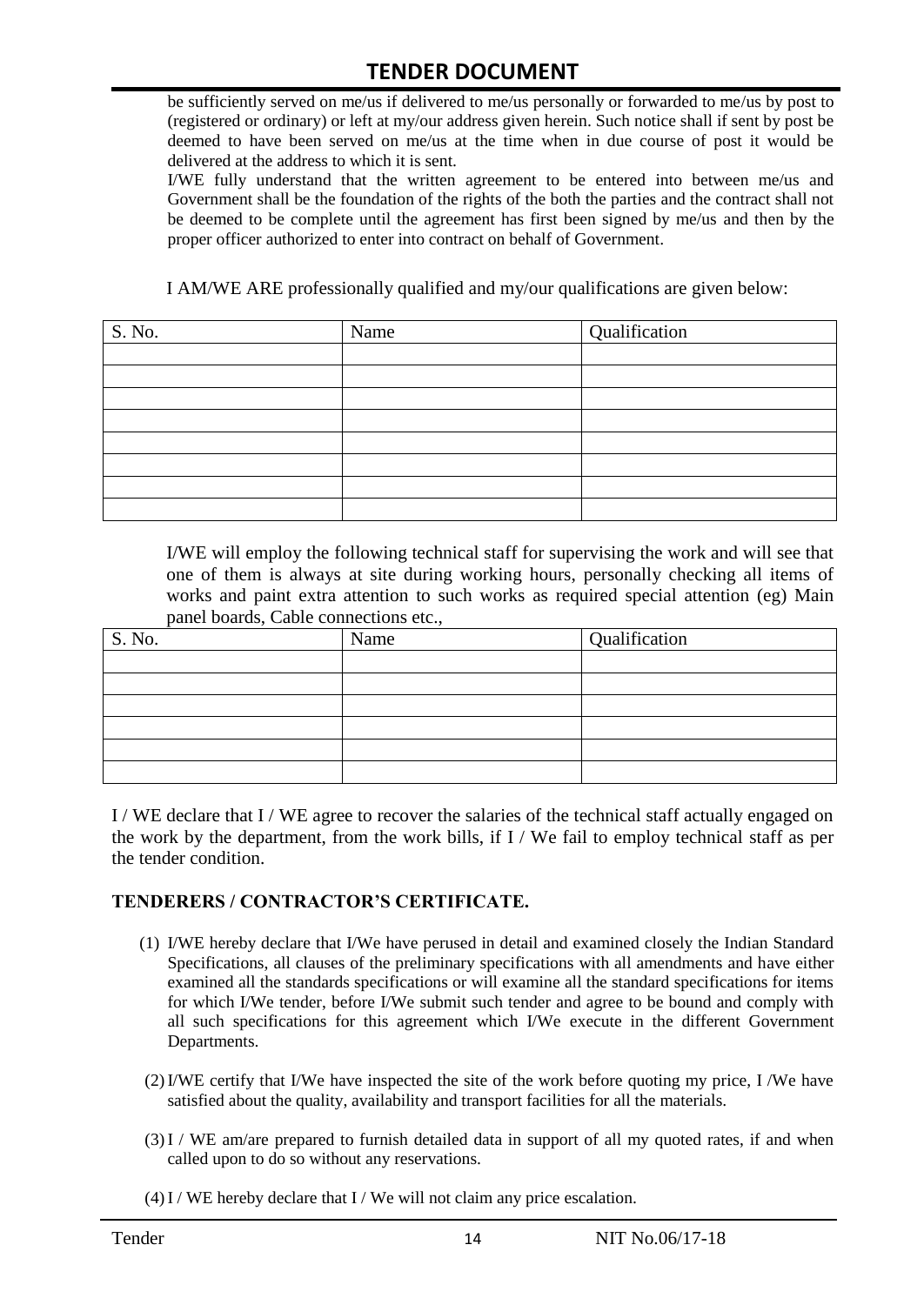- (5)I / WE hereby declare that I am / We are accepting for the defect liability period as 24 months.
- (6)I / WE declare that I / WE will not claim any extra amount towards any material used for the work other than the quoted works for respective schedule 'A' items.
- $(7)$ I / WE declare that I / WE will execute the work as per the mile stone programme, and if I / WE fail to complete the work as per the mile stone programme I abide by the condition to recover liquidated damages as per the tender conditions.
- $(8)$  I / WE declare that I / WE will abide for settlement of disputes as per the tender conditions.

#### **DECLARATION OF THE TENDERER**

- 1) I/WE have not been black listed in any department due to any reasons.
- 2) I/We declare that all the Certificates/Documents submitted by Me/US are Genuine.
- 3) I/WE agree to disqualify me/us for any wrong declaration in respect of the above and to summarily reject my/our tender.

Address of the Tenderer:

Phone No.: Fax No.: CONTRACTOR.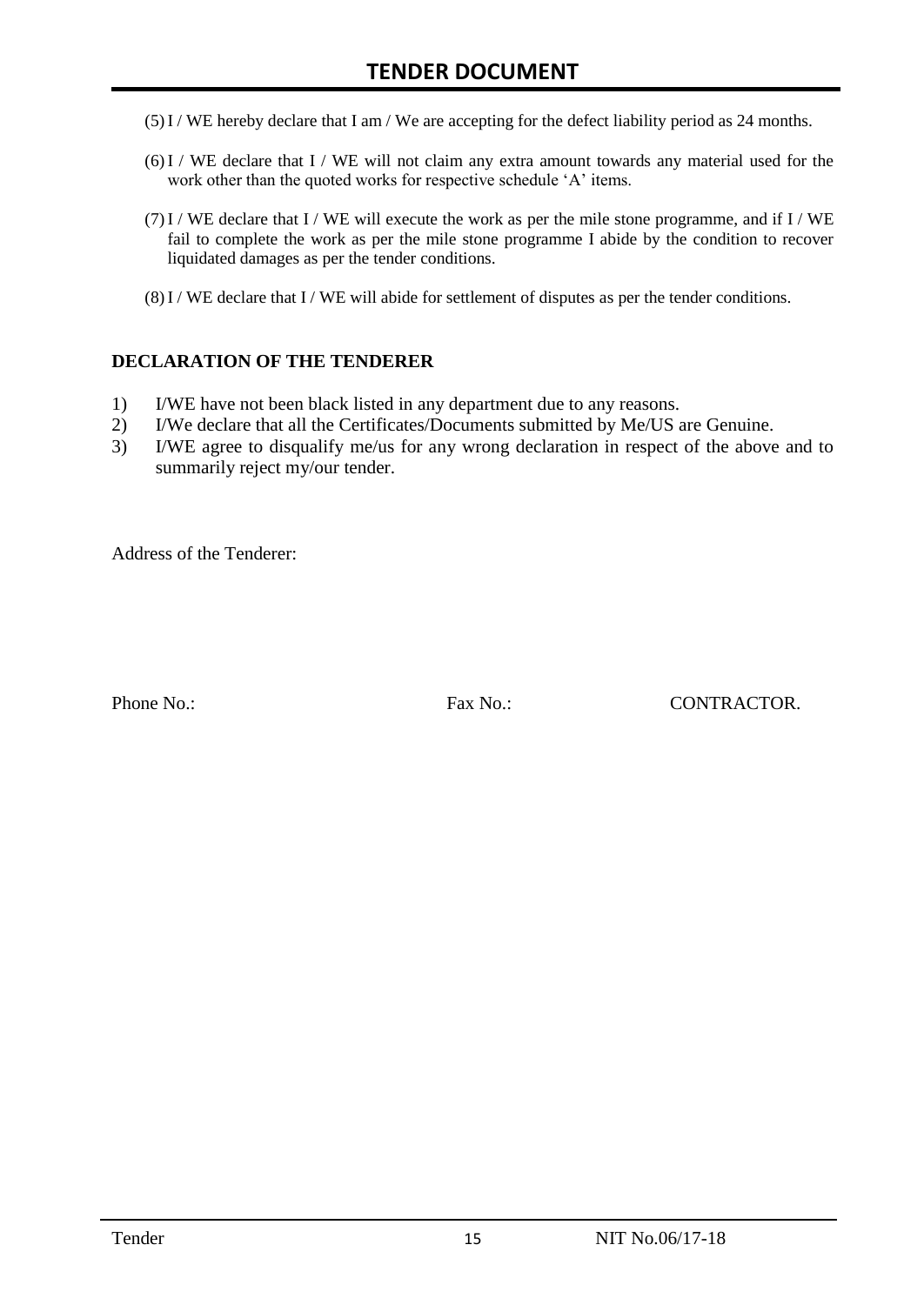# **CONDITIONS OF CONTRACT**

# **A. GENERAL**

#### **1. Interpretation:**

- 1.1 In interpreting these Conditions of Contract, singular also means plural, male also means female, and vice-versa. Headings have no significance. Works have their normal meaning under the language of the contract unless specifically defined. The Incharge will provide instructions clarifying queries about the conditions of Contract.
- 1.2 The documents forming the Contract shall be interpreted in the following order of priority:
- **1) Agreement**
- **2) Letter of Acceptance, notice to proceed with the works**
- **3) Contractor's Tender**
- **4) Conditions of contract**
- **5) Specifications**
- **6) Drawings**
- **7) Bill of quantities**
- **8) Any other document listed as forming part of the Contract.**

#### **2. Decisions:**

2.1 Except where otherwise specifically stated, the Director will decide the contractual matters between the Department and the Contractor in the role representing the Department.

#### **3. Delegation:**

3.1 The Director may delegate any of his duties and responsibilities to other officers and may cancel any delegation by an official order issued.

#### **4. Communications:**

4.1 Communications between parties, which are referred to in the conditions, are effective only when in writing. A notice shall be effective only when it is delivered **(in terms of Indian Contract Act)**

#### **5. Sub-contracting:**

**5.1 If the prime contractor desires to sub-let a part of the work, he should submit the same at the time of filing tenders itself or during execution, giving the name of the proposed Sub-contractor, along with details of his qualification and experience. The Tender Accepting Authority should verify the experience of the Sub-contractor and if the Sub-contractor satisfies the qualification criteria in proportion to the value of work proposed to be sub-let, he may permit the same. The total value of works to be awarded on sub-letting shall not exceed 50% of contract value. The extent of subletting shall be added to the experience of the sub-contractor and to that extent deducted from that of the main contractor.**

#### **6. Other Contractors:**

6.1 The Contractor shall cooperate and share the Site with other contractors, Public authorities, utilities, and the Department. The Contractor shall also provide facilities and services for them as directed by the Incharge.

#### **7. Personnel:**

- 7.1 The Contractor shall employ the required Key Personnel named in the Schedule of Key Personnel to carry out the functions stated in the Schedule or other personnel approved by the Incharge. The Incharge will approve any proposed replacement of Key Personnel only if their qualifications, abilities, and relevant experience are substantially equal to or better than those of the personnel listed in the Schedule.
- 7.2 Failure to employ the required technical personnel by the contractor the institute will depute its own technical person and expenditure of salary will be recovered from contractor.
- 7.3 The technical personnel should be on full time and available at site whenever required by Incharge to take instructions.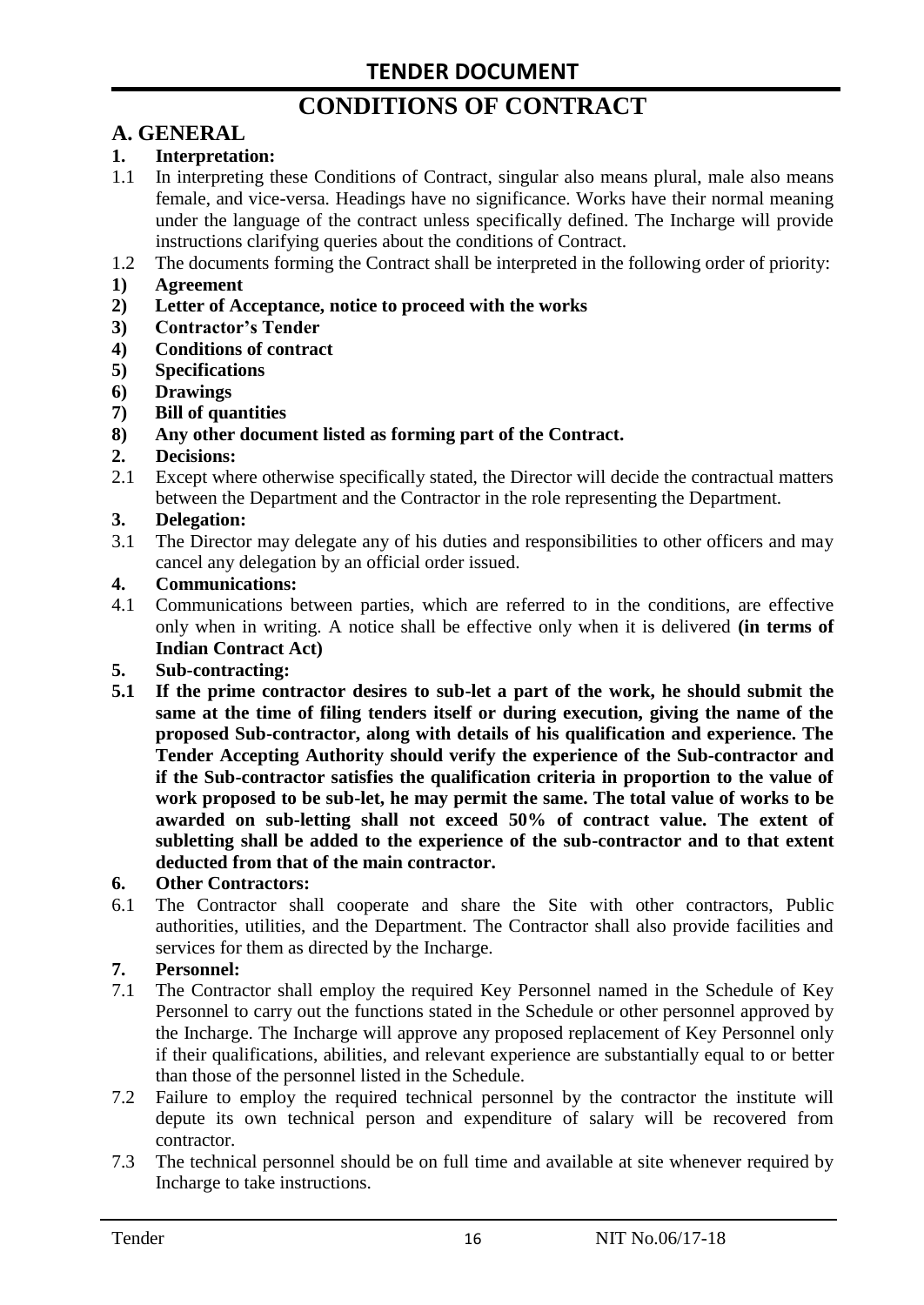- 7.4 The names of the technical personnel to be employed by the contractor should be furnished in the statement enclosed separately.
- 7.5 In case the contractor is already having more than one work on hand and has undertaken more than one work at the same time, he should employ separate technical personnel on each work.
- 7.6 If the contractor fails to employ technical personnel the work will be suspended or department will engage a technical personnel and recover the cost thereof from the contractor.
- 7.7 If the Incharge asks the Contractor to remove a person who is a member of Contractor"s staff or his work force stating the reasons the Contractor shall ensure that the person leaves the site forthwith and has no further connection with the work in the contract.

#### **8. Contractor's Risks:**

- 8.1 All risks of loss of or damage to physical property and of personnel injury and death, which arise during and in consequence of the performance of the Contract are the responsibility of the Contractor.
- **9. Insurance:**
- **9.1 The Contractor shall provide, in the joint names of the Department and the contractor, insurance cover from the Start Date to the end of the Defects Liability Period i.e., 24 months after completion for the following events which are due to the Contractor's risks.**
- **a) loss of or damage to the Works, Plant and Materials;**
- **b) loss of or damage to the Equipment;**
- **c) loss of or damage of property in connection with the Contract; and**
- **d) Personal injury or death of persons employed for construction.**
- **9.2 Policies and certificates of insurance shall be delivered by the Contractor to the Incharge at the time of concluding Agreement. All such insurance shall provide for compensation to be payable to rectify the loss or damage incurred.**
- **i) The contractor shall furnish insurance policy in force in accordance with proposal furnished in the Tender and approved by the Department for concluding the agreement.**
- **ii) The contractor shall also pay regularly the subsequent insurance premia and produce necessary receipt to the Incharge well in advance.**
- **iii) In case of failure to act in the above said manner the department will pay the premium and the same will be recovered from the Contractors payments.**
- **9.3 Alterations to the terms of insurance shall not be made without the approval of the Incharge.**

#### **10. Site Inspections:**

- 10.1 The contractor should inspect the site and also proposed quarries of choice for materials source of water and quote his rate including quarrying, conveyance and all other charges etc.
- 10.2 The responsibility for arranging the land for borrow area rests with the Contractor and no separate payment will be made for procurement or otherwise. The contractor's quoted rate will be inclusive of land cost.

#### **11. Contractor to Construct the Works:**

11.1 The Contractor shall construct and Commission the Work in accordance with the specifications and Drawings.

## **12. Power Supply.**

- 12.1 The contractor shall make his own arrangements for obtaining power from the Electricity dept., at his own cost. The contractor will pay the bills of Electricity Department for the cost of power consumed by him till the **(Name of work**) is handed over to ICAR-RCER.
- 12.2 **The contractor shall satisfy all the conditions and rules required as per Indian Electricity Act 1910 and under Rule-45(I) of the Indian Electricity Rules, 1956 as amended from time to time and other pertinent rules.**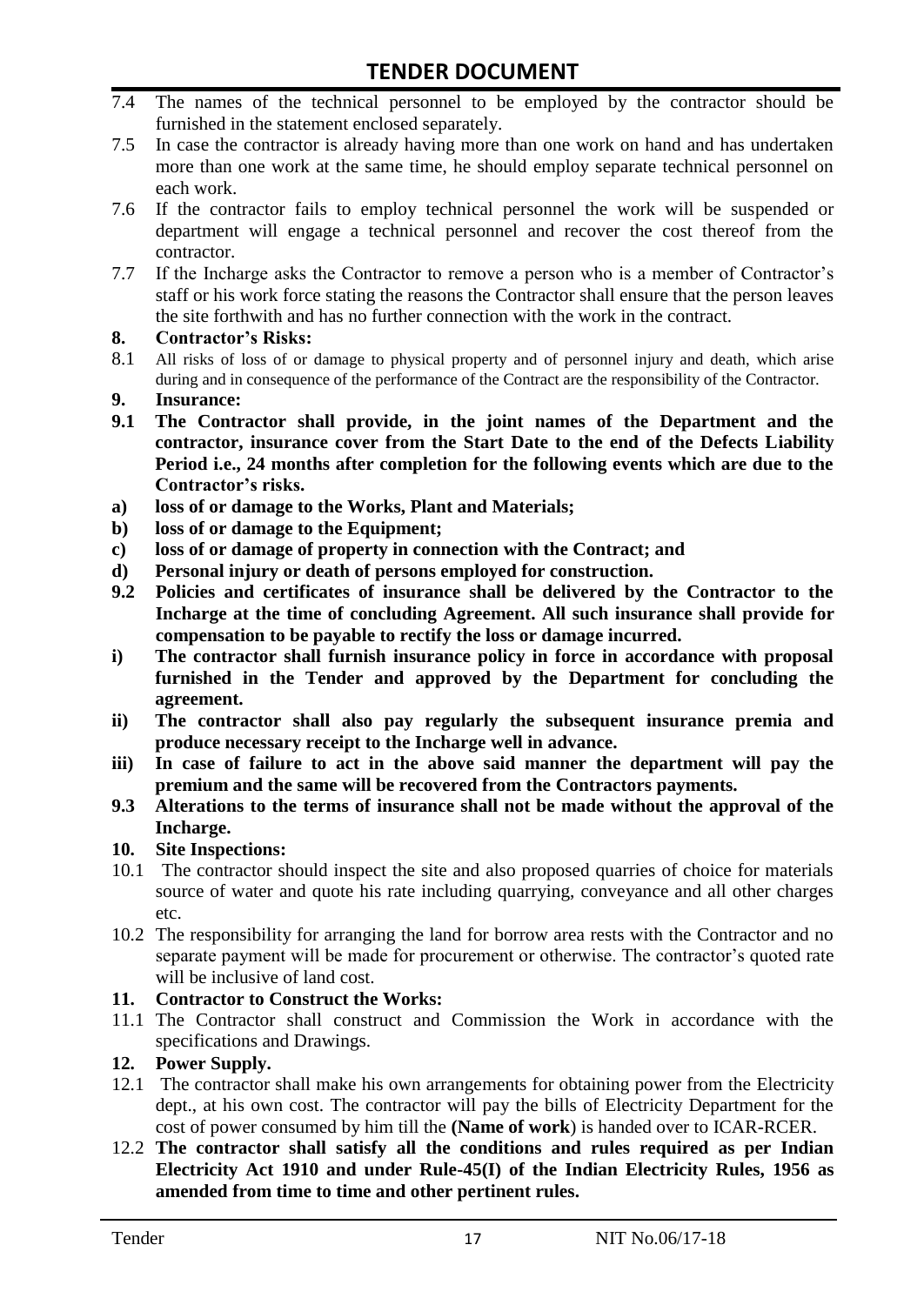12.3 The power shall be used for bonafide Departmental work only.

## **13. Monsoon Damages:**

Damages due to rain or flood shall have to be made good by the contractor till the work is handed over to the Department. The responsibility of damages making good the damages due to rain or flood rests with the contractor. **No extra payment is payable** for such operations and the contractor shall therefore, have to take all necessary precautions to protect the work done during the construction period.

#### **14. The works to be Completed by the Intended Completion Date:**

14.1 The Contractor may commence execution of the Works on the Start Date and shall carry out the Works in accordance with the programme submitted by the Contractor, as updated with the approval of the Incharge, and complete the work by the Intended Completion Date.

#### **15. Safety:**

15.1 The Contractor shall be responsible for the safety of all activities on the Site.

#### **16. Discoveries:**

16.1 Anything of historical or other interest or of significant value unexpectedly discovered on the Site is the property of the Government. The Contractor is to notify the Incharge of such discoveries and carry out the Incharge instructions for dealing with them.

#### **17. Possession of the Site.**

17.1 The Department shall give possession of the site to the Contractor.

## **18. Access to the Site:**

18.1 The Contractor shall provide the Incharge and any person authorised by the Incharge, access to the site and to any place where work in connection with the Contract is being carried out or is intended to be carried out.

#### **19. Instructions:**

- 19.1 The Contractor shall carry out all instructions of the Incharge and comply with all the applicable local laws where the Site is located.
- **20. Settlement of disputes:**
- 20.1 **If any dispute of difference of any kind whatsoever arises between the department and the Contractor in connection with, or arising out of the Contract, whether during the progress of the works or after their completion and whether before or after the termination, abandonment or breach of the Contract, it shall in the first place, be referred to and settled by the Incharge who shall, within a period of thirty days after being requested by the Contractor to do so, give written notice of his decision to the Contractor. Upon receipt of the written notice of the decision of the Incharge the Contractor shall promptly proceed without delay to comply with such notice of decision.**
- 20.2 **If the Incharge fails to give notice of his decision in writing within a period of thirty days after being requested or if the Contractor is dissatisfied with the notice of the decision of the Incharge the Contractor may within thirty days after receiving the notice of decision appeal to the Department who shall offer an opportunity to the contractor to be heard and to offer evidence in support of his appeal, the Department shall give notice of his decision within a period of thirty days after the Contractor has given the said evidence in support of his appeal, subject to arbitration, as hereinafter provided. Such decision of the Department in respect of every matter so referred shall be final and binding upon the Contractor and shall forthwith be given effect to by the Contractor, who shall proceed with the execution of the works with all due diligence whether he requires arbitration as hereinafter provided, or not. If the Department has given written notice of his decision to the Contractor and no claim to arbitration, has been communicated to him by the Contractor within a period of thirty days from receipt of such notice the said decision shall remain final and binding upon the Contractor. If the Department fail to give notice of his decision, as**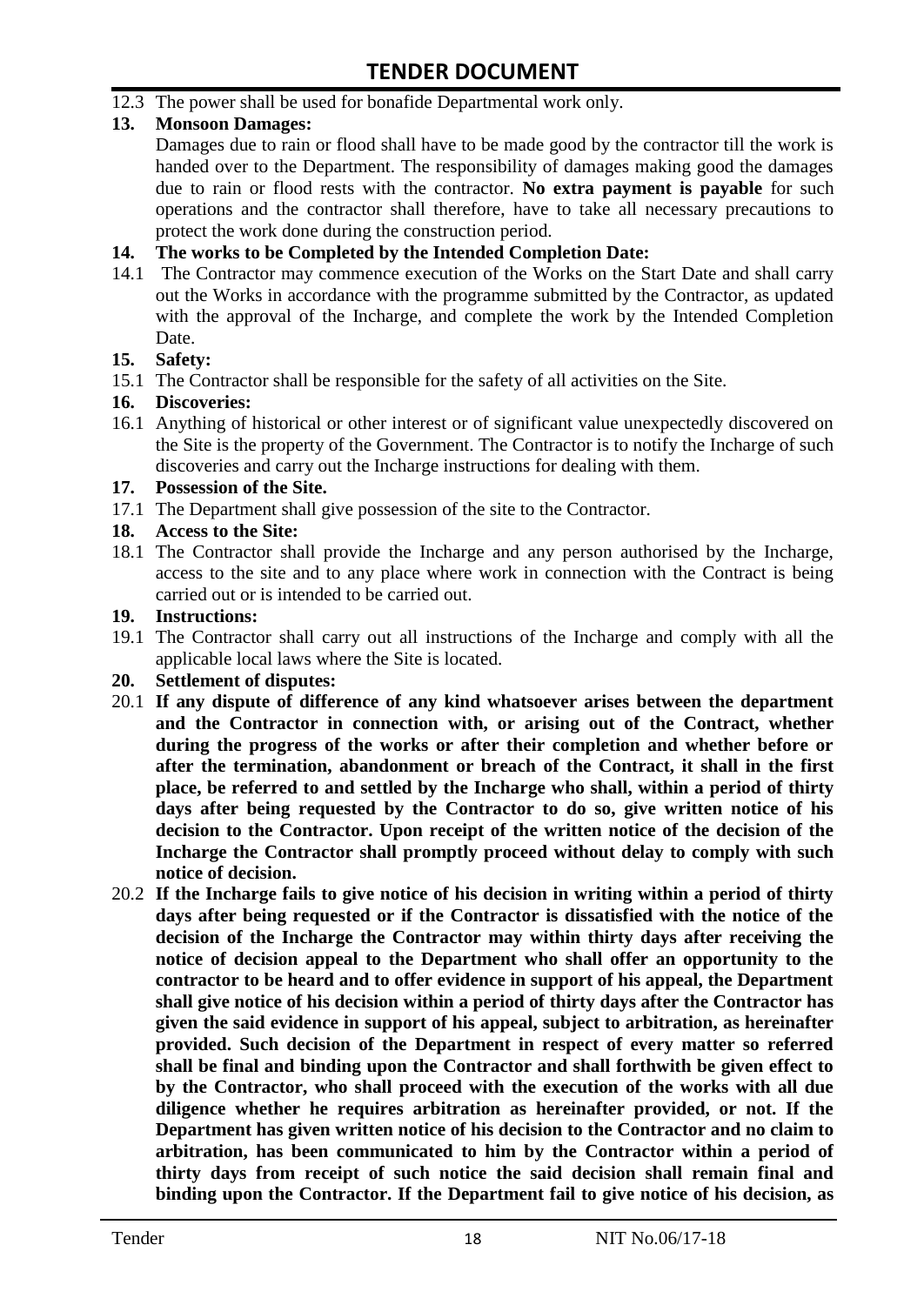**aforesaid within a period of thirty days after being requested as aforesaid, or if the Contractor be dissatisfied with any such decision, then and in any such case the contractor within thirty days after the expiration of the first named period of thirty days as the case may be, require that the matter or matters in dispute be referred to arbitration: jurisdiction of Patna limits.**

# **B. TIME FOR COMPLETION**

### **21. Program:**

- 21.1 The total period of completion is (**duration of 60 days**) from the date of receipt of Work Order.
- 21.2 The attention of the tenderer is directed to the contract requirement at the time of beginning of the work. The rate of progress and proportionate value of work done from time to time as will be indicated by the Certificate for the value of work done will be required. Date of commencement of their programme will be the date for concluding agreement but not the date of handing over site.
- 21.3 After signing the agreement, the contractor shall forthwith begin the work, shall regularly and continuously proceed with them.
- 21.4 The contractor shall commence the works on site within the period specified under condition 23.1 to 23.2 after the receipt by him of a written order to this effect from the concerned authority and shall proceed with the same with due expedition and without delay, except as may be expressly sanctioned or ordered.
- 21.5 Save in so far as the contractor may prescribe, the extent of portions of the site of which the contractor is to be given possession from time to time and the order in which such portions shall be made available to him and, Subject to any requirement in the contract as to the order in which the works shall be executed, the "s written order to commence the works, give to the contractor possession of so much of the site as may be required to enable the contractor to commence proceed with the execution of the works in accordance with the programme if any, and otherwise in accordance with such reasonable proposals of the contractor as he shall by written notice to the Incharge, make and will from time to time as the works proceed, give to the contractor possession of such further portions of the site as may be required to enable the contractor to proceed with the execution of the works with due dispatch in accordance with the said programme or proposals as the case maybe; if the contractor suffers delay or incurs cost from failure on the part of the Concerned authority to give possession in accordance with the terms of this clause, the Concerned authority shall grant an extension of time for the completion of works.
- 21.6 The contractor shall bear all costs and charges for special or temporary way leases required by him in connection with access to the site. The contractor shall also provide at his own cost any additional accommodation outside the site required by him for the purposes of the work.
- 21.7 Subject to any requirement in the contract as to completion of any section of the works before completion of the whole of the works shall be completed in accordance with provisions of clauses in the Schedule within the time stated in the contract calculated from the last day of the period named in the statement to the tender as that within which the works are to be commenced or such extended time as may be allowed.

#### 21.8 **Delays and extension of time:**

No claim for compensation on account of delays or hindrances to the work from any cause whatever shall lie, except as hereafter defined. Reasonable extension of time will be allowed by the or by the office competent to sanction the extension, for unavoidable delays, such as may result from causes, which in the opinion of the , are undoubtedly beyond the control of the contractor. The shall assess the period of delay or hindrance caused by any written instructions issued by him, at twenty five per cent in excess or the actual working period so lost.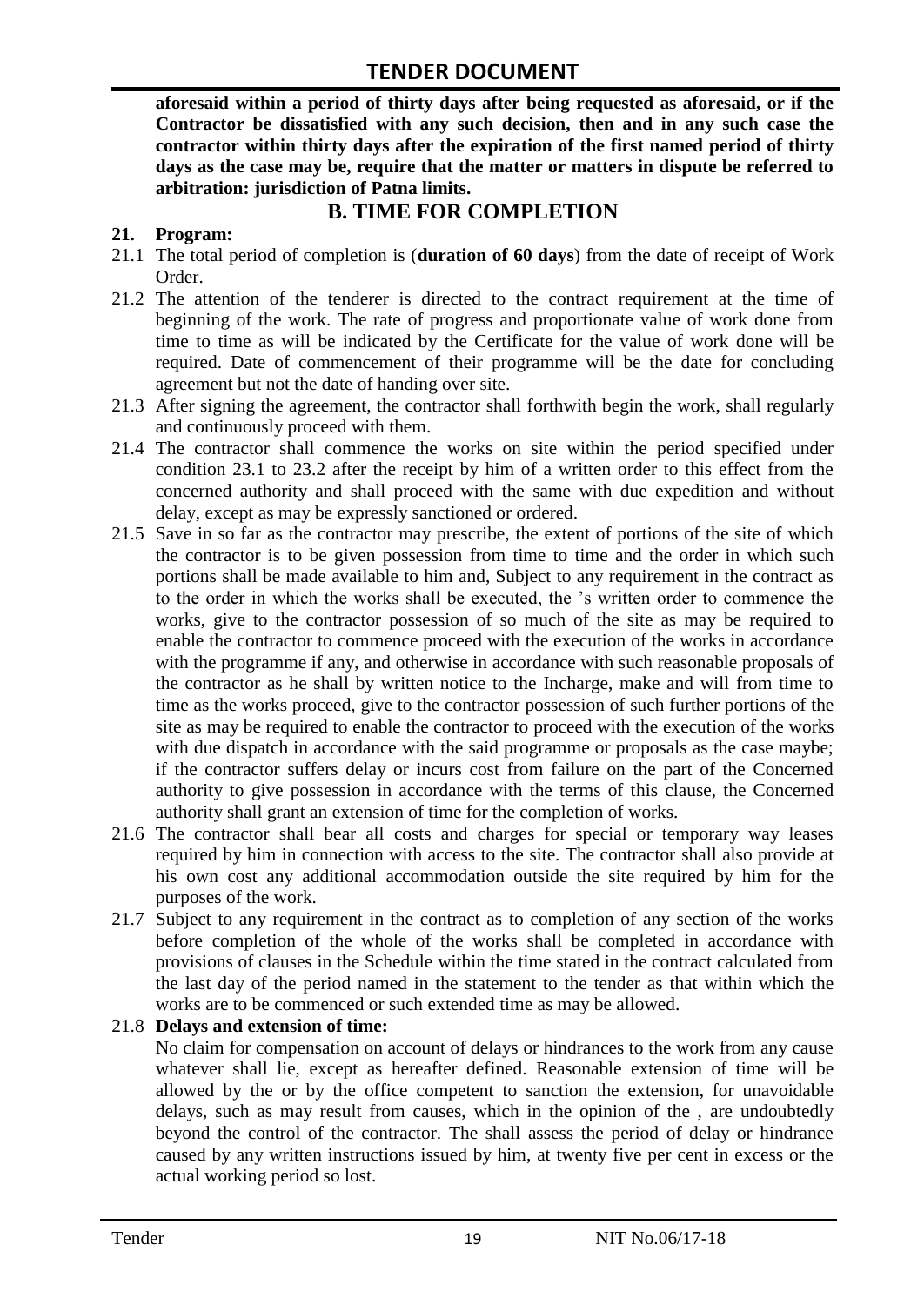In the event of the failing to issue necessary instructions and thereby causing delay and hindrance to the contractor, the latter shall have the right to claim an assessment of such delay by the Director, ICAR-RCER whose decision will be final and binding. The contractor shall lodge in writing with the statement of claim for any delay or hindrance referred to above, within fourteen days from its commencement, otherwise no extension of time will be allowed.

Whenever authorised alterations or additions made during the progress of the work are of such a nature in the opinion of the as to justify an extension of time in consequence thereof, such extension will be granted in writing by the or other competent authority when ordering such alterations or additions.

#### **22. Construction Programme:**

- 22.1 The Contractor shall furnish within 15 days of the order of the work a programme showing the sequence in which he proposed to carry out the work, monthly progress expected to be achieved, also indicating date of procurement of materials plant and machinery. The schedule should be such that it is practicable to achieve completion of the whole work within the time limit fixed and shall obtain the approval of the Incharge. Further rate of the progress as in the program shall be kept up to date. In case it is subsequently found necessary to alter this program, the contractor shall submit sufficiently in advance the revised program incorporating necessary modifications and get the same approved by the Incharge. No revised program shall be operative with out approval of Incharge.
- 22.2 The Director, ICAR-RCER shall have all times the right, without any way violating this contract, or forming grounds for any claim, to alter the order of progress of the works or any part thereof and the contractor shall after receiving such directions proceed in the order directed. The contractor shall also report the progress to the Director, ICAR-RCER within 7 days of the Incharge direction to alter the order of progress of works.
- 22.3 The Contractor shall give written notice to the Incharge whenever planning or progress of the works is likely to be delayed or disrupted unless any further drawings or order including a direction, instruction or approval is issued by the Incharge within a reasonable time. The notice shall include details of the drawing or order required and of why and by when it is required and of any delay or disruption likely to be suffered if it is late.
- 22.4 Rate of progress/percentage of work:

## i) **(60 days) 100% of contract value**

#### **23. Speed of Work**

- 23.1 The Contractor shall at all times maintain the progress of work to conform to the latest operative progress schedule approved by the Incharge. The contractor should furnish progress report indicating the programme and progress once in a month. The Incharge may at any time in writing direct the contractor to slow down any part or whole of the work for any reason (which shall not be questioned) whatsoever, and the contractor shall comply with such orders of the Incharge. The compliance of such orders shall not entitle the contractor to any claim of compensation. Such orders of the Incharge for slowing down the work will however be duly taken into account while granting extension of time if asked by the contractor for which no extra payment will be entertained.
- 23.2 Delays in Commencement or progress or neglect of work and forfeiture of earnest money, Security deposit and withheld amounts:

If, at any time, the Incharge shall be of the opinion that the Contractor is delaying Commencement of the work or violating any of the provisions of the Contractor is neglecting or delaying the progress of the work as defined by the tabular statement. "Rate of progress" in the Articles of Agreement", he shall so advise the Contractors in writing and at the same time demand compliance in accordance with conditions of Tender notice. If the Contractor neglects to comply with such demand within seven days after receipt of such notice, it shall then or at any time there after, be lawful for the Director, ICAR-RCER to take suitable action in accordance with relevant Clauses.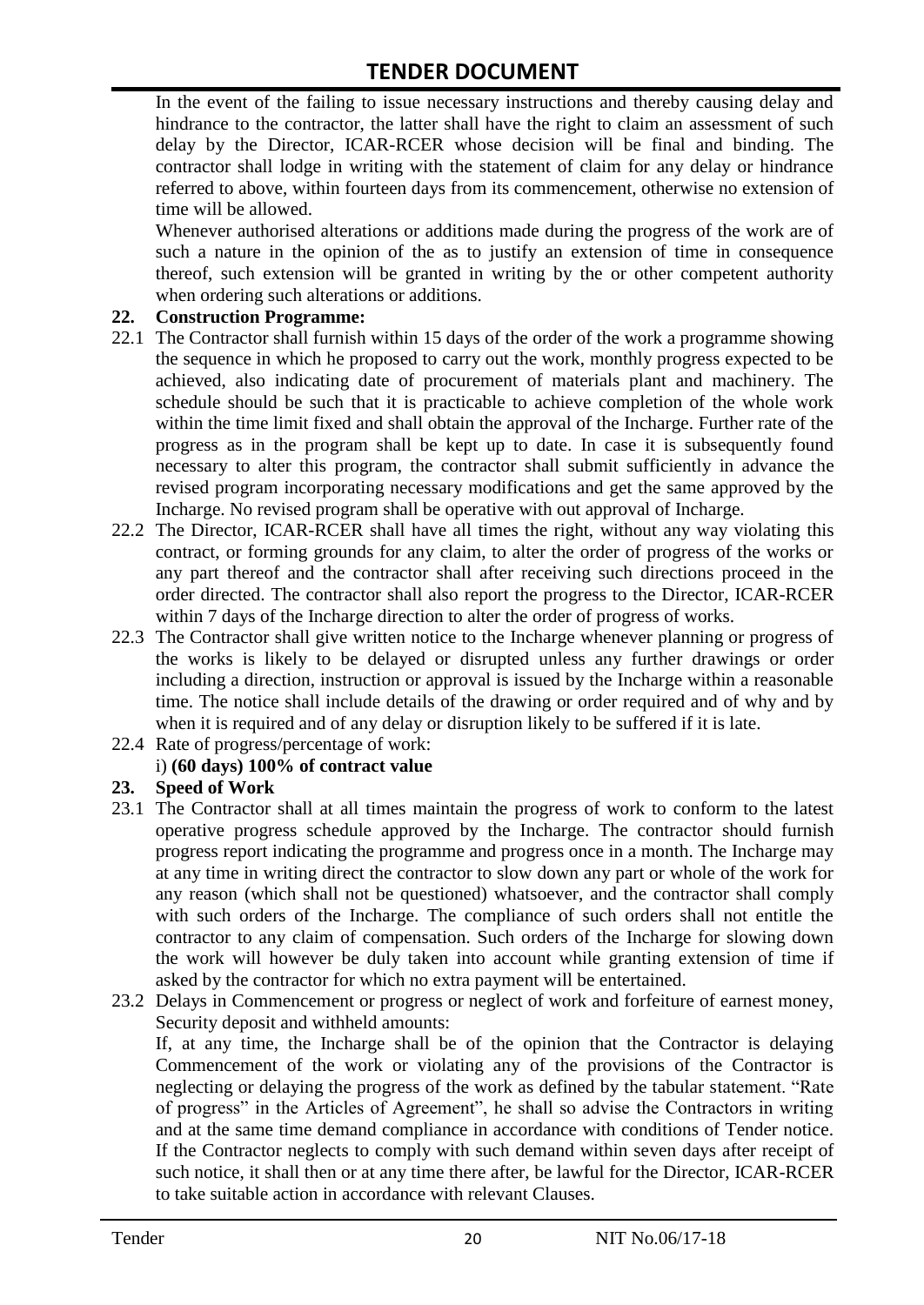#### **24. Suspension of works by the Contractor:**

- 24.1 If the Contractor shall suspend the works, or sublet the work without sanction of the Incharge, or in the opinion of the Incharge shall neglect or fail to proceed with due diligence in the performance of his part of the Contract as laid down in the Schedule rate of progress, or if he shall continue to default or repeat such default in the respects mentioned in relevant rules of GOI, Incharge shall take action in accordance with related Clauses.
- 24.2 If the Contractor stops work for 28 days and the Stoppage has not been authorised by the Incharge the Contract will be terminated as per the law.
- 24.3 If the Contractor has delayed the completion of works the Contract will be terminated under relavant Clauses.

#### **25. Extension of the Intended Completion Date:**

- 25.1 The Incharge shall extend or recommend for extension, in accordance with the Government orders in force, the Intended Completion Date if a Variation is issued which makes it impossible for Completion to be achieved by the Intended Completion Date.
- 25.2 The Incharge shall decide whether and by how much to extend the Intended Completion Date within 21 days of the Contractor asking the Engineer for a decision upon the effect of a Variation and submitting full supporting information. If the Contractor has failed to give early warning of a delay or has failed to cooperate in dealing with a delay, the delay by this failure shall not be considered in assessing the new Intended Completion Date.

#### **26. Delays Ordered by the Incharge**

26.1 The Incharge may instruct the Contractor to delay the start or progress of any activity within the Work.

#### **27. Early Warning:**

- 27.1 The contractor is to warn the Incharge at the earliest opportunity of specific likely future events or circumstances that may adversely affect the Execution of Works.
- 27.2 The Contractor shall cooperate with the Incharge in making and considering proposals for how the effect of such an event or circumstance can be avoided or reduced by anyone involved in the work and in carrying out any resulting instruction of the Incharge.

#### **28. Management Meetings:**

28.1 **The Incharge may require the Contractor to attend a management meeting. The business of a management meeting shall be to review the progress work.**

# **C. QUALITY CONTROL**

#### **29. Identifying Defects:**

29.1 The Incharge shall check the Contractor's work and notify the Contractor of any Defects that are found. Such checking shall not affect the Contractor"s responsibilities. The Incharge may instruct the Contractor to verify the Defect and to uncover and test any work that the Engineer considers may be a Defect.

#### **30. Tests:**

30.1 If the Incharge instructs the Contractor to carry out a test not specified in the Specification to check whether any work has a Defect and the Contractor shall pay for the test and any samples.

#### **31. Correction of Defects:**

- 31.1 The Incharge shall give notice to the Contractor of any Defects before the end of the Defects Liability Period, which begins on Completion. The defects liability period shall be extended for as long as defects remain to be corrected by the Contractor.
- 31.2 Every time notice of a Defect is given, the Contractor shall correct the notified defect within the length of time specified by the Incharge's notice.

## **32. Uncorrected defects**

32.1 If the contractor has not corrected the defect within the time specified in the Incharge"s notice, the Incharge will assess the cost of having the defect corrected and the contractor will pay this amount.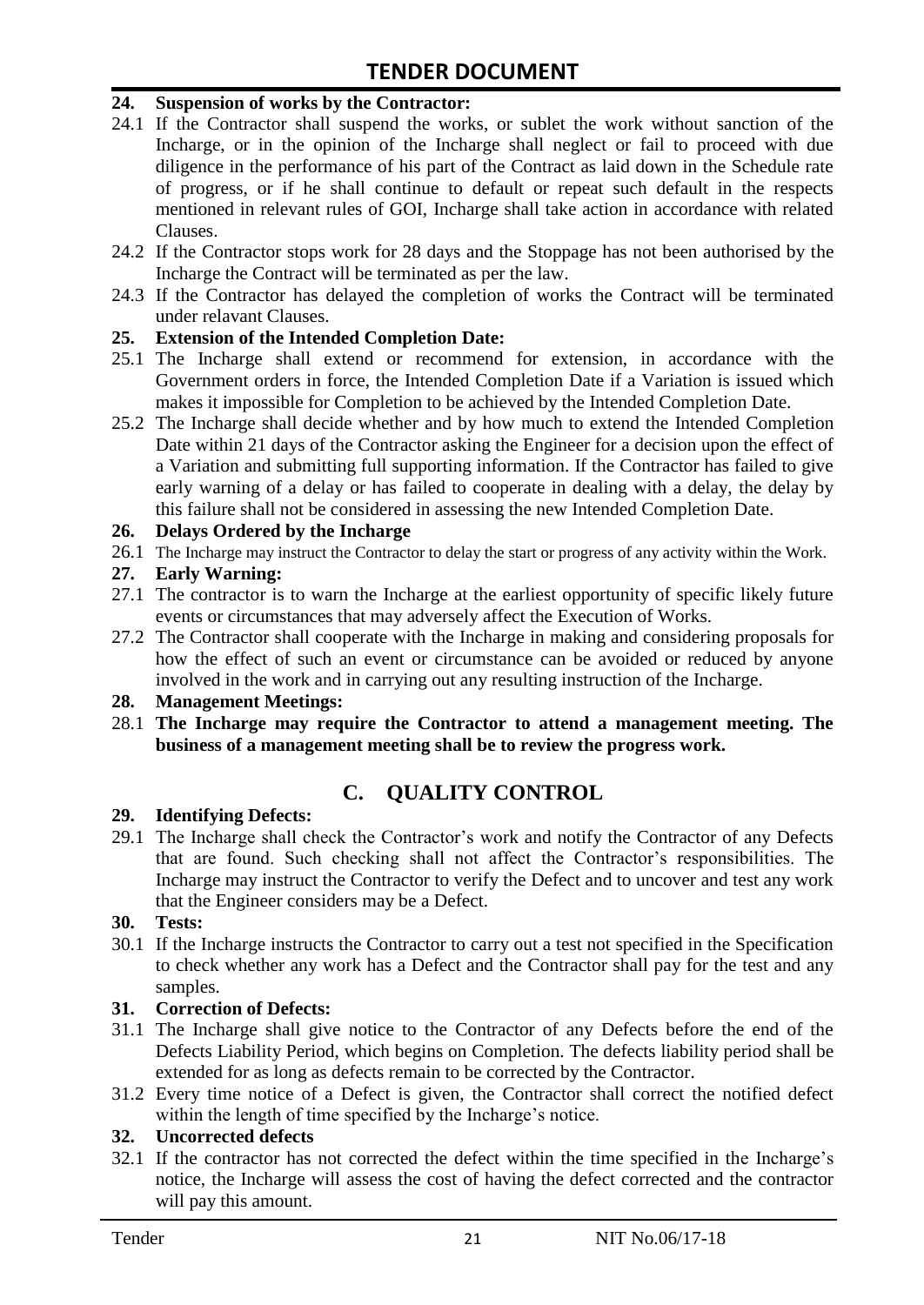#### **33. Quality Control:**

In addition to the normal inspection by the regular staff in charge of the execution of work, the work may also be inspected by the, Quality control Circle or by the State or District level Vigilance Cell Unit and any other authorised external Agency if any sub-standard work or excess payments are noticed with reference to measurement books etc., during inspection, action will be taken based on their observations and these will be effected by the Incharge of the execution of the work.

# **D. COST CONTROL**

#### **34. Bill of Quantities:**

- 34.1 The Bill Quantities shall contain items for the construction work to be done by the Contractor.
- 34.2 The Contractor is paid for the quantity of the work done as per quoted rate in the Bill of Quantities for each item.

#### **35. Changes in the Quantities:**

- 35.1 The contractor is bound to execute all supplemental works that are found essential, incidental and inevitable during execution of main work.
- 35.2 The payment of rates for such supplemental items of work will be regulated as under; Supplemental items directly deducible from similar items in the original agreement.
- 35.2.1 The rates shall be derived by adding to or subtracting from the agreement rate of such similar item the cost of the difference in the quantity of materials labour between the new items and similar items in the agreement worked out with reference to the Standard Schedule of Rates adopted in the sanctioned estimate with which the tenders are accepted.
- 35.2.2 (a) Similar items but the rates of which cannot be directly deduced from the original agreement.

(b) Purely new items which do not correspond to any item in the agreement.

35.2.3 The rates of all such items shall be Estimated Rates plus or minus overall Tender premium.

#### **36. Extra Items:**

- 36.1 Extra items of work shall not vitiate the contract. The contractor shall be bound to execute extra items of work as directed by the Incharge. The rates for extra items shall be worked out by the as per the conditions of the Contract and the same are binding on the Contractor.
- 36.2 The contractor shall before the 15th day of each month, submit in writing to the a statement of extra items if any that they have executed during the preceding month failing which the contractor shall not be entitled to claim any.

#### **36.3 Entrustment of additional items:**

- 36.3.1 Where ever additional items not contingent on the main work and outside the scope of original agreement are to be entrusted to the original contractor dispensing with bids and if the value of such items exceeds the limits up to which the officer is empowered to entrust works initially to contractor without calling for tenders, approval of next higher authority shall be obtained. Entrustment of such items on nomination shall be at rates not exceeding the estimated rates.
- 36.3.2 Entrustment of the additional items contingent on the main work will be authorised by the officers upto the monetary limits upto which they themselves are competent to accept items in the original agreement so long as the total amounts upto which they are competent to accept in an original agreement rates for such items shall be worked out in accordance with the procedure (I) For all items of work in excess of the quantities shown in the Bill of Quantities of the Tenders, the rate payable for such items shall be estimate rates for the items accepted by the competent authority.
- 36.3.3 Entrustment of either the additional or supplemental items shall be subject to the provisions of the agreement entered into by a Competent Authority after the tender is accepted. The Director being the authority next higher to the Director, who entered into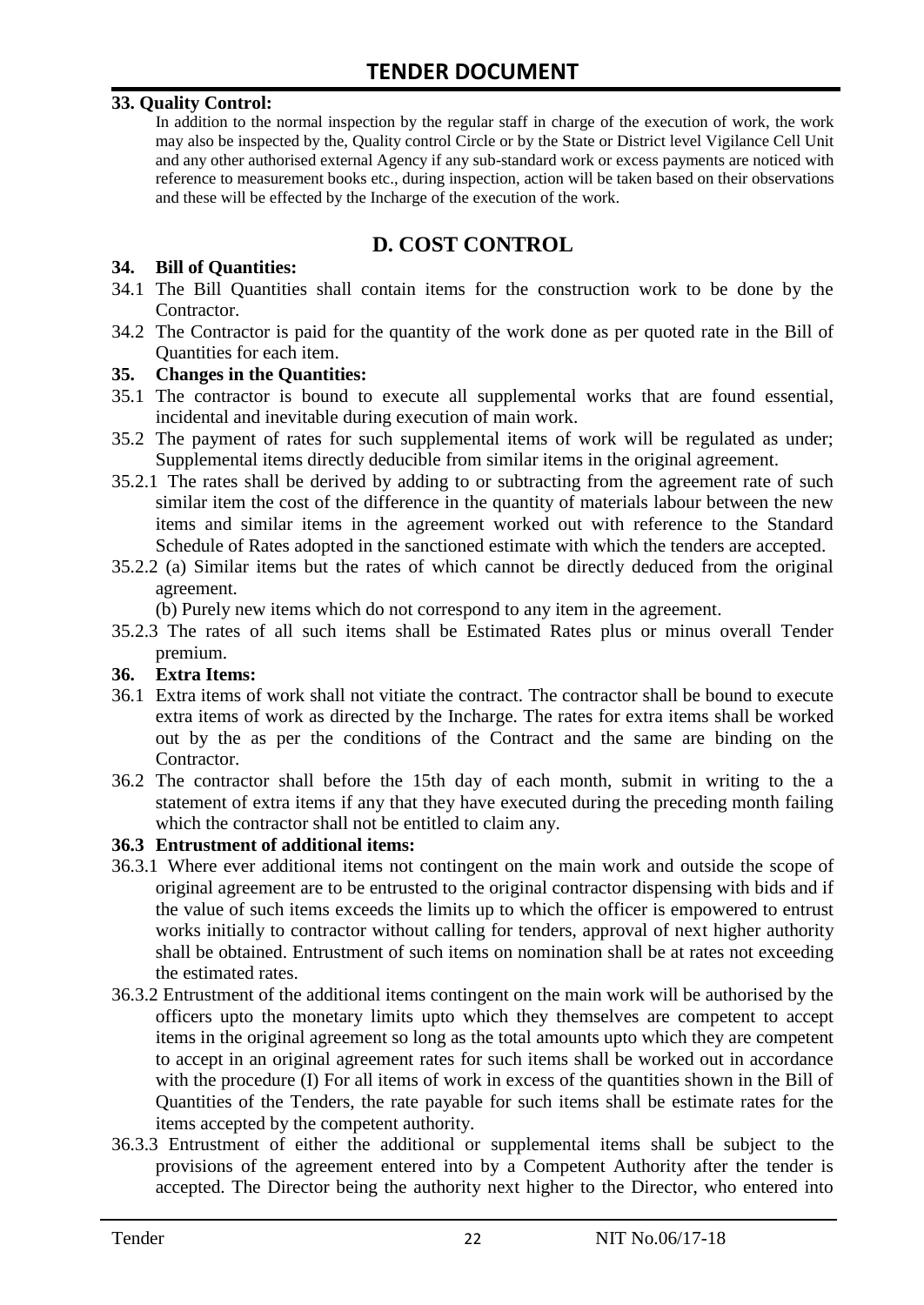the agreement approves the rate for the items / variation in quantity in the current agreement. The items shall not be ordered by an officer on his own responsibility if the revised estimate or deviation statement providing for the same requires the sanction of Director.

- Note:It may be noted that the term Estimate Rate used above means the rate in the sanctioned estimate with which the tenders are accepted, or if no such rates is available in the estimate, the rate derived will be with reference to the Standard Schedule of Rates adopted in the sanctioned estimate with which tenders are accepted.
- **37. Cash flow forecasts:**
- **37.1 When the program is updated, the contractor is to provide the Incharge with an updated cash flow forecast.**
- **38. Payment Certificates:**
- **38.1 The Contractor shall submit to the Incharge monthly statements of the estimated value of the work completed less the cumulative amount certified previously.**
- **38.2 The Incharge shall check the Contractor's monthly statement within 14 days.**
- **38.3 The value of work executed shall be determined by the Incharge.**
- **38.4 The value of work executed shall comprise the value of the quantities of the items in the Bill of Quantities completed.**
- **38.5 The Incharge may exclude any item certified in a previous certificate or reduce the proportion of any item previously certified in any certificate in the light of later information.**
- **39. Payments:**
- **39.1 Payment will be made after satisfactory completion of the work.**
- 39.2 Part Payment if any will be consider as per Govt. of India norms.
- 39.3 Part payment if any will be adjusted against the final payment
- **39.3 Payments and Certificates:**
- 39.3.1 In case of over payments or wrong payment if any made to the contractor due to wrong interpretation of the provisions of the contract a n d c ontract conditions etc., such unauthorized payment will be deducted in the subsequent bills or final bill for the work or from the bills under any other contracts with the Government or at any time there after from the deposits available with the Government.
- 39.3.2 Any recovery or recoveries advised by the Government Department either state or central, due to non-fulfilment of any contract entered into with them by the contractor shall be recovered from any bill or deposits of the contractor.
- 39.3.3 No claim shall be entertained, if the same is not represented in writing to the Incharge within 15 days of its occurrence.
- 39.3.4 The contractor is not eligible for any compensation for inevitable delay in handing over the site or for any other reason. In such case, suitable extensions of time will be granted after considering the merits of the case.

#### **40. Interest on Money due to the Contractor:**

- 40.1 No omission by the or the sub-divisional officer to pay the amount due upon certificates shall vitiate or make void the contract, nor shall the contractor be entitled to interest upon any guarantee fund or payments in arrear, nor upon any balance which may, on the final settlement of his accounts, found to be due to him.
- **41. Certificate of Completion of works:**
- **41.1 Certificate of Completion of works:**
- **41.1.1 When the whole of the work has been completed and has satisfactory passed any final test that may be prescribed by the Contract, the Contractor may give a notice to that effect to the Incharge accompanied by an undertaking to carryout any rectification work during the period of maintenance, such notice and undertaking shall be in writing and shall be deemed to be request by the Contractor for the Incharge to issue a Certificate of completion in respect of the Works. The Incharge**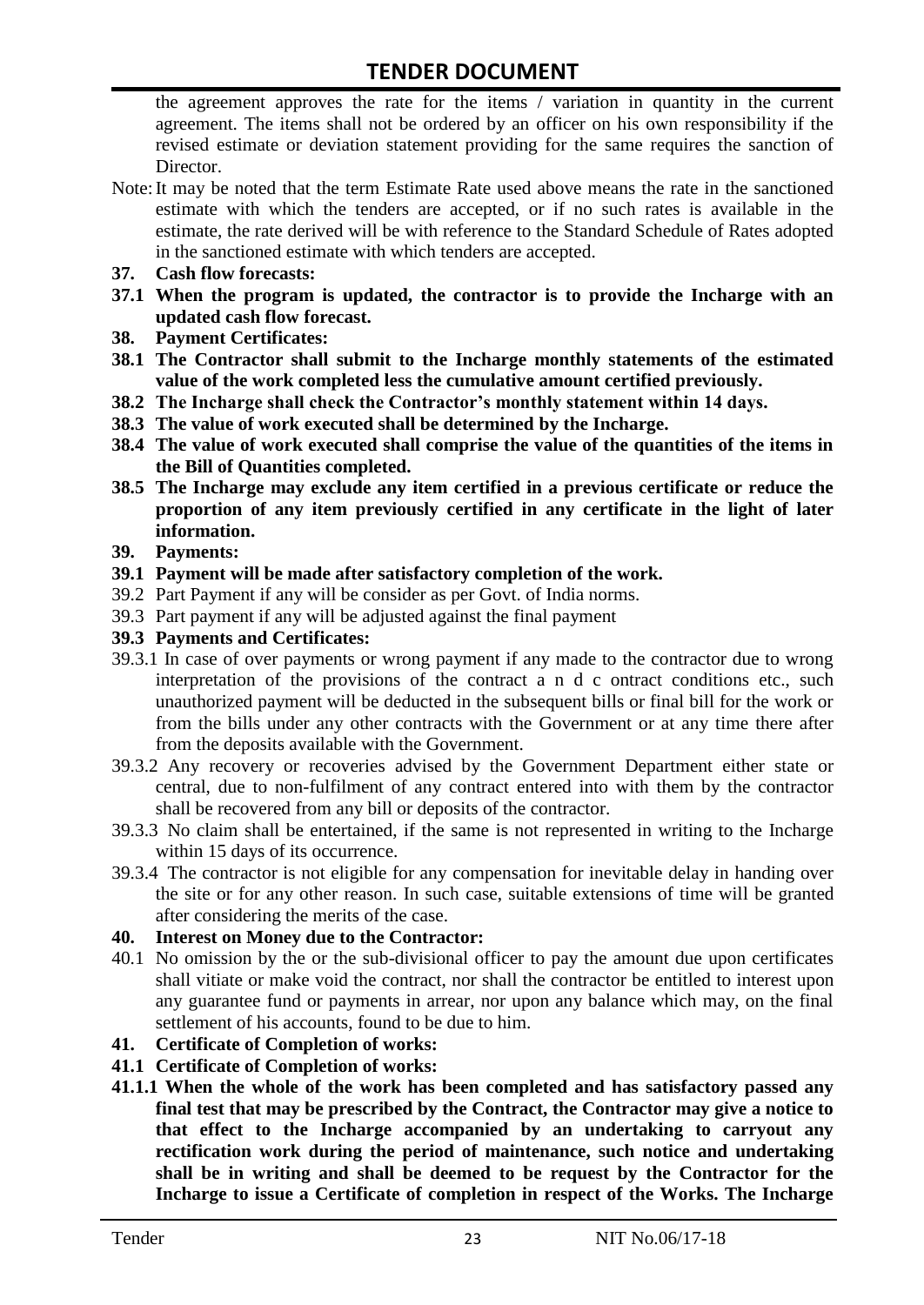**shall, within twenty one days of the date of delivery of such notice either issue to the Contractor, a certificate of completion stating the date on which, in his opinion, the works were completed in accordance with the Contract or give instructions in writing to the Contractor specifying all the Works which, in the Incharge'' opinion, required to be done by the Contractor before the issue of such Certificate.**

- **41.1.2 Incharge shall also notify the Contractor of any defects in the Works affecting completion that may appear after such instructions and before completion of the Works specified there in. The Contractor shall be entitled to receive such Certificate of the Completion within twenty one days of completion to the satisfaction of the Incharge of the Works so specified and making good of any defects so notified.**
- **41.1.3 Similarly, the Contractor may request and the Incharge shall issue a Certificate of Completion in respect of:**
- **a) Any section of the Permanent works in respect of which a separate time for completion is provided in the Contract, and**
- **b) Any substantial part of the Permanent Works which has been both completed to the satisfaction of the Incharge and occupied or used by the Department.**
- **41.1.4 If any part of the Permanent Works shall have been completed and shall have satisfactorily passed any final test that may be prescribed by the Contract, the Incharge may issue such certificate, and the Contractor shall be deemed to have undertaken to complete any outstanding work in that part of the Works during the period of Maintenance.**

#### **42. Taxes included in the Price:**

42.1 The rates quoted by the contractor shall be deemed to be inclusive of the sales Tax and other taxes on all materials that the contractor will have to purchase for performance of this contract.

#### **43. Liquidated Damages:**

- 43.1 If for any reason, which does not entitle the contractor to an extension of item, the rate of progress of works, or any section is at any time, in the opinion of the Director, ICAR-RCER too slow to ensure completion by the prescribed time or extended time for completion Director, ICAR-RCER shall so notify the contractor in writing and the contractor shall there upon take such steps as are necessary and the Director, ICAR-RCER may approve to expedite progress so as to complete the works or such section by the prescribed time or extended time. The contractor shall not be entitled to any additional payment for taking such steps. If as a result of any notice given by the Director, ICAR-RCER under this clause the contractor shall seek the Director, ICAR-RCER permission to do any work at night or on Sundays, if locally recognised as days or rest, or their locally recognised equivalent, such permission shall not be unreasonably refused.
- 43.2 If the contractor fails to complete whole of the works or any part thereof or section of the works within the stipulated periods of individual mile stones (including any bonafide extensions allowed by the competent authority without levying liquidated damages), the Director, ICAR-RCER may without prejudice to any other method of recovery will deduct one hundreds of one percent of contract value per calendar day or part of the day for the period of delays subject to a maximum of 10% of the contract value not as a penalty from any monies in his hands due or which may become due to the contractor. The payment or deductions of such damages shall not relieve the contractor from his obligation to complete the works, or from any other of his obligations and liabilities under the contract
- 43.3 The liquidated damages for the whole of the work are @0.05% of value of contract per day for delay. The maximum amount of liquidated damages for the whole of the works is ten percent of final contract price.

The effective date will be from the date of handing over of the site after agreement and after obtaining a Program of the work.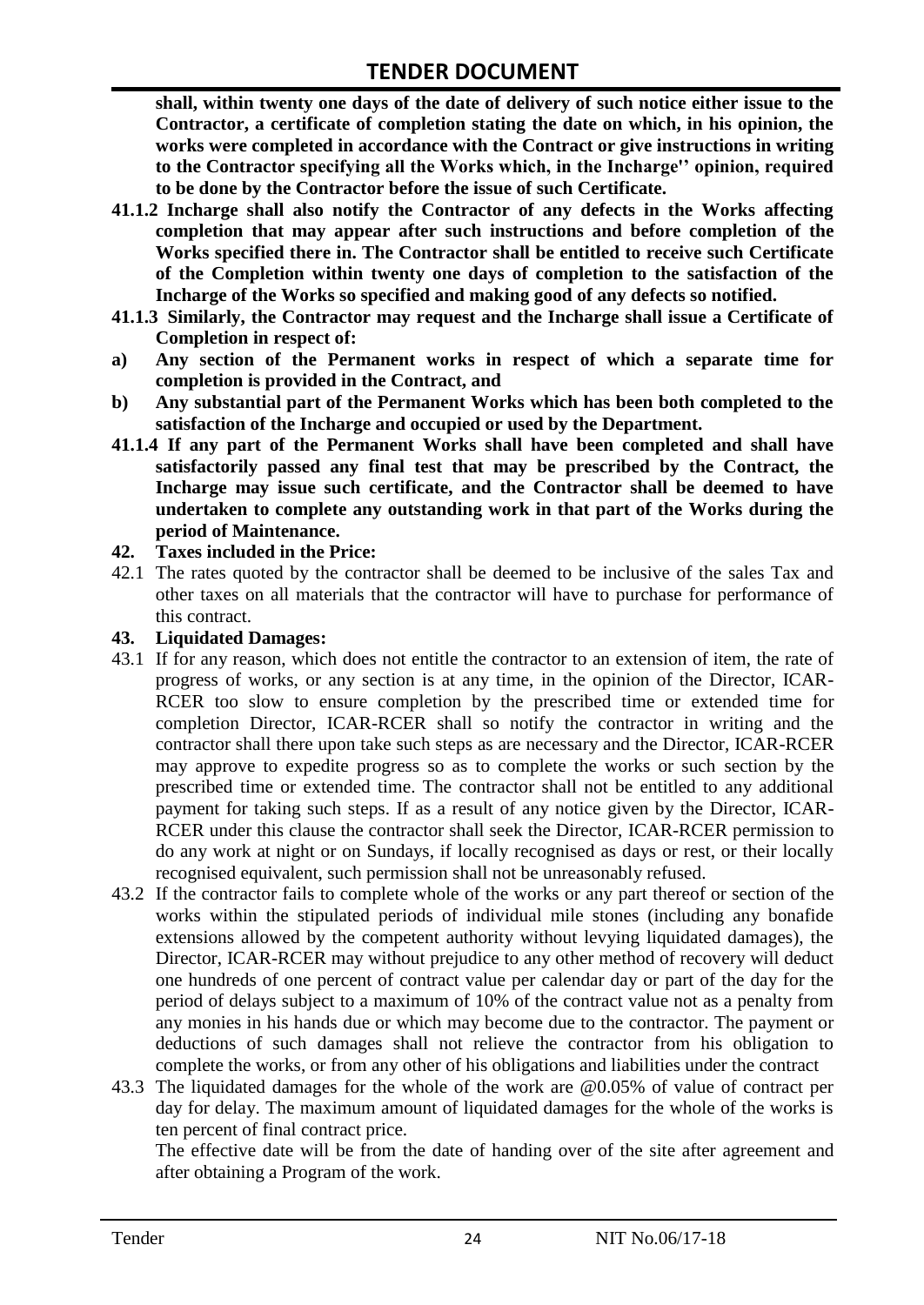#### **44. Cost of Repairs:**

44.1 Loss or damage to the works or materials to the works between the start date and the end of the defects correction periods shall be remedied by the contractor at the contractor"s cost if the loss or damage arises from the contractor's acts or omissions.

# **E. FINISHING THE CONTRACT**

#### **45. Completion:**

45.1 The Contractor shall request the Incharge to issue a Certificate of completion of the Works and the Incharge will do so upon deciding that the work is completed.

#### **46. Taking Over:**

- 46.1 The Department shall takes over the Site and the Works within seven days of the Incharge issuing a certificate of Completion based on the report given by the Consultant.
- *47. Final Account:*
- **47.1 The Contractor shall supply to the Incharge a detailed account of the total amount that the Contractor considers payable under the Contract before the end of the Defects Liability Period. The Incharge shall issue a Defects Liability Certificate and certify any final payment that is due to the Contractor within 56 days of receiving the Contractor's account if it is correct and complete. If it is not, the Incharge shall issue within 56 days a schedule that states the scope of the corrections or additions that are necessary. If the final Account is still unsatisfactory after it has been resubmitted, the Incharge shall decide on the amount payable to the Contractor and issue a payment certificate with in 56 days of receiving the Contractor's revised account.**

#### **48. Termination:**

- 48.1 The Department may terminate the Contract if the contractor causes a fundamental breach of the Contract.
- 48.2 Fundamental breaches of Contract include, but shall not be limited to the following.
- a) The Contractor stops work for 28 days when no stoppage of work is shown on the current program and the stoppage has not been authorised by the Incharge.
- b) The Contractor is made bankrupt or goes into liquidation other than for a reconstruction or amalgamation.
- c) The Incharge gives Notice that failure to correct a particular Defect is a fundamental breach of Contract and the Contractor fails to correct it within a reasonable period of time determined by the Incharge; and
- d) The Contractor does not maintain a security which is required and
- e) The Contractor has delayed the completion of works by the number of days for which the maximum amount of liquidated damages can be paid as defined.
- f) If the contractor, in the judgement of the Department has engaged in corrupt or fraudulent practices in competing for or in the executing the contract.

For the purpose of this paragraph: "corrupt practice" means the offering, giving, receiving or soliciting of any thing of value to influence the action of a public official in the procurement process or in contract execution. "Fraudulent practice" means a misrepresentation of facts in order to influence a procurement process or the execution of a contract to the detriment o the Government and includes collusive practice among Tenderers (prior to or after Tender submission) designed to establish Tender prices at artificial non-competitive levels and to deprive the Government of the benefits of free and open competition.

- 48.3 Notwithstanding the above the Department may terminate the contract for convenience.
- 48.4 If the Contract is terminated, the Contractor shall stop work immediately, make the Site safe and secured leave the Site as soon as reasonably possible.

#### **49. Payment upon Termination:**

**49.1 If the Contract is terminated because of a fundamental breach of Contract by the Contractor, the Incharge shall issue a certificate for the value of the work done less**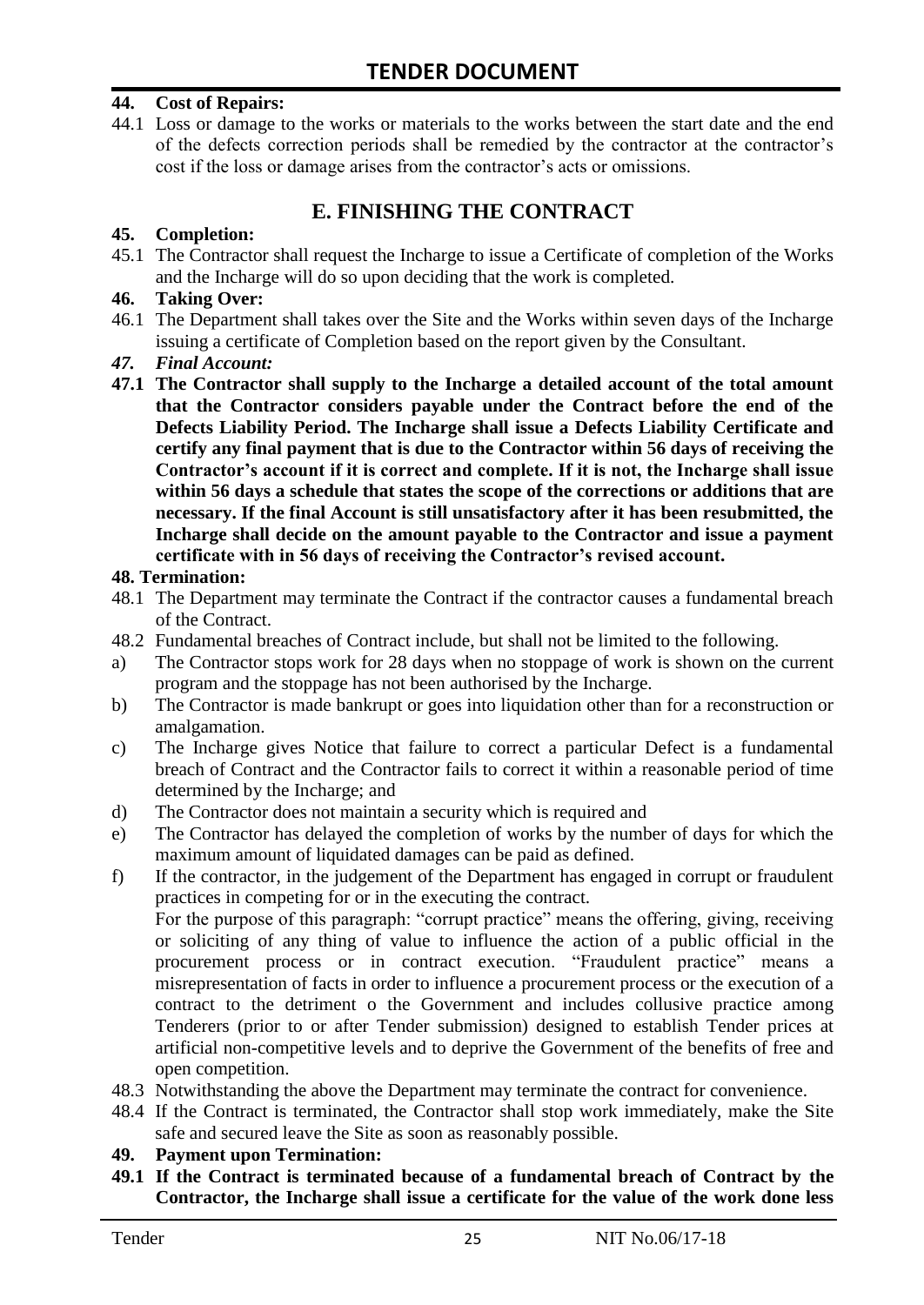**advance payments received upon the date of the issue of the certificate, less other recoveries due in terms of the Contract, less taxes due to be deducted at source as per applicable law and less the rate to apply to the work not completed.. If the total amount due to the Department exceeds any payment due to the Contractor the difference shall be a debt payable to the Department.**

- **50. Property:**
- 50.1 All materials on the Site, Plant, Equipment, Temporary Works and Works are deemed to be the property of the Department if the Contract is terminated because of Contractor's default.
- **51. Release from Performance:**
- 51.1 **If the Contract is frustrated by the outbreak of war or by any other event entirely outside the control of either the Department or the Contractor the Incharge shall certify that the contract has been frustrated. The Contractor shall make the site safe and stop work as quickly as possible after receiving this certificate and shall be paid for all works carried out before receiving it and for any work carried out after wards to which commitment was made.**

# **F. Special Conditions**

#### **52. Water Supply:**

The Contractor has to make his own arrangements for water required for the work and to the colonies and work sites, which are to be established by the Contractor.

#### **53. Electrical Power:**

The Contractors will have to make their own arrangements for drawing electric power from the nearest power line after obtaining permission from the PESU at his own cost. In case of failure of electricity, the Contractor has to make alternative arrangements for supply of electricity by Diesel Generator sets of suitable capacity at place of work. If the supply is arranged by the Department, necessary Tariff rates shall have to be paid based on the prevailing rates.

The contractor will pay the bills of Electricity Board for the cost of power consumed by him.

**The contractor shall satisfy all the conditions and rules required as per Indian Electricity Act 1910 and under rule –45(I) of the Indian Electricity Rules, 1956 as amended from time to time and other pertinent rules.**

The power shall be used for bonafide Departmental works only.

## **53.1 Electric Power for Domestic Supply:**

- a) The contractor has to make his own arrangements for the supply of electric power for domestic purposes and the charges for this purpose have to be paid by him at the rates as fixed by the Bihar State Electricity Board from time to time.
- b) The contractor will have to make his own arrangements to lay and maintain the necessary distribution lines and wiring for the camp at his own cost. The layout and the methods of laying the lines and wiring shall have the prior approval of the Incharge. All camp area shall be properly electrified. All lines, streets, approaches for the camp etc., shall be sufficiently lighted for the safety of staff and labour of the contractor, at the cost of the Contractor and it will be subject to the approval of the Incharge.

#### **54. Land:**

#### **54.1 Land for Contractor's use:**

The contractor will be permitted to use Government land for execution of work. The contractor shall have to make his own arrangements for acquiring and clearing the site, leveling, providing drainage and other facilities for labour staff colonies, site office, workshop or stores and for related activities. The Contractor shall apply to the Department within a reasonable time after the award of the contract and atleast 30 days in advance of its use, the details of land required by him for the work at site and the land required for his camp and should any private land which has not been acquired, be required by the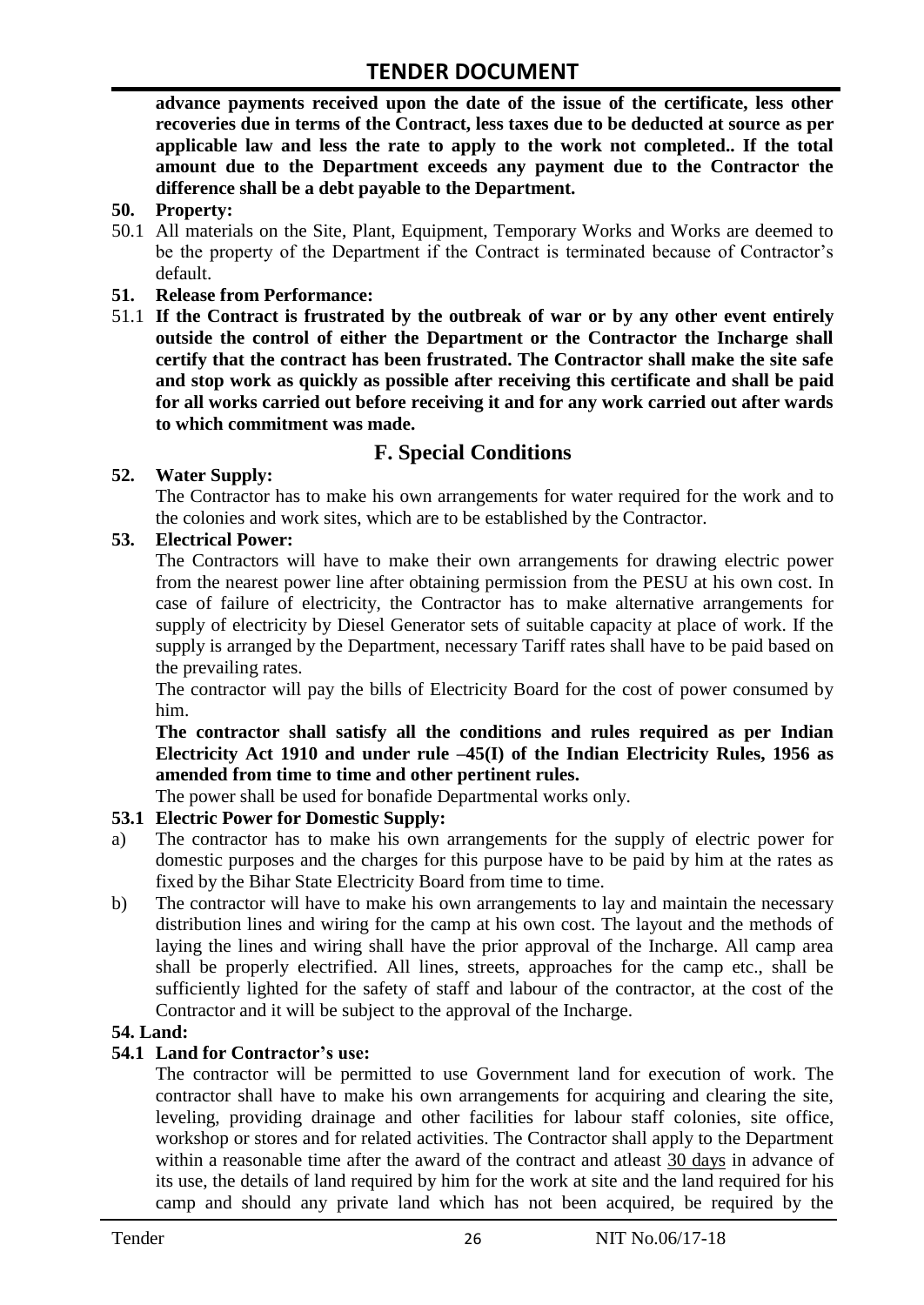contractor for his use. The same may be acquired by the contractor at his own cost by private negotiations and no claim shall be admissible to him on this account. The Incharge reserves the right to refuse permission for use of any government land for which no claim or compensation shall be admissible to the contractor. The contractor shall, however, not be required to pay cost or any rent for the Government land given to him.

#### **54.2 Surrender of occupied land**

- a) The Government land as here in before mentioned shall be surrendered to the Incharge within seven days, after issue of completion certificate. Also no land shall be held by the contractor longer than the Incharge shall deem necessary and the contractor shall on the receipt of due notice from the Incharge, vacate and surrender the land which the Incharge may certify as no longer required by the Contractor for the purpose of the work.
- b) The contractor shall make good to the satisfaction of the Incharge any damage to areas, which he has to return or to other property or land handed over to him for purpose of this work. Temporary structures may be erected by the contractor for storage sheds, offices, residences etc., for non-commercial use, with the permission of the on the land handed over to him at his own cost. At the completion of the work these structures shall be dismantled site cleared and handed over to the. The land required for providing amenities will be given free of cost from Government lands if available otherwise the contractor shall have to make his own arrangements.

#### **54.3 Contractor not to dispose off Spoil etc.,**

The contractor shall not dispose off or remove except for the purpose of fulfilment of this contract, sand, stone, clay ballast, earth, trees and shrubs or other materials obtained in the excavation made or lying on the site of the work, and all such materials and produce shall remain property of the Government. The Department may upon request from the contractor, or if so stipulated in the conditions of the contract allow the contractor to use any of the above materials for the works either free of cost or after payment as may be specifically mentioned or considered necessary during the execution of the work.

#### **55. Roads:**

In addition to existing public roads and roads Constructed by Government, if any, in work area all additional approach roads inside work area and camp required by the Contractor shall be constructed and maintained by him at his own cost. The layout design, construction and maintenance etc. of the roads shall be subject to the approval of the Incharge. The contractor shall permit the use of these roads by the Government free of charge.

It is possible that work at, or in the vicinity of the work site will be performed by the Government or by other contractors engaged in work for the Government during the contract period. The contractor shall without charge permit the government and such other contractor and other workmen to use the access facilities including roads and other facilities, constructed and acquired by the contractor for use in the performance of the works.

The contractor's heavy construction traffic or tracked equipment shall not traverse any public roads or bridges unless the contractor has made arrangement with the authority concerned. In case contractor"s heavy construction traffic or tracked equipment is not allowed to traverse any public roads or bridges and the contractor is required to make some alternative arrangements, no claim on this account shall be entertained. The contractor is cautioned to take necessary precautions in transportation of construction materials to avoid accidents.

#### **56. Payment for Camp Construction**

No payment will be made to the contractor for construction, operation and maintenance of camp and other camp facilities and the entire cost of such work shall be deemed to have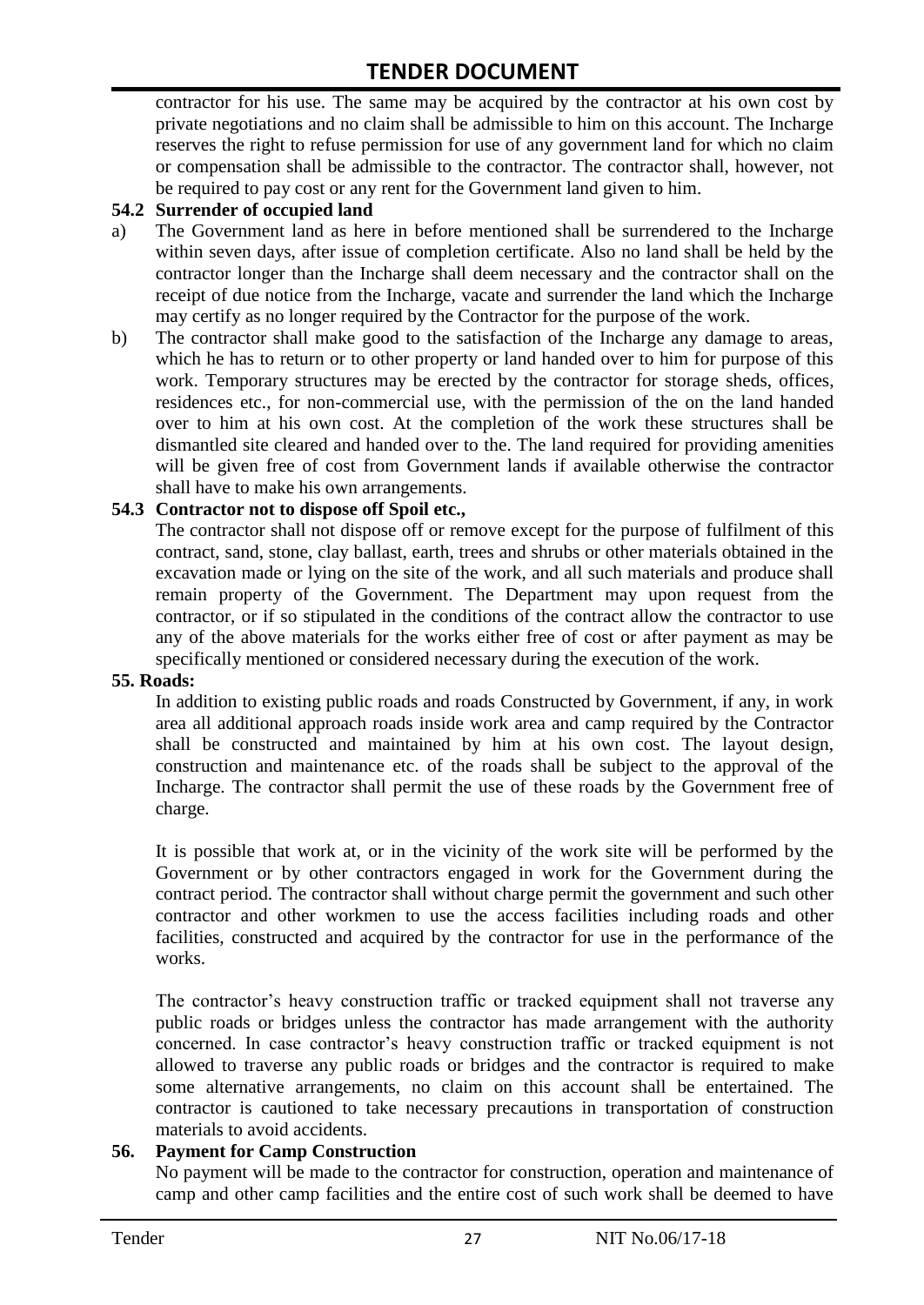been included in the tendered rate for the various items of work in the schedule of quantities and bids.

### **57. Explosive And Fuel Storage Tanks**

No explosive shall be stored within ½ (half) KM of the limit of the camp sites. The storage of gasoline and other fuel oils or of Butane, Propane and other liquefied petroleum gases, shall confirm to the regulations of Andhra Pradesh State Government and Government of India. The tanks, above ground and having capacity in excess of 2000 liters, shall not be located within the camp area, nor within 200m, of any building.

#### **58. Labour:**

The contractor shall, make his own arrangements for the engagement of all staff and labour, local or other, and for their payment, housing, feeding and transport.

Labour importation and amenities to labour and contractor's staff shall be to the contractor's account. His quoted rate shall include the expenditure towards importation of labour amenities to labour and staff;

The contractor shall, if required by the Incharge deliver to the Incharge a written in detail, is such form and at such intervals as the Incharge may prescribe, showing the staff and the numbers of the several classes of labour from time to time employed by the contractor on the Site and such information respecting Contractor"s Equipment as the Incharge may require.

#### **58.1 Transportation of Labour:**

- I. The contractor shall make his own arrangement for the daily transportation of the labour and staff from labour camps colonies to the work spot and no labour or staff of the contractor shall stay at the work spot. No extra payment will be made to the contractor for the above transportation of the labour and his quoted rate to the work shall include the transportation charges of labour from colonies to work spot and back.
- **II. The contractor will at all times duly observe the provisions of employment of children Act XXVI of 1938 and any enactment or modification of the same and will not employ or permit any person to do any work for the purpose under the provisions of this agreement in contravention of said Act. The contractor here by agrees to indemnify the department from and against all claims, penalties which may be suffered by the department or any person employed by the department by any default on the part of the contractor in the observance and performance of the provisions of the employment of children Act. XXVI of 1938 or any enactment or modification of the same.**

**The contractor shall obtain the insurance at his own cost to cover the risk on the works to labour engaged by him during period of execution against fire and other usual risks and produce the same to the concerned before commencement of work as per govt. guidelines.**

#### **59. Safety Measures:**

- 1. The contractor shall take necessary precautions for safety of the workers and preserving their health while working in such jobs, which require special protection and precautions. The following are some of the measures listed but they are not exhaustive and contractor shall add to and augment these precautions on his own initiative where necessary and shall comply with directions issued by the or on his behalf from time to time and at all times.
- 2. Providing protective foot wear to workers situations like mixing and placing of mortar or concrete sand in quarries and places where the work is done under much wet conditions.
- 3. Providing protective head wear to workers at places like under ground excavations to protect them against rock falls.
- 4. Providing masks to workers at granulates or at other locations where too much fine dust is floating about and sprinkling water at frequent intervals by water hoses on all stone crushing area and storage bins abate to dust.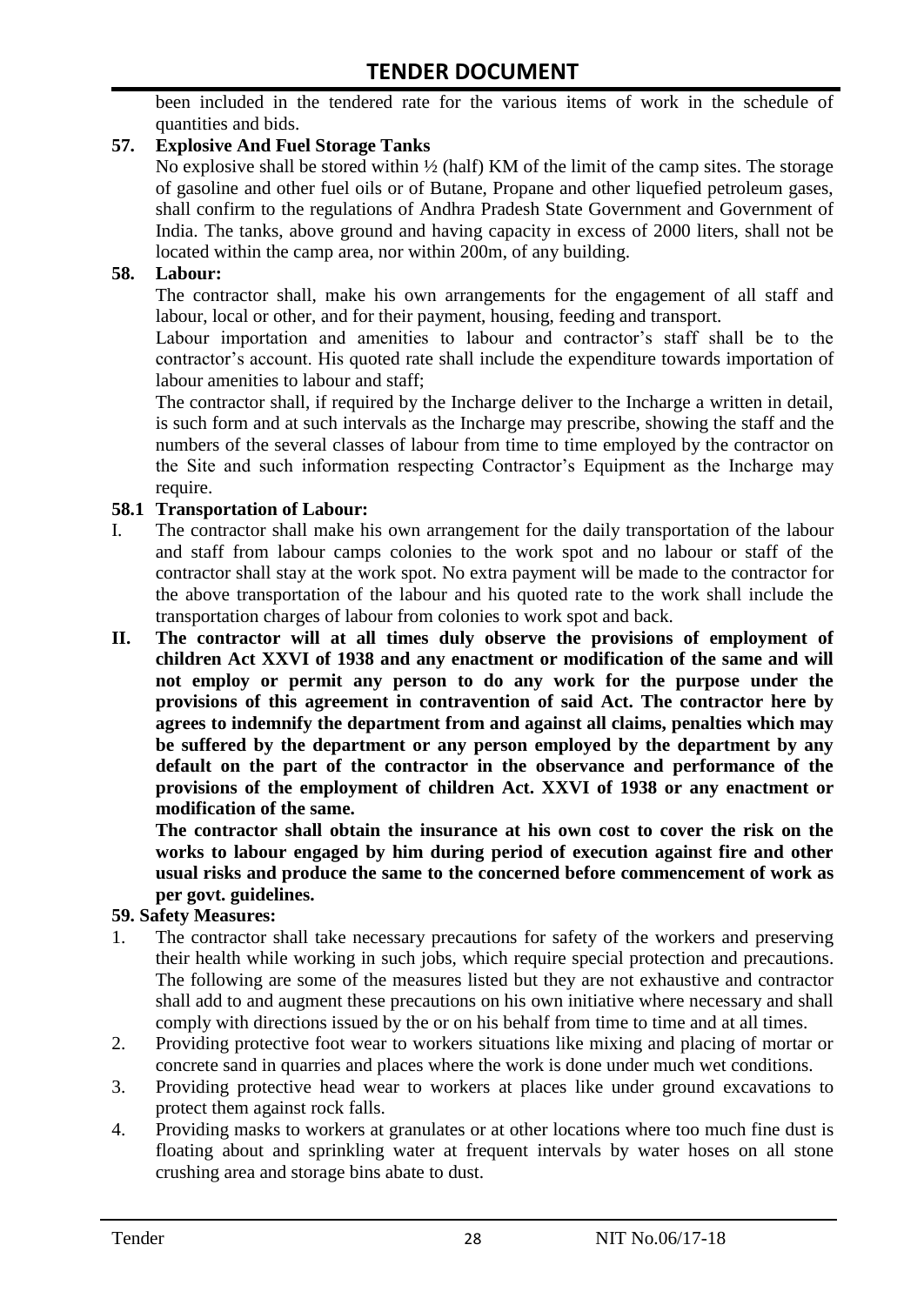- 5. Getting the workers in such jobs periodically examined for chest trouble due to too much breathing in to fine dust.
- 6. Taking such normal precautions like fencing and lightening in excavation of trenches, not allowing rolls and metal parts of useless timber spread around, making danger areas for blasting providing whistles etc.
- 7. Supply work men with proper belts, ropes etc., when working in precarious slopes etc.
- 8. Avoiding named electrical wire etc., as they would electrocute the works.
- 9. Taking necessary steps towards training the workers concerned on the machinery before they are allowed to handle them independently and taking all necessary precautions in around the areas where machines hoists and similar units are working.

#### **60. Fair Wage Clause:**

- 1. The contractor shall pay not less than fair wages to labourers engaged by him on the work.
- 2. "Fair" wages means wages whether for time of piecework notified by the Government from time in the area in which the work is situated.
- 3. The contractor shall not with-standing the revisions of any contract to the contrary cause to be paid to the labour, in directly engaged on the work including any labour engaged by the sub-contractor in connection with the said work, as if the laborers had been directly employed by him.
- 4. In respect of labour directly or indirectly employed in the works for the purpose of the contractors part of the agreement the contractor shall comply with the rules and regulations on the maintenance of suitable records prescribed for this purpose from time to time by the Government. He shall maintain his accounts and vouchers on the payment of wages to the laborers to the satisfaction of the Incharge.
- 5. The shall have the right to call for such record as required to satisfy himself on the payment of fair wages to the labourers and shall have the right to deduct from the contract amount a suitable amount for making good the loss suffered by the worker or workers by reason of the "fair wages" clause to the workers.
- 6. The contractor shall be primarily liable for all payments to be made and for the observance of the regulations framed by the Govt. from time to time without prejudice to his right to claim indemnity from his sub-contractors.
- **7. As per contract labour (Regulation and abolition) Act. 1970 the contractor has to produce the license obtained from the licensing officers of the labour department along with the tender or at the time of agreement.**
- 8. Any violation of the conditions above shall be deemed to be a breach of his contract.
- 9. Equal wages are to be paid for both men and women if the nature of work is same and similar.
- 10. The contractor shall arrange for the recruitment of skilled and unskilled labour local and imported to the extent necessary to complete the work within the agreed period as directed by the Engineer-in-charge in writing.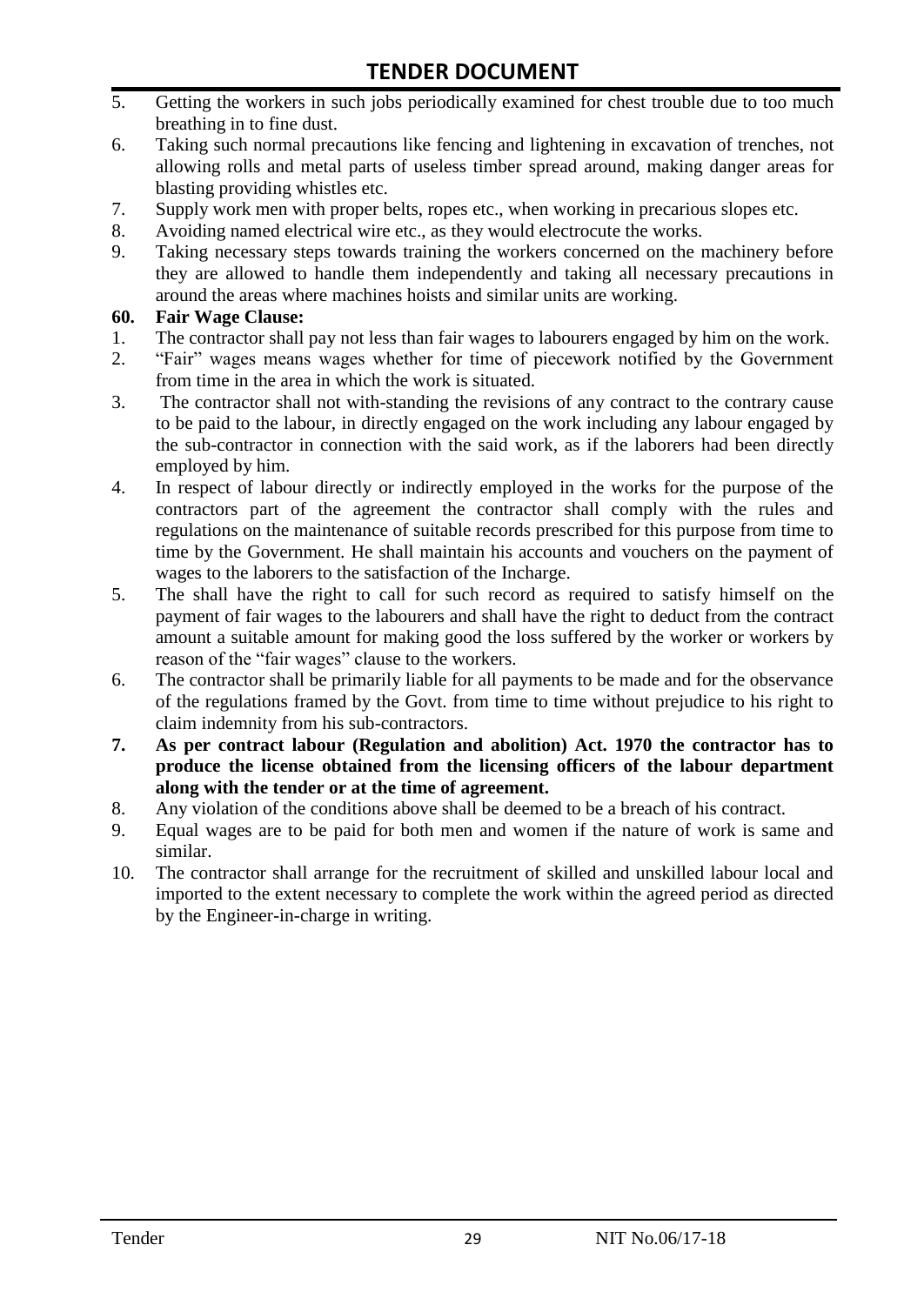#### **61. Indemnity Bond:**

**Name of work: Construction of Spillway with inward slope 10m x 4m, outward slope 10m x 4m, top of spillway 10m x 2.5m at Moti lake of Motihari (East Champaran).**

**I …………………………………. contractor S/o……………………………………..... aged ……………………………Resident of ……………………………………………. do hereby bind myself to pay all the claims may come (a) under Workmen's Compensation Act. 1933 with any statutory modification there of and rules there under or otherwise for or in respect of any damage or compensation payable in connection with any accident or injury sustained (b) under Minimum wages Act 1948 (c) under payment of wages Act.1936 (d) under the Contractor labour (Regulation and Abolition) Act. 1970 by workmen engaged for the performance of the business relating to the above contract i.e., failing such payment of claims of workmen engaged in the above work, I abide in accepting for the recovery of such claims, effected from any of my assets with the departments.**

**62. Compliance with Labour Regulations:**

**During continuance of the contract, the contractor and his sub contractors shall abide at all times by all existing labour enactments and rules made there under, regulations, notifications and bye laws of the State or Central Government or local authority and any other labour law (including rules), regulations, bye laws that may be passed or notifications that may be issued under any labour law in future either by the State or the Central Government or the local authority and also applicable labour regulations, health and sanitary arrangements for workmen, insurance and other benefits. Salient features of some of the major labour laws that are applicable to construction industry are given below. The contractor shall keep the Department indemnified in case any action is taken against Department by the competent authority on account of contravention of any of the provisions of any Act or rules made there under, regulations or notifications including amendments. If the Department is caused to pay or reimburse, such amounts as may be necessary to cause or observe, or for non-observance of the provision stipulated in the notifications/bye laws/Acts/Rules/regulations including amendments, if any, on the part of the contractor, the Incharge /Department shall have the right to deduct any money due to the contractor including his amount of performance security. The Department/Incharge shall also have right to recover from the contractor any sum required or estimated to be required for making good the loss or damage suffered by the Department.**

**The employees of the Contractor and the Sub-contractor in no case shall be treated as the Department of the Department at any point of time.**

- **63. Salient features of some major labour laws applicable to establishment engaged in buildings and other construction work:**
- **(a) Workmen compensation Act 1923: The Act provides for compensation in case if injury by accident arising out of and during the course of employment.**
- **(b) Payment of Gratuity Act 1972: Gratuity is payable to an employee under the Act on satisfaction of certain conditions on separation if any employee has completed 5 years service or more, or on death, the rate of 15 days wages for every completed year of service. The Act is applicable to all establishments, employing 10 or more employees.**
- **(c) Employees P.F. and Miscellaneous provision Act 1952: The Act provides for monthly contributions by the Department plus workers @ 10% or 8.33%. The benefits payable under the Act are:**
- **(i) Pension or family pension on retirement or death, as the case may be.**
- **(ii) Deposit linked insurance on the death in harness of the worker.**
- **(iii) Payment of P.F. accumulation on retirement/death etc.,**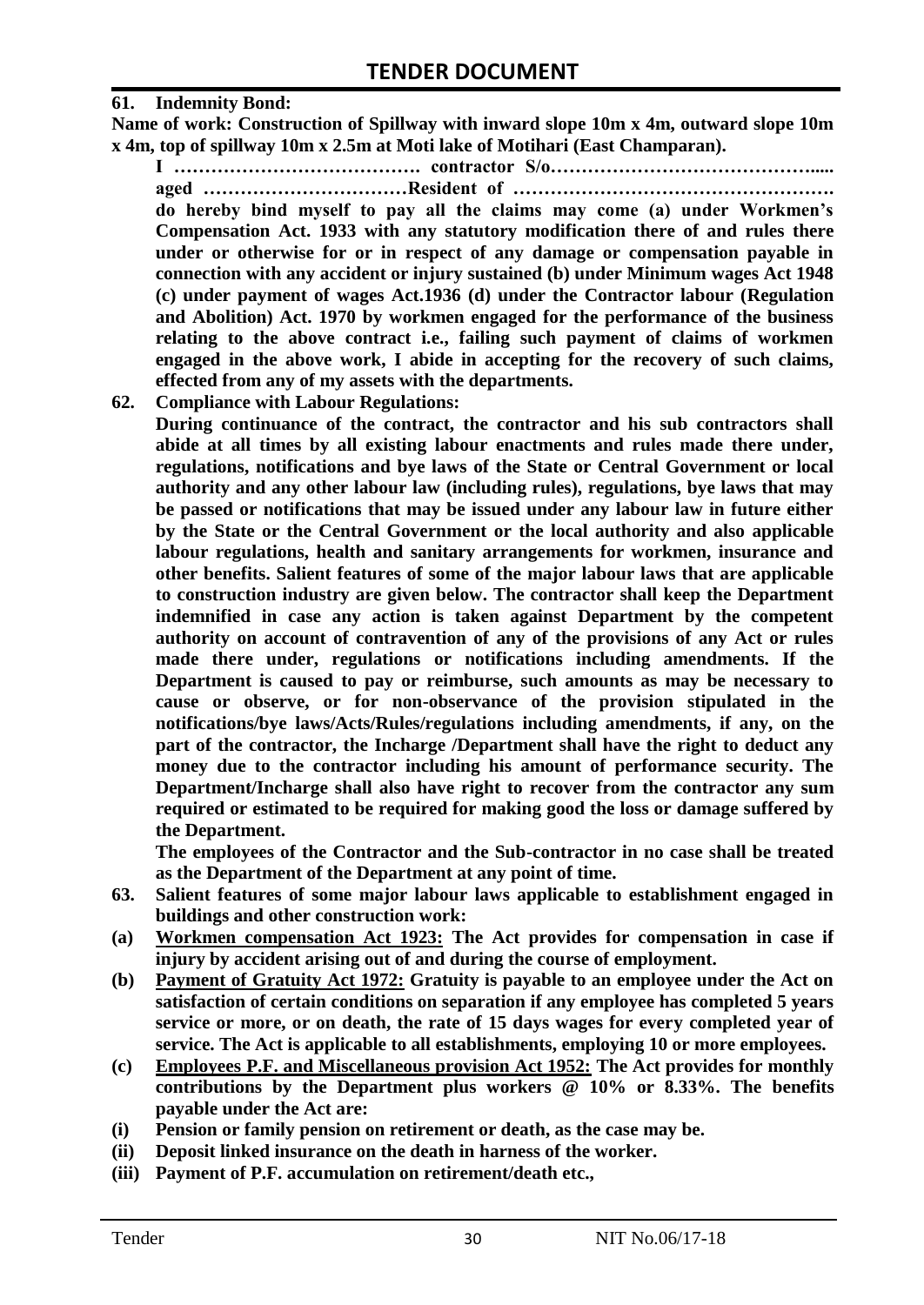- **(d) Maternity Benefit Act 1951: The Act provides for leave and some other benefits to women employees in case of confinements or miscarriage etc.**
- **(e) Contract Labour (Regulation & Abolition) Act 1970: The Act provides for certain**  welfare measures to be provided by the contractor to contract labour and in case the **Contractor fails to provide, the same are required to be provided by the Principal Department by Law. The Principal Department is required to take certificate of Registration and the contractor is required to take license from the designated Officer. The Act is applicable to the establishments or Contractor of Principal Department if they employ 20 or more contract labour.**
- **(f) Minimum wages Act 1948: The Department is supposed to pay not less than the Minimum wages fixed by appropriate Government as per provisions of the Act if the employment is a scheduled employment construction of Buildings, Roads, Runways are scheduled employments.**
- **(g) Payment of wages Act 1936: It lays down as to by what date the wages are to be paid, when it will be paid and what deductions can be made form the wages of the workers.**
- **(h) Equal Remuneration Act 1979: The Act provides for payment of equal wages for work of equal nature to Male or Female workers and for not making discrimination against Female employee in the matters of transfers, training and promotions etc.**
- **(i) Payment of Bonus Act 1965: The Act Is applicable to all establishments employing 20 or more employees. The Act provides for payment of annual bonus subject to a minimum of 8.33% of wages and maximum of 20% of wages to employees drawing Rs. 3500/- per month or less. The bonus to be paid to employees getting Rs.2500/- per months or above and upto Rs.3500/- per month shall be worked out by taking wages as Rs.2500/- per monthly only. The Act does not apply to certain establishments. The newly set-up establishments are exempted for five years in certain circumstances. Some of the State Governments have reduced the employment size from 20 to 10 for the purpose of applicability of this Act.**
- **(j) Industrial Disputes Act 1947: The Act lays down the machinery and procedure fo resolution of Industrial disputes, in what situations a strike or lock- out becomes illegal and what are the requirements for laying off or retrenching the employees or closing down the establishment.**
- **(k) Industrial Employment (Standing Orders) Act 1946: It is applicable to all establishments employing 100 or more workmen (employment size reduced by some of the State and Central Government to 50). The Act provides for laying down rules governing the conditions of employment by the Department on matters provided in the Act and get the same certified by the designated Authority.**
- **(l) Trade Unions Act 1926: The Act lays down the procedure for registration of trade unions of workmen and Departments. The Trade Unions registered under the act have been given certain immunities from civil and criminal liabilities.**
- **(m) Child Labour (Prohibition & Regulation) Act 1986: The Act prohibits employment of children below 14 years of age in certain occupations and processes and provides for regulation of employment of children in all other occupations and processes, Employment Child Labour is prohibited in Building and Construction Industry.**
- **(n) Inter-State Migrant workmen's (Regulation of Employment & Conditions of service) Act 1979: The Act applicable to an establishment, which employs 5 or more interstate migrant workmen through an intermediary (who has recruited workmen in one state for employment in the establishment situated in another State). The inter State migrant workmen, in an establishment to which this Act becomes applicable, are required to be provided certain facilities such as housing, medical aid, traveling expenses from home upto the establishment and back, etc.**
- **(o) The Building and Other Construction workers (regulation of Employment and conditions of service) Act 1996 and the Cess Act of 1996: All the establishments who**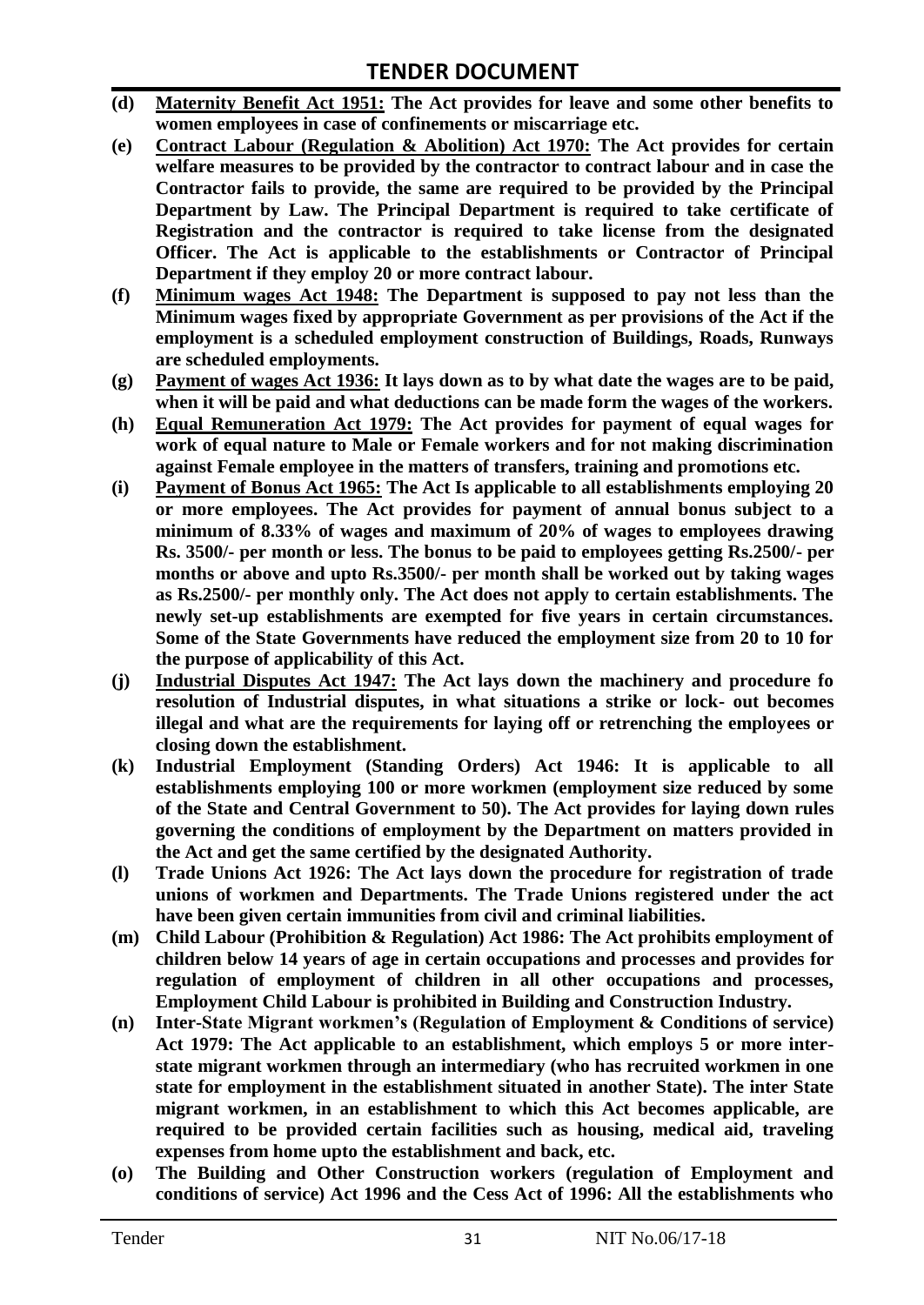**carryon any building or other construction work and employs 10 or more workers are covered under this Act. All such establishments are required to pay cess at the rate not exceeding 2% of the cost of construction as may be modified by the Government. The Department of the establishment is required to provide safety measures at the Building or construction work and other welfare measures, such as Canteens, First-aid facilities, Ambulance, Housing accommodations for workers near the work place etc. The Department to whom the Act applies has to obtain a registration certificate from the Registering Officer appointed by the Government.**

**(p) Factories Act 1948: The Act lays down the procedure for approval of plans before setting up a factory, health and safety provisions, welfare provisions, working hours, annual earned leave and rendering information regarding accidents or dangerous occurrences to designated authorities. It is applicable to premises employing 10 person or more with aid of power or 20 or more persons without the aid of power engaged in manufacturing process.**

#### **64. Liabilities of the Contractor**

64.1 Accident Relief and workmen compensation:

The contractor should make all necessary arrangements for the safety of workmen on the occurrence of the accident, which results in the injury or death of any of the workmen employed by the contractor, the contractor shall within 24 hours of the happenings of the accident and such accidents should intimate in writing to the Consultant and Incharge of the Centre. The contractor shall indemnify Centre against all loss or damage sustained by the Centre resulting directly or indirectly from his failure to give intimation in the manner aforesaid including the penalties or fines if any payable by Centre as a consequence of Centre failure to give notice under workmen"s compensation Act or otherwise conform to the provisions of the said Act in regard to such accident.

- 64.2 In the event of an accident in respect of which compensation may become payable under the workmen"s compensation Act VIII 23 whether by the contractor, by the Government it shall be lawful for the Incharge to retain such sum of money which may in the opinion of the Incharge be sufficient to meet such liability. The opinion of the Incharge shall be final in regard to all matters arising under this clause.
- 64.3 The contractor shall at all times indemnify the Centre against all claims which may be made under the workmen"s compensation act or any statutory modification thereafter or rules there under or otherwise consequent of any damage or compensation payable in consequent of any accident or injuries sustained or death of any workmen engaged in the performance of the business relating to the contractor.

#### **65. Contractor's Staff, Representatives and Labour:**

- (a) The contractor shall, at all times, maintain on the works, staff of qualified Engineers, and Supervisors of sufficient experience of similar other jobs to assure that the quality of work turned out shall be as intended in the specifications. The contractor shall also maintain at the works, a Work Manager or sufficient status, experience and office and duly authorize him to deal with all aspects of the day-today work. All communications to any commitments by the Work Manager shall be considered as binding on the Contractor.
- (b) The Contractor shall at all times submit details of skilled and unskilled labour and equipment employed to the Incharge in prescribed proforma as he may require to assess and ensure the proper progress of work.
- (c) If the contractor does not employ the technical person agreed to on the work a fine may be imposed as decided by the Competent Authority.

#### **66. Accommodation and food:**

The contractor should arrange accommodation he needs, at his own cost. The contractor shall make his own arrangements for supply of food grains, fuel and other provision to his staff and labourers including controlled commodities.

#### **67. Relationship :**

Contractor shall have to furnish information along with tender, about the relationship he is having with any officer of the Centre.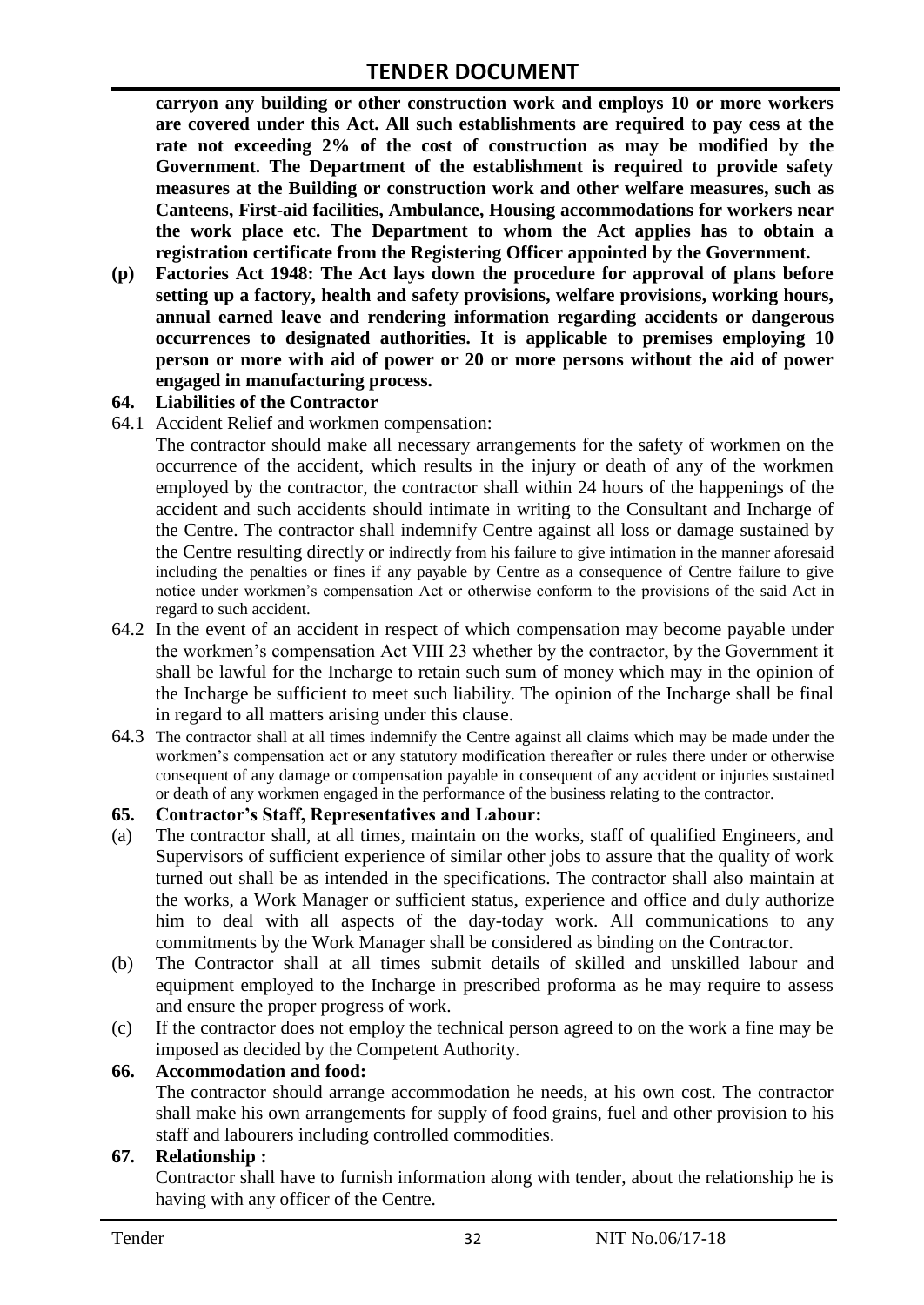#### **68. Protection of adjoining premises:**

The contractor shall protect adjoining sites against structural, decorative and other damages that could be caused by the execution of these works and make good at his cost any such damages.

#### **69. Work during night or on Sundays and holidays:**

The works can be allowed to be carried out during night, Sundays or authorised holidays in order to enable him to meet the schedule targets and the work shall require almost round the clock working keeping in view:

- (i) The provisions of relevant labour laws being adhered to:
- (ii) Adequate lighting, supervision and safety measures are established to the satisfaction of the and
- (iii) The construction programme given by the Contractor and agreed upon by the envisages such night working or working during Sundays or authorised holidays

#### **70. Layout of materials stacks:**

The contractor shall deposit materials for the purpose of the work on such parts only of the ground as may be approved by the Incharge before starting work. A detailed survey, clearly indicating position and areas where materials shall be stacked and sheds built is to be conducted by the contractor at his own cost and only after obtaining necessary approval of the plan for use of sites by the Incharge, the Contractor can use the sites accordingly.

#### **71. Use of blasting materials:**

Procurement of blasting materials and its storage is the responsibility of the contractor. The contractor shall engage licensed blaster for blasting operation. The contractor is to act in accordance with Indian Explosive Act and other rules prevailing, during the execution of work. It is the responsibility of the contractor to see, that works by other agencies in the vicinity are not hampered, in such cases if any claim is made by other agencies that should be borne by the contractor. Carriage of blasting materials, from the magazine to the work site, is the responsibility of the contractor.

#### **72. Plant and Equipment:**

- 72.1 The contractor shall have sufficient plant, equipment and labour and shall work such hours and shifts as may be necessary to maintain the progress on the work as per the approval progress schedule. The working and shifts hours shall comply with the Govt. Regulations in force.
- 72.2 It is to expressly and clearly understood that contractor shall make his own arrangements to equip himself with all machinery and special tools and plant for the speedy and proper execution of the work and the department does not undertake responsibility towards their supply.
- 72.3 The department shall supply such of the machinery that may be available on hire basis but their supply cannot be demanded as matter of right and no delay in progress can be attributed to such non-supply of the plant by the department and the department cannot be made liable for any damage to the contractor. The Contractor shall be responsible for safe custody of the departmental machinery supplied to him (which will be delivered to contractor at the machinery yard at site of work) and he has to make good all damages and losses if any other than fire, wear and tear to bring it to the conditions that existed at the time of issue to the contractor before handing over the same to the department. The hire charges for the machinery handed over to the contractor will be recovered at the rate prevalent at the time of supply. The contractor will have to execute supplemental agreement with at the time of supply of the machinery.
- 72.4 The acceptance of departmental machinery on hire is optional to the contractor.

#### **73. Steel forms:**

Steel forms should be used for all items involving and use of centering and shuttering shall be single plane without any dents and undulations.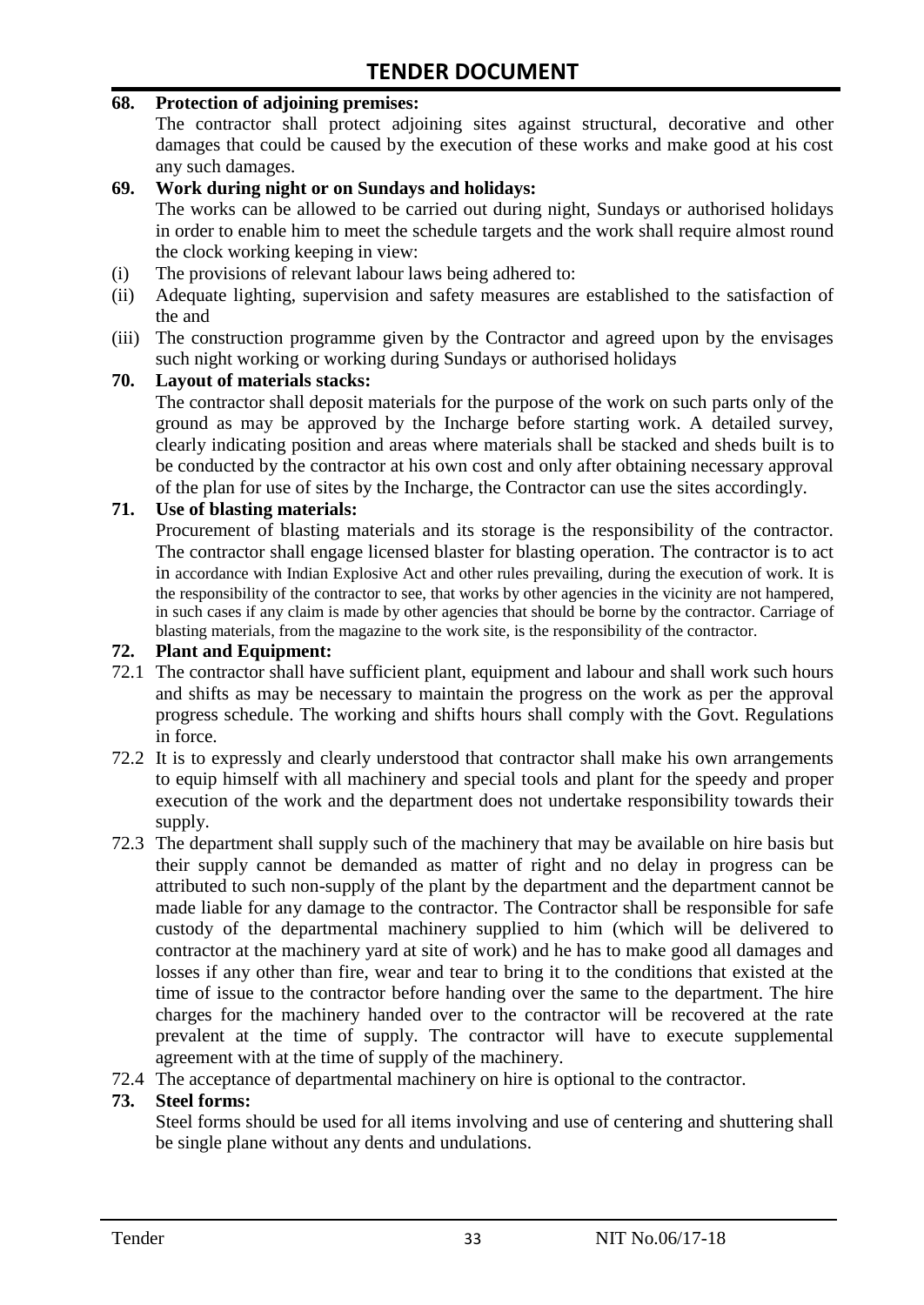#### **74. Inconvenience to public:**

The contractor shall not deposit materials at any site, which will cause inconvenience to public. The Incharge may direct the contractor to remove such materials or may undertake the job at the cost of the contractor.

**75. Conflict of interest:**

**Any bribe, commission, gift or advantage given, promised or offered by on behalf of contractor or his partner, agent or servant or any one on his behalf to any officer, servant, representatives, agents of Incharge or any persons on their behalf, in relation to the obtaining or to execution of this, or any other contract with Incharge shall in addition to any criminal liability, which it may occur, subject to the cancellation of this or all other contracts and also to payment of any loss or damage resulting from any such cancellation. Incharge shall then be entitled to deduct the amount, so payable from any money, otherwise due to the contractor under this or any other contract.**

#### **76. Contract documents and materials to be treated as confidential:**

All documents, correspondences, decisions and orders, concerning the contract shall be considered as confidential and/or restricted in nature by the contractor and he shall not divulge or allow access to them by any unauthorized person

#### **77. General obligations of Contractor:**

- 77.1 The contractor shall, subject to the provision of the contract and with due care and diligence, execute and maintain the works in accordance with specifications and drawings.
- 77.2 The contractor shall promptly inform the Department and the Incharge of any error, omission, fault and such defect in the design of or specifications for the works which are discovered when reviewing the contract documents or in the process of execution of the works.
- 77.3 If Contractor believes that a decision taken by the Incharge was either outside the authority given to the Incharge by the Contract or that the decision was wrongly taken, the decision shall be referred to the technical expert within 14 days of the notification of the Incharge"s decisions.
- 77.4 Pending finalisation of disputes, the contractor shall proceed with execution of work with all due diligence

#### **78. Security measures:**

- a) Security requirements for the work shall be in accordance with the Government's general requirements including provisions of this clause and the Contractor shall conform to such requirements and shall be held responsible for the actions of all his staff, employees and the staff and employees of his sub-contractors
- b) All contractors' employees, representatives and sub-contractor's employees shall wear identifications badges provided by the contractor. Badges shall identify the contractor, showing and employee"s number and shall be worn at all times while at the site. Individual labour will not be required to wear identification badges.
- c) All vehicles used by the contractor shall be clearly marked with contractor"s name.
- d) The contractor shall be responsible for the security of the works for the duration of the contract and shall provide and maintain continuously adequate security personnel to fulfil these obligations. The requirements of security measures shall include, but not limited to maintenance of order on the site, provision of all lighting, fencing, guard flagmen and all other measures necessary for the protection of the works within the colonies, camps and elsewhere on the site, all materials delivered to the site, all persons employed in connection with the works continuously throughout working and non working period including nights, Sundays and holidays for duration of the contract.
- e) Other contractors working on the site concurrently with the contractor will provide security for their own plant and materials. However, their security provisions shall in no way relieve the contractor of his responsibilities in this respect.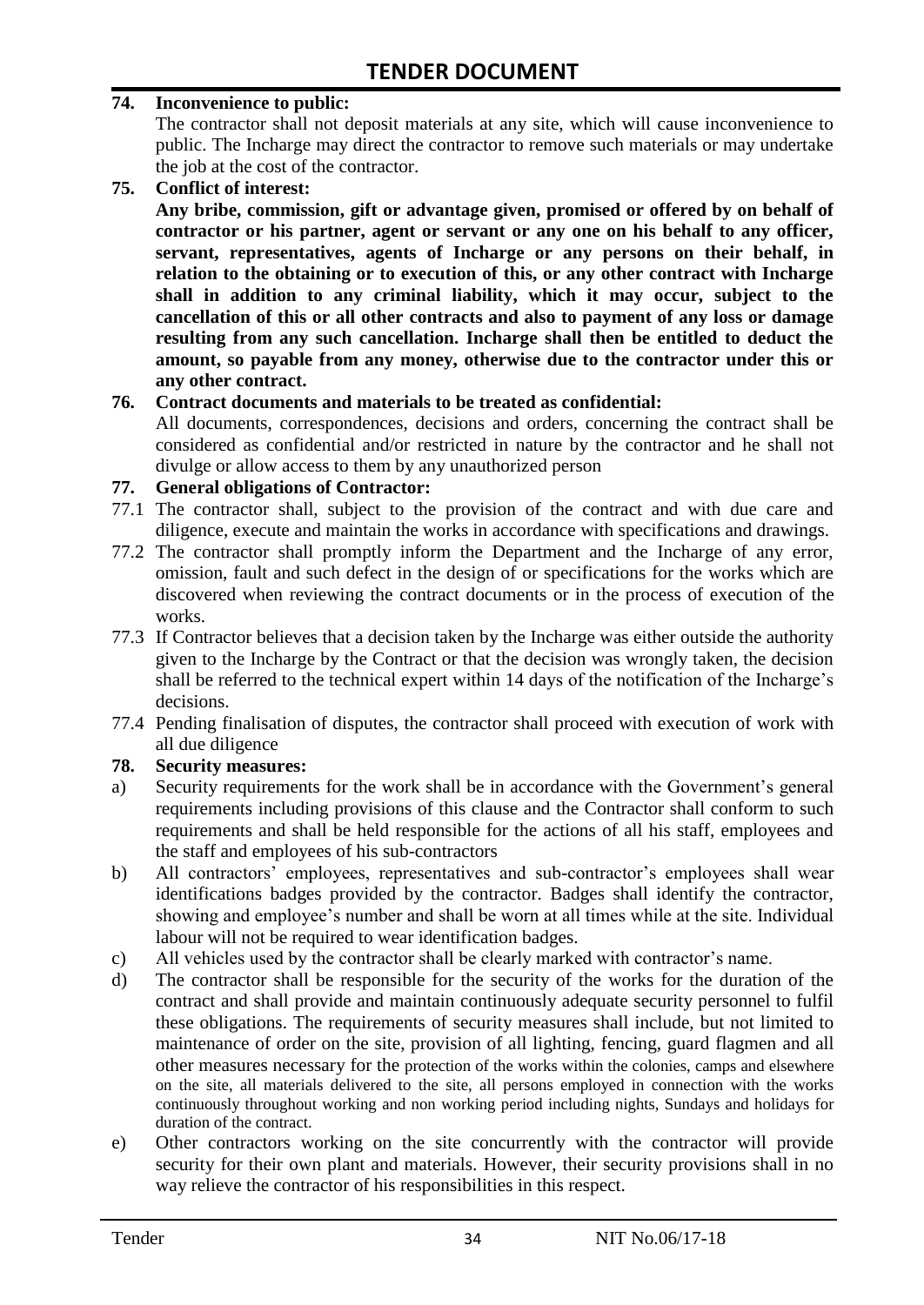f) Separate payment will not be made for provision of security services.

#### **79. Fire fighting measures:**

- a) The contractor shall provide and maintain adequate fire fighting equipment and take adequate fire precaution measures for the safety of all personnel and temporary and permanent works and shall take action to prevent damage to destruction by fire of trees shrubs and grasses.
- b) Separate payment will not be made for the provision of fire prevention measures.

#### **80. Sanitation:**

The contractor shall implement the sanitary and watch and ward rules and regulations for all forces employed under this contract and if the Contractor fails to enforce these rules, the Incharge may enforce them at the expenses of the Contractor.

#### **81. Training of personnel:**

The contractor, shall, if and as directed by the Incharge provide free of any charge adequate facilities, for vocational training of Government Officers, students, Engineers, supervisors, foremen, skilled workmen etc. not exceeding six in number at any one time on the contractor"s work. Their salaries, allowances etc. will be borne by the Government and the training schemes will be drawn up by the Incharge in consultation with the contractor.

#### **82. Ecological balance:**

- a) The contractor shall maintain ecological balance by preventing de-forestation, water pollution and defacing of natural landscape. The contractor shall so conduct his construction operation as to prevent any unnecessary destruction, scarring, or defacing of the natural surrounding in the vicinity of the work. In respect of the ecological balance, Contractor shall observe the following instructions.
- i) Where unnecessary destruction, scarring, damage or defacing may occur, as result of the operation, the same shall be repaired replanted or otherwise corrected at the contractor"s expense. The contractor shall adopt precautions when using explosives, which will prevent scattering of rocks or other debris outside the work area. All work area including borrow areas shall be smoothened and graded in a manner to conform to the natural appearances of the landscape as directed by the Incharge.
- ii) All trees and shrubbery which are not specifically required to be cleared or removed for construction purposes shall be preserved and shall be protected from any damage that may be caused by the contractor's construction operation and equipment. The removal of trees and shrubs will be permitted only after prior approval by the Incharge. Special care shall be exercised where trees or shrubs are exposed to injuries by construction equipment, blasting, excavating, dumping, chemical damage or other operation and the contractor shall adequately protect such trees by use of protective barriers or other methods approval by the Incharge. Trees shall not be used for anchorages. The contractor shall be responsible for injuries to trees and shrubs cause by his operations. The term "injury" shall include, without limitation bruising, scarring, tearing and breaking of roots, trunks or branches. All injured trees and shrubs be restored as nearly as practicable without delay to their original condition at the contractor"s expense.
- (iii) The contractor's construction activities shall be performed by methods that will present entrance or accidental spillage of solid matter contaminants, debris and other objectionable pollutants and wastage into river. Such pollutant and waste include earth and earth products, garbage, cement concrete, sewage effluent, industrial wastes, radio-active substances, mercury, oil and other petroleum products, aggregate processing, mineral salts and thermal pollution. Pollutants and wastes shall be disposed off in a manner and at sites approved by the Incharge.
- (iv) In conduct of construction activities and operation of equipments the contractor shall utilize such practicable methods and devices as are reasonably available to control, prevent and otherwise minimize the air pollution. The excessive omission of dust in to the atmosphere will not be permitted during the manufacture, handling and storage of concrete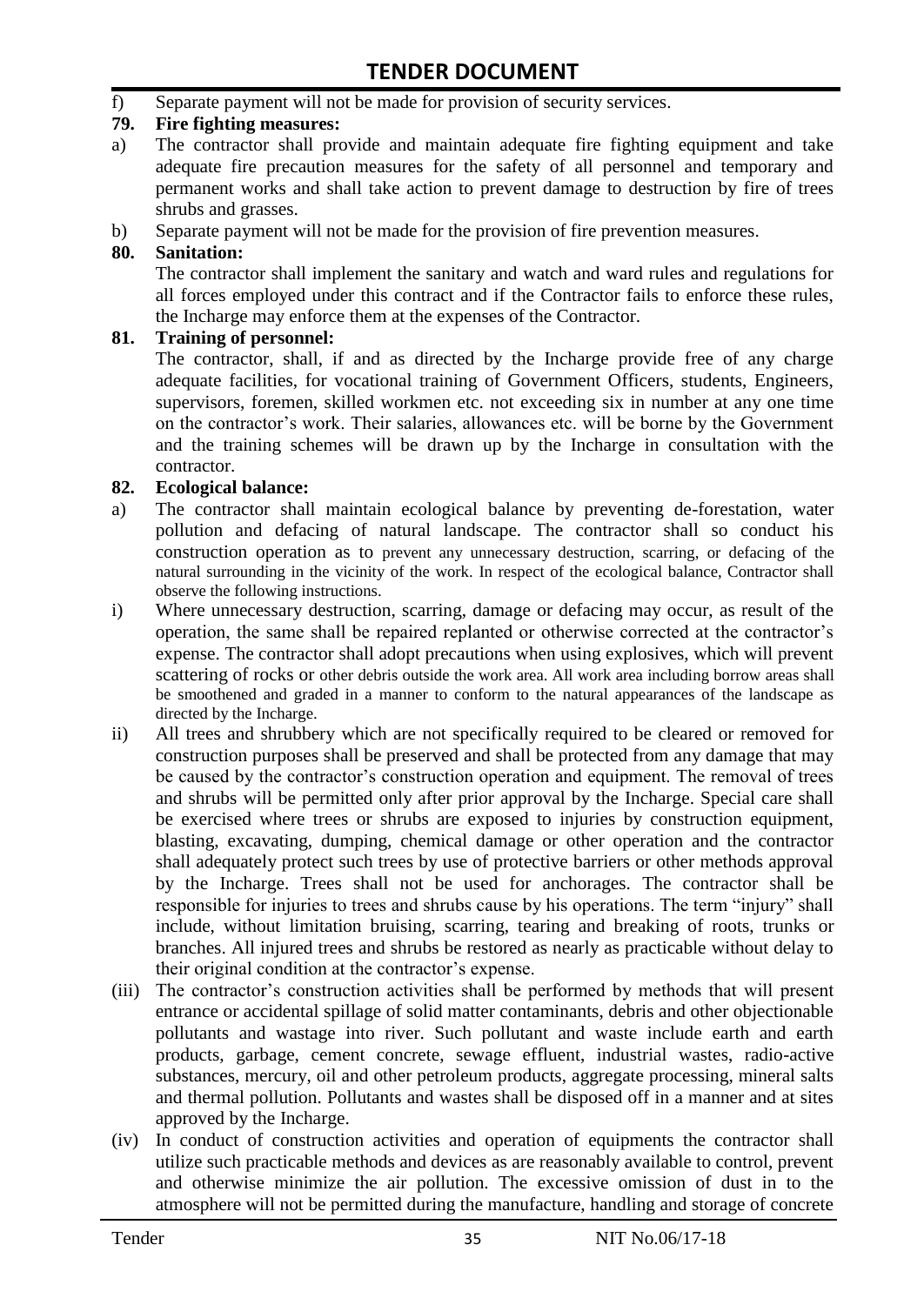aggregates and the contractor shall use such methods and equipment as a necessary for collection and disposal or prevention of dust during these operation. The contractor's methods of storing and handling cement shall also include means of eliminating atmospheric discharges of dust, equipment and vehicles that give objectionable omission of exhaust gases shall not be operated. Burning of materials resulting from clearing of trees, bushes, combustible construction materials and rubbish may be permitted only when atmospheric conditions for burning are considered favourable.

b) Separate payment will not be made for complying with the provisions of this clause and all cost shall be deemed to have been included in the unit rates and prices included in the contract if any provision is not complied with within a reasonable time even after issue of a notice in this respect, the necessary operations would be carried out by the Incharge at the cost of the Contractor, Orders of the Incharge in this respect would be final and binding on the contractor.

#### **83. Preservation of existing vegetation:**

- a) The contractor will preserve and protect all existing vegetation such as trees, on or adjacent to the site which do not unreasonably interfere with the construction as may be determined by the Incharge. The contractor will be held responsible for all unauthorized cutting or damage of trees, including damage due to careless operation of equipment, stockpiling of materials or tracking of grass areas by equipment. Care shall be taken by the Contractor in felling tress authorised for removal to avoid any unnecessary damages to vegetation and tress that are to remain in place and to structures under construction or in existence and to workmen.
- b) All the produce from such cutting of trees by the contractor shall remain the property of Government and shall be properly stacked at site, approved by the Incharge. No payment whatsoever, shall be made for such cutting and its stacking by the Contractor. If an produce from such cutting is not handed over to the Government by the contractor, he shall be charged for the same at the rates to be decided by the Incharge. The recovery of this amount shall be made in full from the intermediate bill that follows.
- c) The contractor shall also make arrangements of fuel deposits for supply of required fuel for the labourer to be employed for cooking purpose at his own cost in order to prevent destruction of vegetation growth in the surrounding area of the work site.

#### **84. Possession prior to completion:**

The Incharge shall have the right to take possession of or use any completed part of work or works or any part there of under construction either temporarily or permanently. Such possession or use shall not be deemed as an acceptance of any work either completed or not completed in accordance with the contract, except where expressly otherwise specified by the Incharge.

#### **85. Payment upon termination:**

If the contract is terminated because of a fundamental breach of contract by the contractor, the Incharge shall issue a certificate for the value of the work done less advance payment received upon the date of the issue of the certificate and less the rate to apply to the work not completed as indicated in the contract data. Additional liquidated damages shall not apply. If the total amount due to the Department exceeds any payment due to the contractor the difference shall be a debt payable to the Department. In case of default for payment within 28 days from the date of issue of notice to the above effect, the contractor shall be liable to pay interest at 12% per annum for the period of delay.

#### **86. Access to the contractor's books:**

Whenever it is considered necessary by the Incharge to ascertain the actual cost of execution of any particular extra item of work or supply of the plant or material on which advance is to be made or of extra items or claims, he shall direct the contractor to produce the relevant documents such as payrolls, records of personnel, invoices of materials and any or all data relevant to the item or necessary to determine its cost etc. and the contractor shall when so required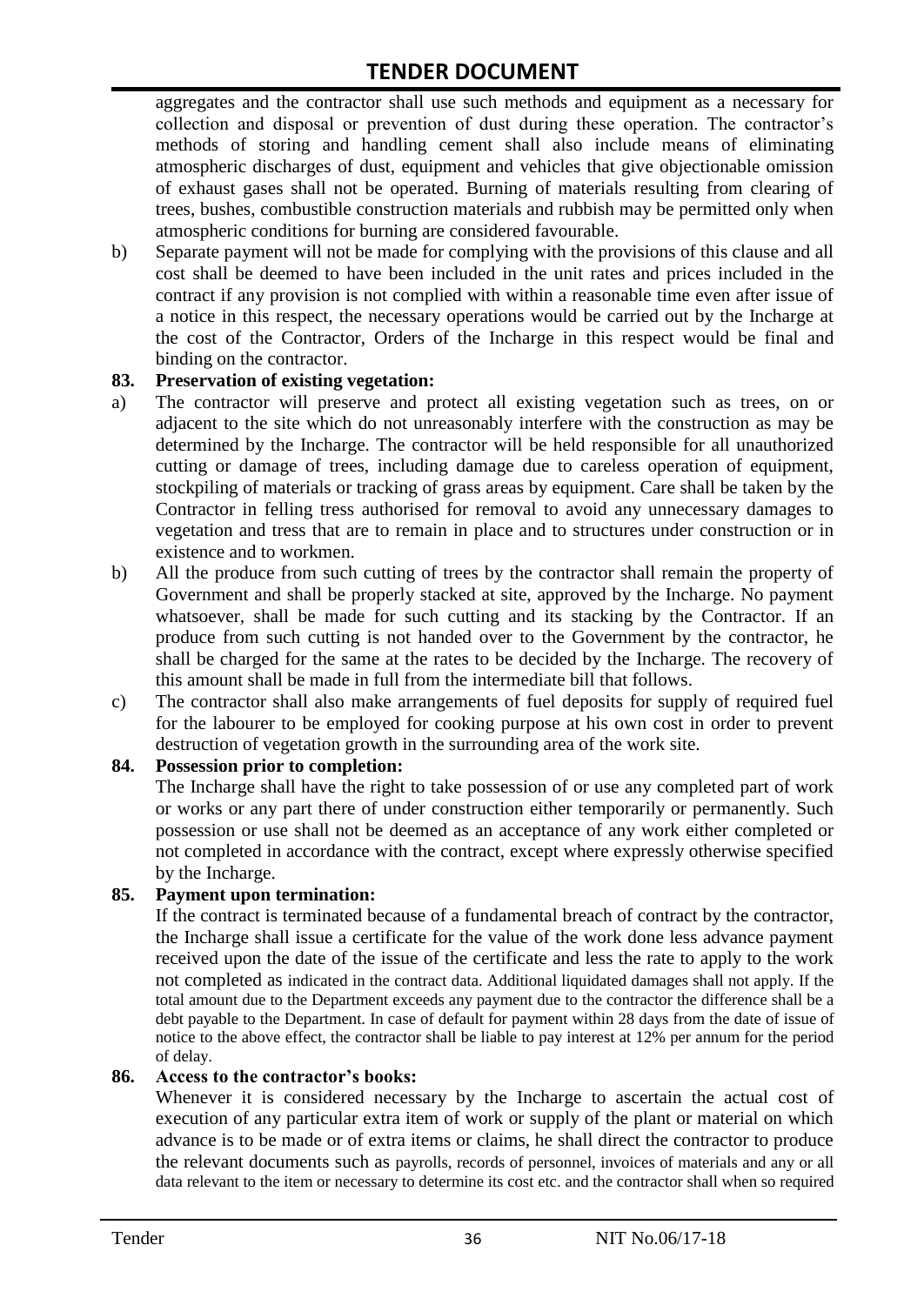furnish all information pertaining to the aforesaid items in the mode and manner that may be specified by the Incharge.

#### **87. Drawing to be kept at site:**

One copy of the drawings furnished to the contractor shall be kept by the contractor on the site and the same shall at all reasonable time be available for inspection and use by the Incharge and the Incharge"s representative and by any other persons authorized by the Incharge in writing.

#### **88. B.I.S. [I.S.I.] books to be kept at site:**

A complete set of Indian Standard specification referred to in "Technical Specifications" shall be kept at site for reference.

#### **89. Site Order Book:**

An order book shall be kept at the site of the work. As far as possible, all orders regarding the work are to be entered in this book. All entries shall be signed and dated by the Department Officer in direct charge of the work and by the contractor or by his representative. In important cases, the Incharge will countersign the entries, which have been made. The order book shall not be removed from the work, except with the written permission of the Incharge.

#### **90. Variations by way of modification, omissions or additions:**

For all modifications, omissions from or additions to the drawings and specifications, the will issue revised plans, or written instructions, or both and no modification, omission or addition shall be made unless so authorised and directed by the Incharge in writing. The shall have the privilege of ordering modifications, omission or additions at any time before the completion of the work and such orders shall not operate to annual those portions of the specifications with which said changes do not conflict. "s Decision:

It shall be accepted as in separable part of the contract that in matters regarding materials, workmanship, removal of improper work, interpretation of the contract drawings and contract specification, mode of the procedure and the carrying out o the work, the decision of the Incharge, which shall be given in writing shall be binding on the contractor.

- **91. Income tax**
- **a) During the currency of the contract deduction of income tax at 1 or 2 % shall be made from the gross value of each bill of the contract, the contract value of which is in excess of Rs. 10,000/- for deduction of tax at rates lower than 1 or 2 % procedure stipulated under section 194-C(4) of Income Tax Act, 1961 shall be followed.**
- **b) Income Tax clearance certificate should be furnished before the payment of final bill.**
- **c) The contractor's staff, personnel and labour will be liable to pay personnel income taxes in respect of their salaries and wages as are chargeable under the laws and regulations for the time being in force, and the contractor shall perform such duties in regard to such deductions thereof as may be imposed on him by such laws and regulations.**
- **92. Value Added Tax (VAT):**
- **92.1. The Contractor has to pay the Sales Tax/ VAT wherever payable.**
- **92.2. The contractor should produce a valid Value Added Tax Clearance Certificate before the payment of the final bill, otherwise payment to the contractor will be withheld.**

#### **93. Supply of construction materials:**

- i) The contractor has to make his own arrangements for procurements, supply and use of construction materials.
- ii) All materials so procured should confirm to the relevant specifications indicated in the bidding documents.
- iii) The contractor shall follow all regulations of the Department/Government of India in respect of import licenses etc., of the procurement of the materials is through imports and he shall be responsible for the payment of applicable duties and taxes, port clearances, inland transportation etc.
- iv) The contractor shall make his own arrangements for adequate storage of the materials.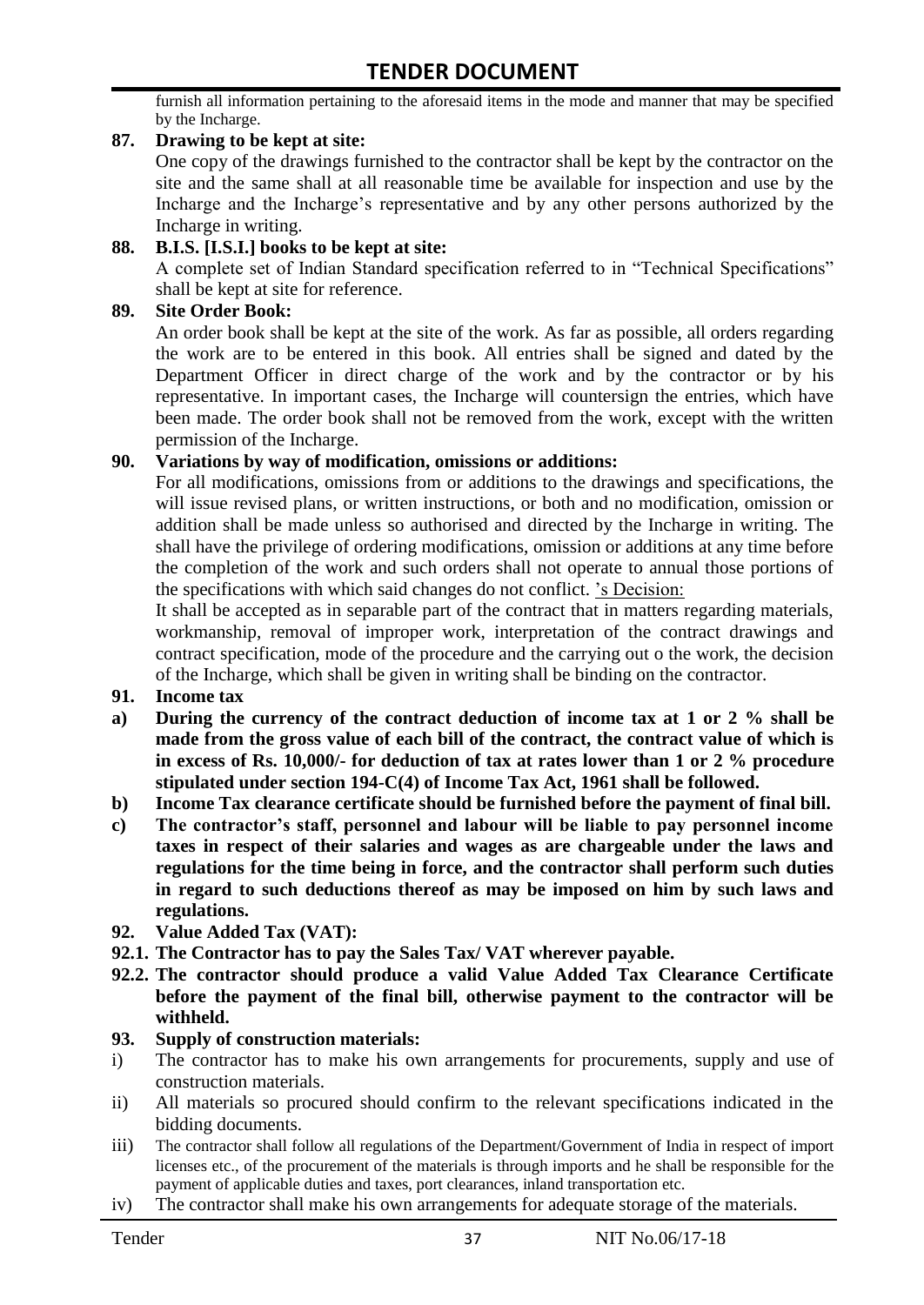# **ADDITIONAL CONDITIONS TO TENDER NOTICE**

A Statement giving brief particulars of equipment and resources that will be put at the disposal of the work under the following classification should accompany the tender

- 1. a. Equipment transport for material viz. Lorrie / Carts, Crushers etc.,
	- b. Organization: 1.Technical 2. Unskilled
	- c. Methods that will be adopted to speed up the work to ensure completion within the prescribed time.
- 2. The contractor shall make his own arrangements for all the tools and plants required for the execution of the work. The equipment if any, available with the Department may be hired to the contractor at rates and conditions prescribed by the Department.
- 3. National Savings Certificates and other Government Bonds will not be accepted towards the Earnest Money Deposit.
- 4. A Separate tender must be submitted to each work as mentioned in the list of works enclosed. Tenders submitted for more than one work in one cover will be rejected. Only one tender should be enclosed in the cover.
- 5. All rejected materials shall be removed from the site, within 24 hours after written instructions of rejecting and materials and ordering their removal have been issued in case of default, on the part of the contractor to carryout such order, the materials will be got removed through other agency at the contractor's risk and cost.
- 6. All materials rejected or obstructing traffic shall be removed by the Contractor, with the least possible delay, within the time specified, failing which it is open to the Department to remove them at the contractor's risk, through other agency. All labour in testing and measuring during measurements and check measurements should be borne by the contractor.
- 7. The contractor shall with his own expenses, make all the arrangements and take all possible steps and precautionary measures, for the safety of the public, during the execution of the electrical works. The rates offered by the contractor should be inclusive of such incidental charges.
- 8. Fully accepted agreement rates will be paid only after all the items of work are completed. The agreement executing authority will decide the exact items, the rates of which are considered to be high, for the purpose of this clause and his decision of the Incharge shall be final and binding on the contractor.
- **9. As per new section 104 – C of the Income Tax 1961, deduction at the rate of 1 of 2 % on the gross amounts of payments, will be made towards Income Tax should the value of the contract exceeds Rs. 10,000/- (Vide Government of India Reference F. N. 275 / 100/ 72 –1 – TJI – dated 29-5-72).**
- 10. Where the value of the contract exceeds the sum of Rs. 10,000/- the contractor has to produce a valid income tax clearance certificate along with the tender, atleast at the time of payment of final bill of the work. In case the final bill is withheld, the bill will be paid only after production of the certificate.
- 11. Once a contractor buys a tender schedule he shall not be permitted to return the schedule.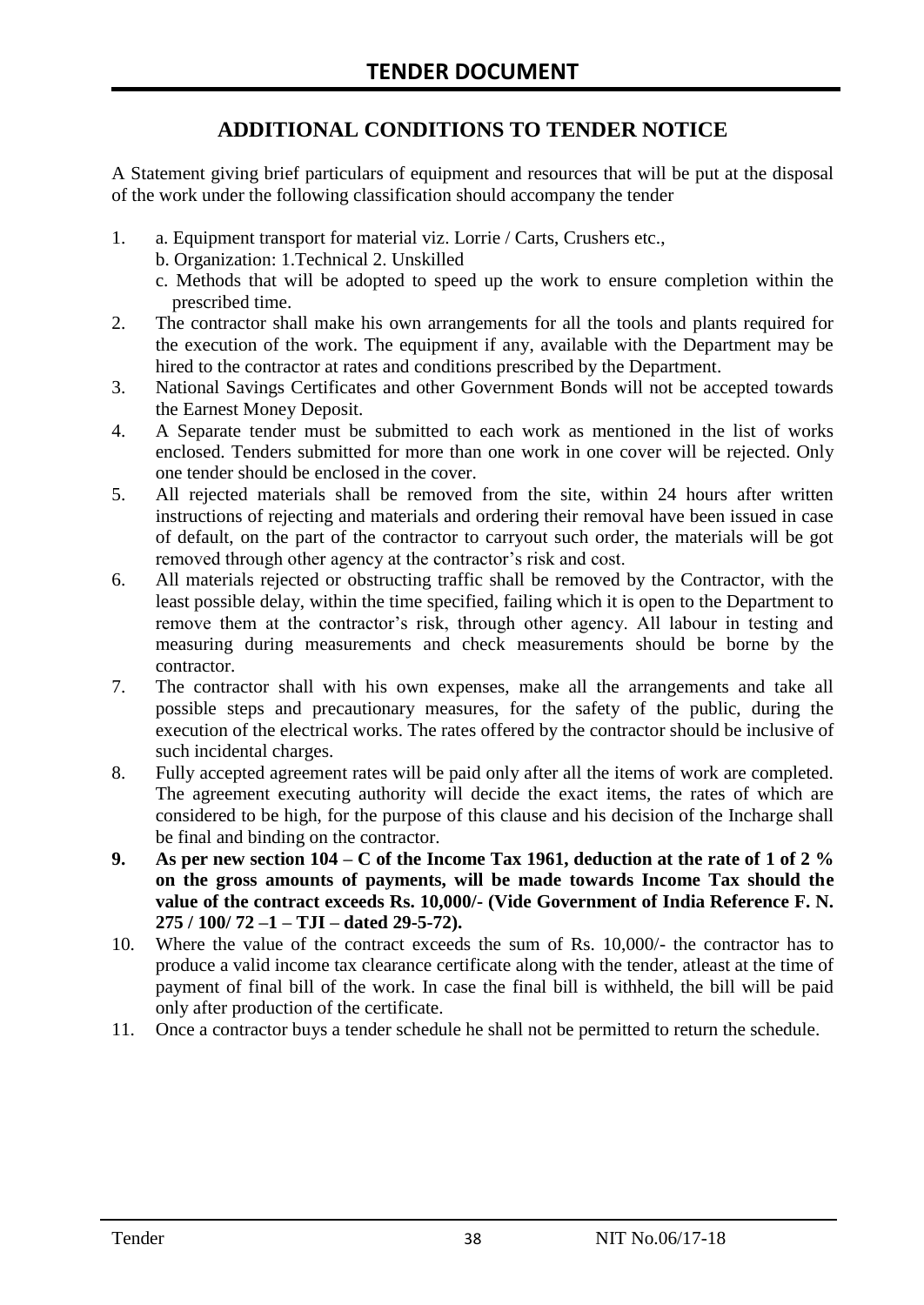# **GENERAL SPECIFICATIONS**

#### **1. General Specifications for (Name of the work)**

#### **2. General Specifications and Instructions for Electrical Work**

- 1. I.E. RULES 1956: The installation shall generally be carried out in conformity with the Indian Electricity rule 1956 as amended from time to time and National Electrical code which contains specific regulations to be adhered to in the supply and use of electricity energy in the interest of safety.
- 2. PRESSURE AND FREQUENCY OF SUPPLY: All current consuming devices shall be suitable for the pressure and frequency of supply stated in the special conditions of contract
- 3. SYSTEM OF WIRING: The wiring shall be carried out on such a system as may be specified in the conditions of contract. "Power wiring shall be kept separate and distinct from lighting wiring. All conductors shall be run as far as possible along the walls and ceiling, so as to be easily accessible for inspection. The balancing of circuits in 3 phase

#### **a) General Conditions for Electrical Works**

- 1. The make of material mentioned in the Schedule A, should be used on the work in variably and the Department reserves the right to insist upon using any of the make of the material mentioned in the Schedule – A from their choice.
- 2. The work shall be carried out strictly in conformity with (i) code of practice for Electrical wiring and fittings in Government Building (ii) The Indian Standard Specification (iii) The Department specification, if the work carried out does not comply with the code of practice and Departmental specifications and if the work man ship is unsatisfactory it will be binding of the contractor to redo the job without any extra cost and pay penalty as decided by the department towards inconvenience caused , if any.
- 3. The work should be carried out under the direct supervision of persons holding a certificate of competency for the type of work involved.
- 4. After completion of work a plan of building should be furnished indicating the location of various main and sub- boards and all the fittings together with a circuit diagram duly numbered ( in the diagram)
- 5. The contractor will be responsible for any defect noticed during either improper workmanship or defective materials supplied by him for two calendar years from the date of final completion of work.
- 6. Lugs should be provided for all earth connections.
- 7. The contractor himself should arrange for the transportation of men and material to their work spot.
- 8. All Civil works and patch works indicated for providing electrical installations should be well finished to the satisfaction of the authorities. A certificate from them should be obtained to the effect that the Civil and patch work done is to the satisfaction of authorities. It will be the responsibility of the electrical contractor to obtain such certificate from the Engineer. Unless such certificate is produced this office will have right to with held the bill.
- 9. Concreting to the pole and providing independent earthing should be done in presence of departmental staff.
- 10. The distribution boards with Switch controls shall be separate in each floor for normal supply and essential supply.
- 11. The lighting circuits shall be provided with separate conductor to enable to connect the normal lighting and essential lighting without linking to any of the above systems to ensure to switch over to essential supply in order to have minimum lighting to avoid inconvenience to the staff working.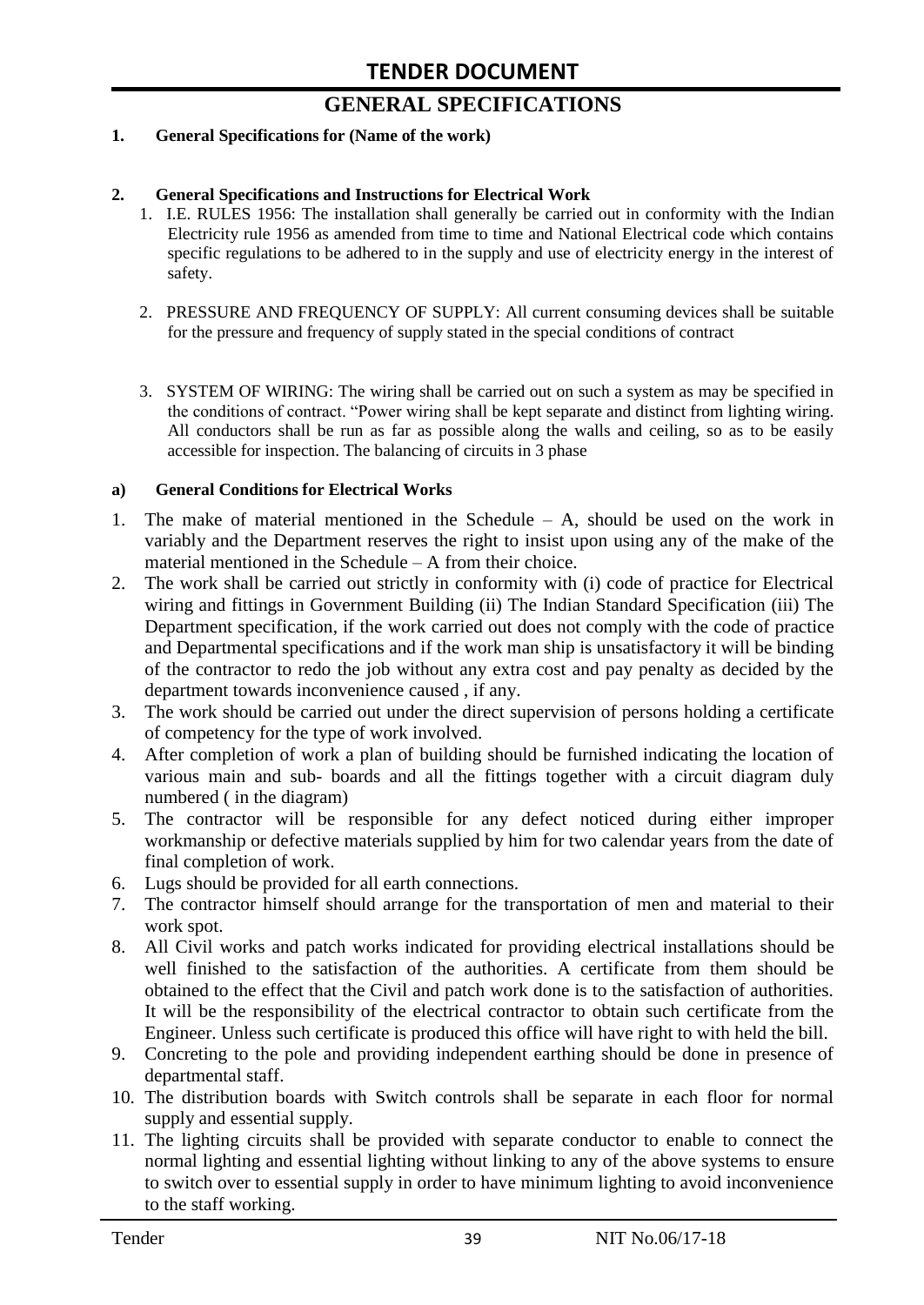- 12. The control for the luminaire to be provided in the hall for both to be connected to the normal supply and essential supply shall be separate and away from the each system.
- 13. For the points to be connected to essential supply, a separate conduit system is to be laid as enumerated in the above conditions includes circuit main of any system.
- 14. The locations for the D. B"s and Switch controls for essential supply will be decided during the course of execution where the circuit conduit way have to be terminated.
- 15. The tenderer / agency is bound to supply the materials prescribed in Schedule A and no change of specification and make will be entertained. The tenderer has to survey the market regarding availability of the materials for specified item brand / specified make in schedule – A of the tender schedules before tendering for the work. In case of Discrepancy Final Decision will be taken by the tender accepting authority.
- 16. The tenderer has to furnish the copy of the relevant test certificates /delivery challan against the materials supplied in support of genuine electrical materials.
- 17. Tenderer has to furnish compliance report comprising the details of the testing of the installation duly indicating IR values and fitness before the Energisation as per IE rules and he is solely responsible after Energisation of the installation during the defect liability.
- 18. It is bounded duty of the tenderer to see that the site is taken over after issue of the work order or after signing the agreement and should commence the work without delay. Any failure in this regard will be viewed seriously and necessary penalty will be levied as per agreement conditions.
- 19. The tenderer has to keep the necessary test equipment at site at his own cost for the convenience of the inspecting officers till the work is completed.

## **Drawings**

#### **1. Discrepancies**

- 1.1 In case of discrepancies between documents the following order of procedure shall apply:-
- 1.1.1 Between the written description of written dimensions in the drawings and the corresponding one in the specifications, the latter shall apply.
- 1.1.2 Figured dimensions shall supersede scaled dimensions. The drawings on a larger scale shall take precedence over those on a smaller scale.
- 1.1.3 Drawings issued as construction drawings from time to time shall supersede tender drawings and also the correspondence drawings previously issued.
- Note: The contractor should not execute any component of work without obtaining the working drawings. Any work done without drawings shall be at the contractor"s responsibility only. Acceptance for such work will be at the discretion of the Incharge.

#### **2.0 SECRECY CLAUSE**

The drawings and specifications made available to the tenderer shall exclusively be used on the work and they are retained from passing on each plan to any unauthorized hand either in parts or in full under the provisions of Section-3 and 5 of the official secrets Act 1923. Any violation in this regard will entail suitable action under appropriate clause or official secret Act 1923.

- 3. The Drawings enclosed to the tender are as follows:
	- a. Site plan and Building Plan **(as per page No.).**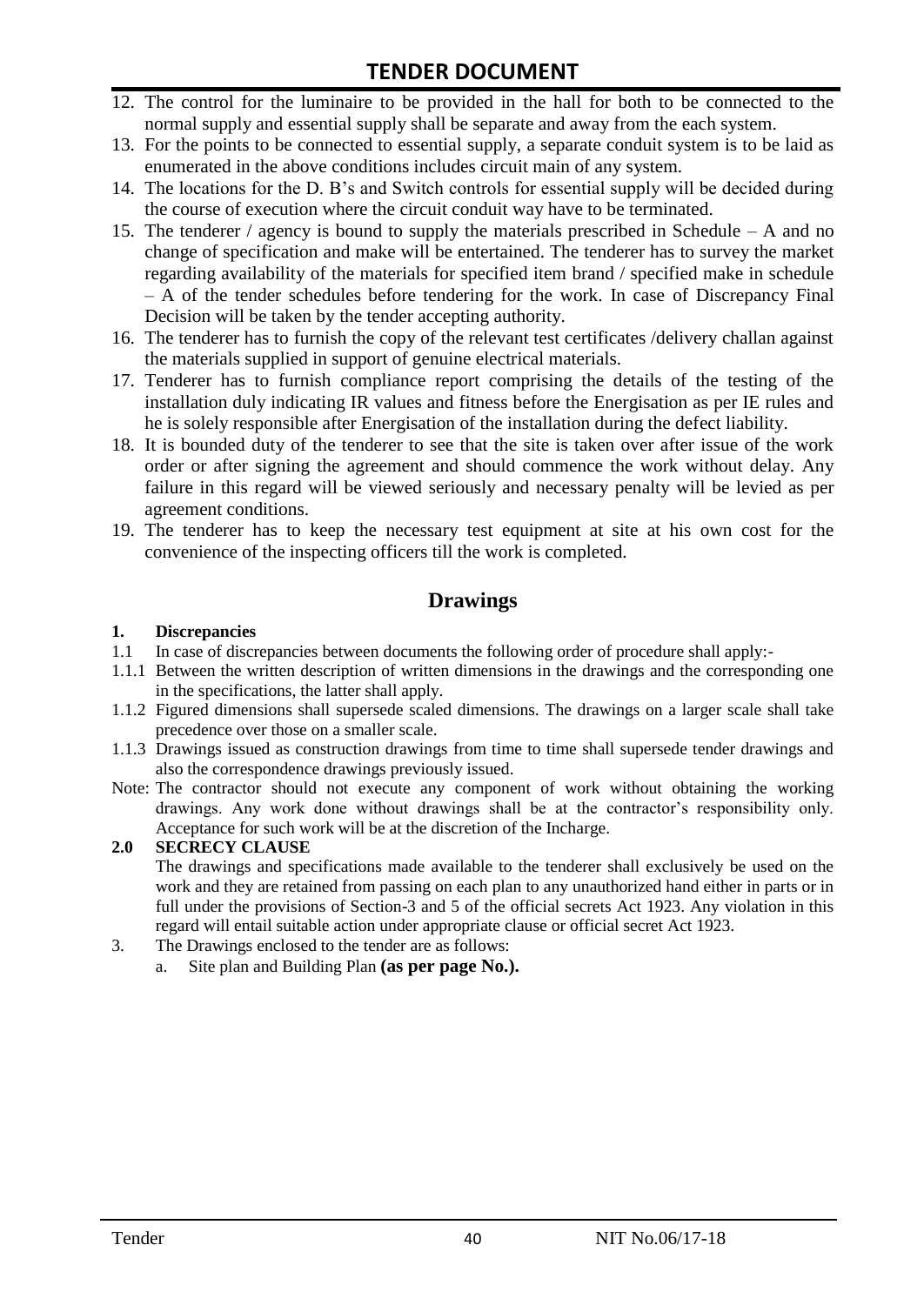### **BILL OF QUANTITIES**

#### **Name of work: Construction of Spillway with inward slope 10m x 4m, outward slope 10m x 4m, top of spillway 10m x 2.5m at Moti lake of Motihari (East Champaran). PREAMBLE**

- 1. The Bill of Quantities shall be read in conjunction with the instructions to Tenderers, General and Special conditions of Contract Technical Specifications and Drawings.
- 2. The quantities given in the Bill of Quantities are estimated and provisional and are given to provide common basis for tendering. The quantities here given are those upon which the lumpsum tender cost of the work is based but they are subject to alterations, omissions, deductions or additions as provided for in the conditions of this contract and do not necessarily show the actual quantities of work to be done. The basis of payment will be actual quantities of work ordered and carried out as measured by the Contractor and verified by the Engineer and valued at the estimate rate plus or Bill of Quantities where applicable, and otherwise at such rates and prices as the Incharge may fix within the terms of Contract.
- 3. The estimate rates in the Bill of Quantities shall, except in so-far as it is otherwise provided under the Contract include cost of all constructional material, labour, machinery, transportation, erection, maintenance, profit, taxes and duties together with all general risks, liabilities and obligations set out or implied in the Contract.
- 4. The plans enclosed with the tender are liable to be altered during execution of work as per necessity of site conditions. The Tender rate quoted by the tenderer shall hold good for execution of work even with altered plans.
- 5. The whole cost of complying with the provisions of the Contract shall be included in the estimated rates for items provided in the Bill of Quantities and where no items are provided in the Bill of Quantities, their cost shall be deemed to be distributed among the estimate rates entered for the related items of work.
- 6. General directions and descriptions of work and materials are not necessarily repeated nor summarised in the Bill of Quantities. References to the relevant sections of the Contract documentation shall be made before entering estimate rate against each item in the Bill of Quantities.
- 7. The method of measurements of completed work for payment shall be in accordance with the relevant B.I.S. Codes.
- 8. All items of work are to be executed as per the drawings / specifications supplied with the contract documents. If there is any contradiction between the drawings and the text of the specifications, the

later shall prevail.

- 9. The Tenderer should inspect and select the quarries of his choice before he quotes the tender rate in the Schedule of Bill of Quantities and satisfy himself about the availability of required quantum of materials.
- 10. Diversion drains should be excavated before completion of the embankments and the useful soils should be used in the nearby embankments.
- 11. The actual mix proportion by weight to be adopted during execution will be got designed in the laboratories to suit the grade of concrete and mortar to be used. It will be the responsibility of the contractor to manufacture concrete and mortar of required strength.
- 12. The quantum of measurement for all items of earthwork involving conveyance manually or by machinery shall be as assessed by level measurement. The measurements for the embankment will be for the consolidated banks only.
- 13. Wherever bailing out of water is involved either for excavation or for foundations or for constructions, the rate quoted shall take into account the dewatering charges necessary. No separate payment will be made for dewatering.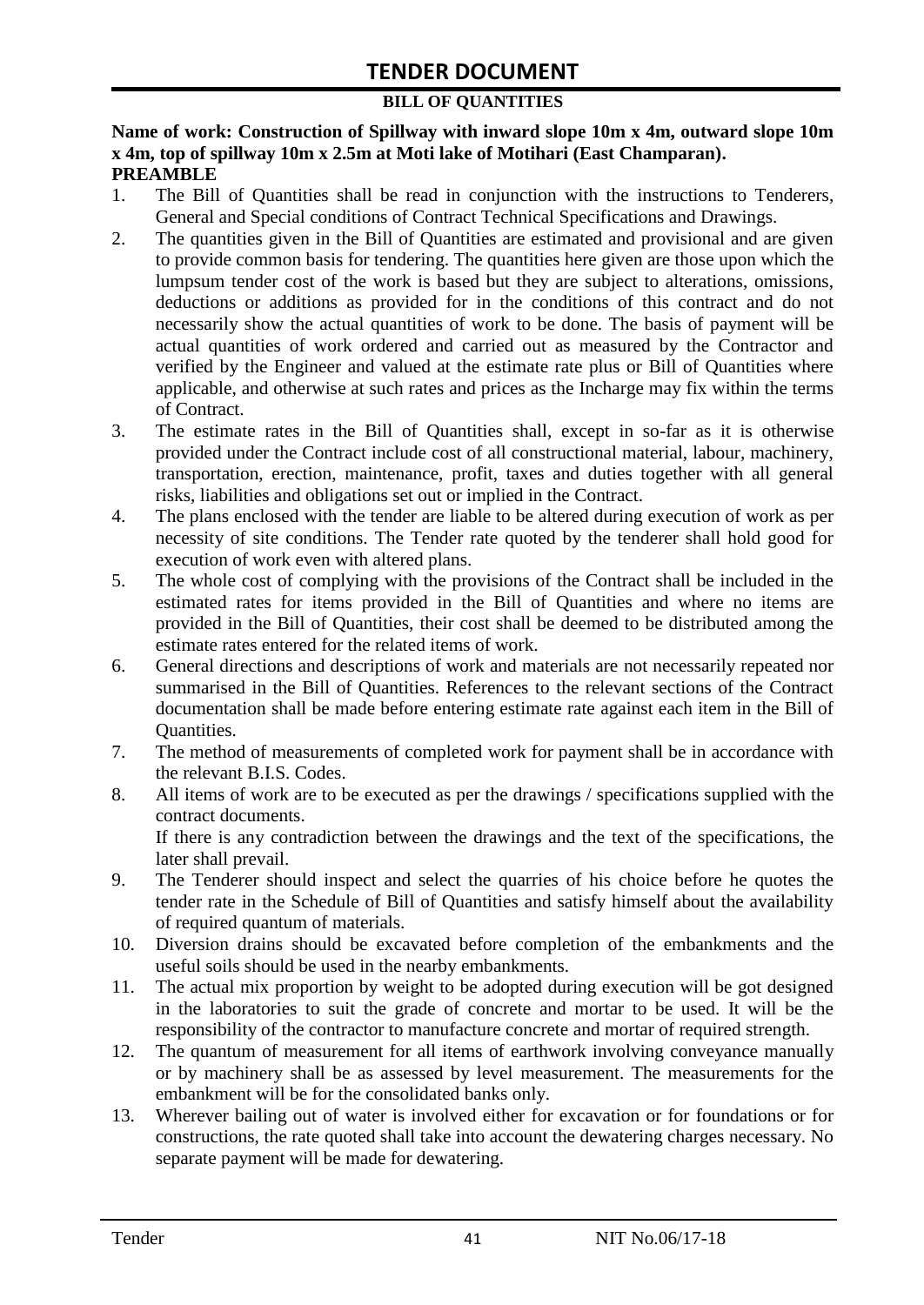- 14. Wherever embankment work is involved, useful soils approved by the Incharge from the cutting reaches and diversion drains shall be taken and used for forming nearby embankments soils used for constructions will be at free of cost.
- 15. The quoted tender rates shall also include the work of any kind necessary for the due and satisfactory construction, completion and maintenance of the works according to the drawings and these specifications and further drawings and orders that may be issued by the Incharge from time to time. The quoted tender rate shall include compliance by the Contractor with all the general conditions of contract, whether specifically mentioned or not in the various clauses of these specifications, all materials, machinery, plant, equipment, tools, fuel, water, strutting, timbering, transport, offices, stores, workshop staff, labour and the provision of proper and sufficient protective works, diversions, temporary fencing and lighting. It shall also include safety of workers, first aid equipments suitable accommodation for the staff and workmen, with adequate sanitary arrangements, the effecting and maintenance of all insurances, the payment of all wages, salaries, fees, royalties / Taxes, duties or other charges arising out of the execution of works and the regular clearance of rubbish, reinstatement and clearing-up of the site as may be required on completion of works safety of the public and protection of the works and adjoining land. The work of Building in quality control / assurance shall be deemed to be covered in the quoted rate.
- 16. The Contractor shall ensure that, the quoted tender r a t e shall cover all stages of work such as setting out, selection of materials, selection of construction methods, selection of equipment and plant, deployment of personnel and supervisory staff, quality control testing etc. The work quality assurance shall be deemed to be covered in the tender rate.
- 17. a) The special attention of the tenderer is drawn to the conditions in the tender notices and the Standard preliminary specifications containing therein. These preliminary specifications shall apply to the agreement to be entered into between the contractor and the ICAR-RCER and shall form an in-separable condition of the contract along with the estimate. All these documents taken together shall be deemed to form one contract and shall be complimentary to another.

b) The tenderer shall examine, closely the BIS also the standard preliminary specifications contained therein and sign the Incharge office copy of the BIS and its addenda volume in token of such study before submitting his overall tender rate which shall be for finished work in-situ. He shall also carefully study the drawings and additional specifications and all the documents, which form part of the agreement to be entered into by the successful tenderer.

- 18. The tenderers attention is directed to requirements for materials conforming to the Bureau of Indian Standards specifications etc., shall be used on the work and the tenderers shall quote his overall tender rate accordingly.
- 19. The tenderer has to do his own testing of materials and satisfy himself that they conform to the specifications of respective I.S.I. Codes before tendering.
- 20. The contractor shall himself procure the required construction materials of approved quality including the earth for formation of embankment and water from quarries / sources of his choice. All such quarries / sources of materials required for the work shall be got approved by the Incharge in writing well before their use of the work.
- 21. The contractor shall himself procure the steel, cement, Bitumen, Blasting materials, sand, metal, soils, etc., and such other materials required for the work well in advance. The contractor has to bear the cost of materials for conveyance. The department will not take any responsibility for fluctuations in market in cost of the materials, transportation and for loss of materials etc.
- 22. Inspection of site and quarries by the tenderer: Every tenderer is expected before quoting his overall tender rate, to inspect the site of proposed work. He should also inspect the quarries and satisfy himself about the quality, and availability of materials. The best class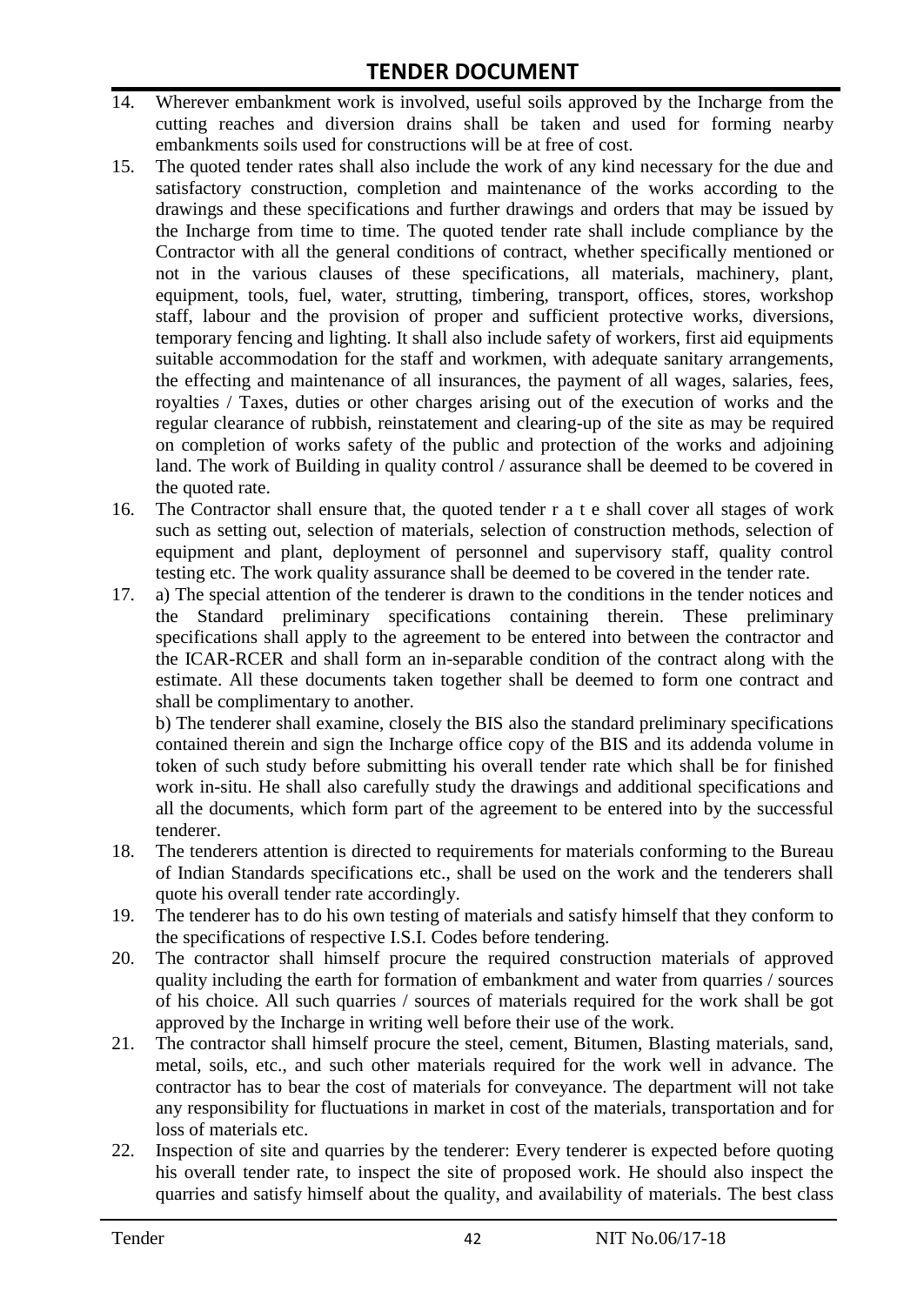of materials to be obtained from quarries, or other sources shall be used on the work. In every case the materials must comply with the relevant standard specifications. Samples of materials as called for in the standard specifications or in this tender notice, or as required by the, in any case, shall be submitted for the "s approval before the supply to site of work is begun.

- 23. The tenderer"s particular attention is drawn to the sections and clauses in the BIS/CPWD specification dealing with
	- a) Test, inspection and rejection of defective materials and work.
	- b) Carriage
	- c) Construction plant
	- d) Water and lighting
	- e) Cleaning up during the progress and for delivery.
	- f) Accidents
	- g) Delays
	- h) Particulars of payments.

The contractor should closely peruse all the specification clauses, which govern the overall tender rate he is tendering.

- 24. The defect liability period of contract in terms of GO Ms No: 8, T(R&B)Dept.dated: 8.1.2003 is twenty four months.
- 25. The estimate rates for items shown in the Schedule "A" include all construction materials. No escalation in rates will be paid unless specified in the tender document. The tenderer has to quote an overall tender rate considering all the aspects of the tender to complete the finished item of work as per the B.I.S. specifications, the special specifications appended, Drawings etc.
- 26. If there is any contradiction between UE / and B.I.S. specifications, listed and detailed technical specifications, the latter shall prevail.
- 27. In case of a job for which specifications are not available with the Schedule or in B.I.S. code and are required to be prescribed, such work shall be carried out in accordance with the written instructions of the Incharge.
- 28. The contractor should use the excavated useful soils and stone for construction purpose. Soils used for construction either for homogeneous section in hearting or in casing zone based on the suitability will be at free of cost and the cost of stone used for construction purpose will be recovered from the contractor's bill.

The contractor should quote his tender rate keeping in view of the above aspects.

- 29. Additions and alternations by the Tenderer in the Schedule of quantities will disqualify the tender.
- 30. In the case of discrepancies between the written description of the item in the Schedule "A" and the detailed description in the specification of the same item, the latter shall be adopted.
- 31. The Unit rates noted below are those governing payment of extras or deductions for omissions according to the conditions or the contract as set-forth in the preliminary specifications of the Indian standard specifications and other conditions of specification of this contract.
- 32. It is to be expressly understood that the measured work is to be taken according to the actual quantities when in place and finished according to the drawings or as may be ordered from time to time by the and the cost calculated by measurement or weight at their respective rates without any additional charge for any necessary or contingent works connected works connected herewith. The rate quoted are for works in situ and complete in every respect.
- 33. For all items of work in excess of the quantities indicated the rates payable for such excess quantities will be tendered rates.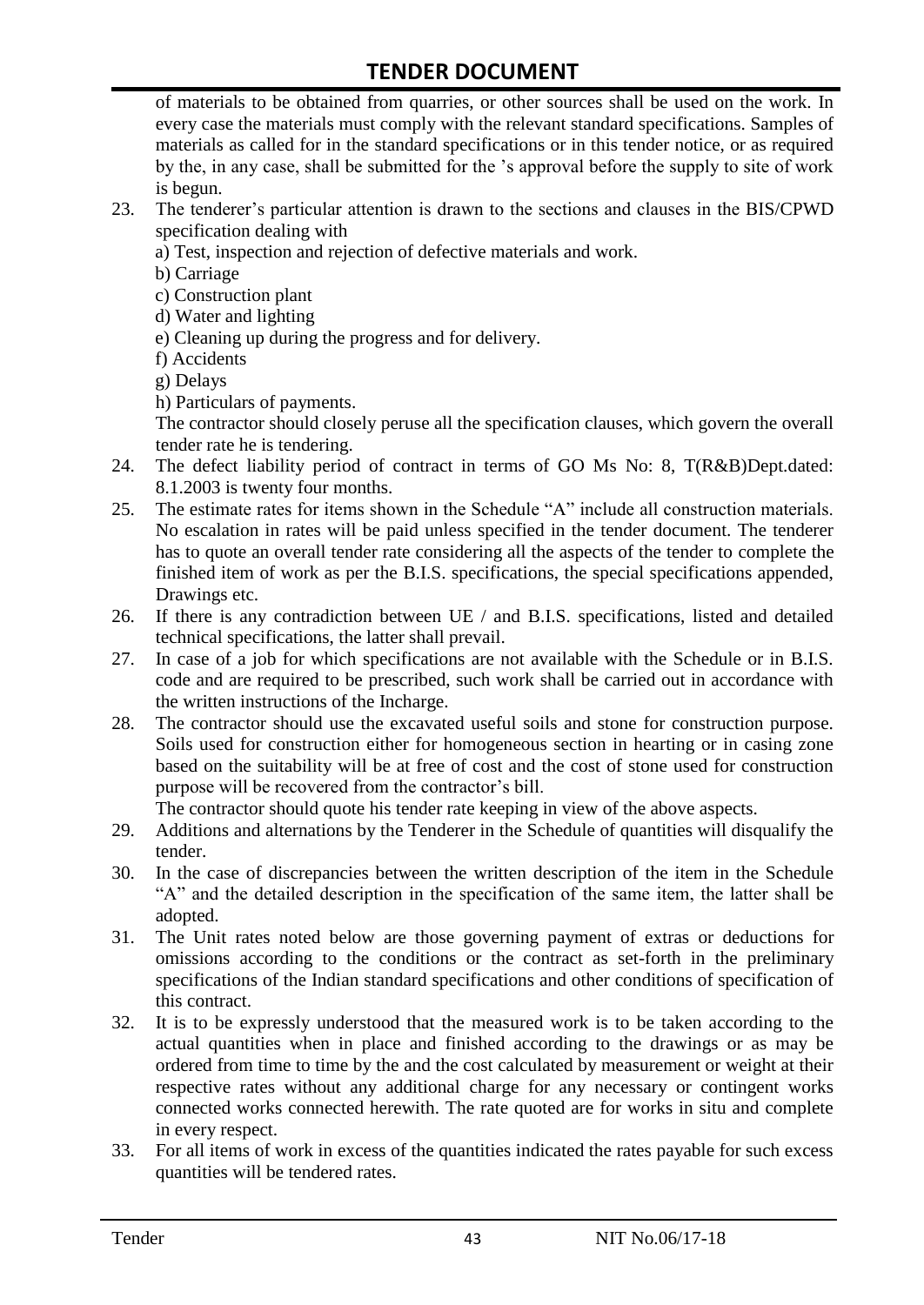- 34. For all items of work, intermediate payment will be made provisionally as per relevant clause. Full-accepted agreement rates will be paid only after all the items of works are completed.
- 35. The contractor is bound to execute all supplemental works that are found essential incidental and inevitable during execution of main work.
- 36. The payment of rates for supplement items of work will be regulated as under.

Supplemental items directly deductible from similar items in the original agreement.

The rates shall be derived by adding to or subtracting from the agreement rate of such similar item the cost of the difference in the quantity of materials labour between the new items and similar items in the agreement worked out with reference to the schedule of rates adopted in the sanctioned estimate with which the tenders are compared.

a) Similar items but the rates of which cannot be directly deducted from the original agreement.

b) Purely new items which do not correspond to any item in the agreement.

The rate of all such items shall be overall tender rate.

#### **37. ENTRUSTMENT OF ADDITIONAL ITEMS.**

- a) Where ever additional items not contingent on the main work and outside the scope of original agreement are to be entrusted to the original contractor dispensing with tenders and if the value of such items exceeds the limits upto which the officer is empowered to entrust works initially to contractor without calling for tenders approval of next higher authority shall be obtained. Entrustment of all such items on nomination shall be rates not exceeding the estimate rates.
- b) Entrustment of supplement items contingent on the main work will be authorised by the officers upto the monetary limits upto which they themselves are competent to accept items in the original agreement so long as the total amounts upto which they are competent to accept in an original agreement rates for such items shall be worked in accordance with the procedure prescribed by CPWD.
- c) Entrustment of either the additional supplemental items shall be further subject to the provisions under CPWD Code viz., the items shall not be ordered by an officer on his own responsibility if the revised estimate or deviation statement providing for the same requires the sanction of higher authority.
- Note:It may be noted that the term estimate rate used above means the rate in the sanctioned estimate with which the tender"s compared or if no such rate is available in the estimate the rate derived will be with reference to the schedule of rates adopted in the sanctioned estimate with which tenders are compared.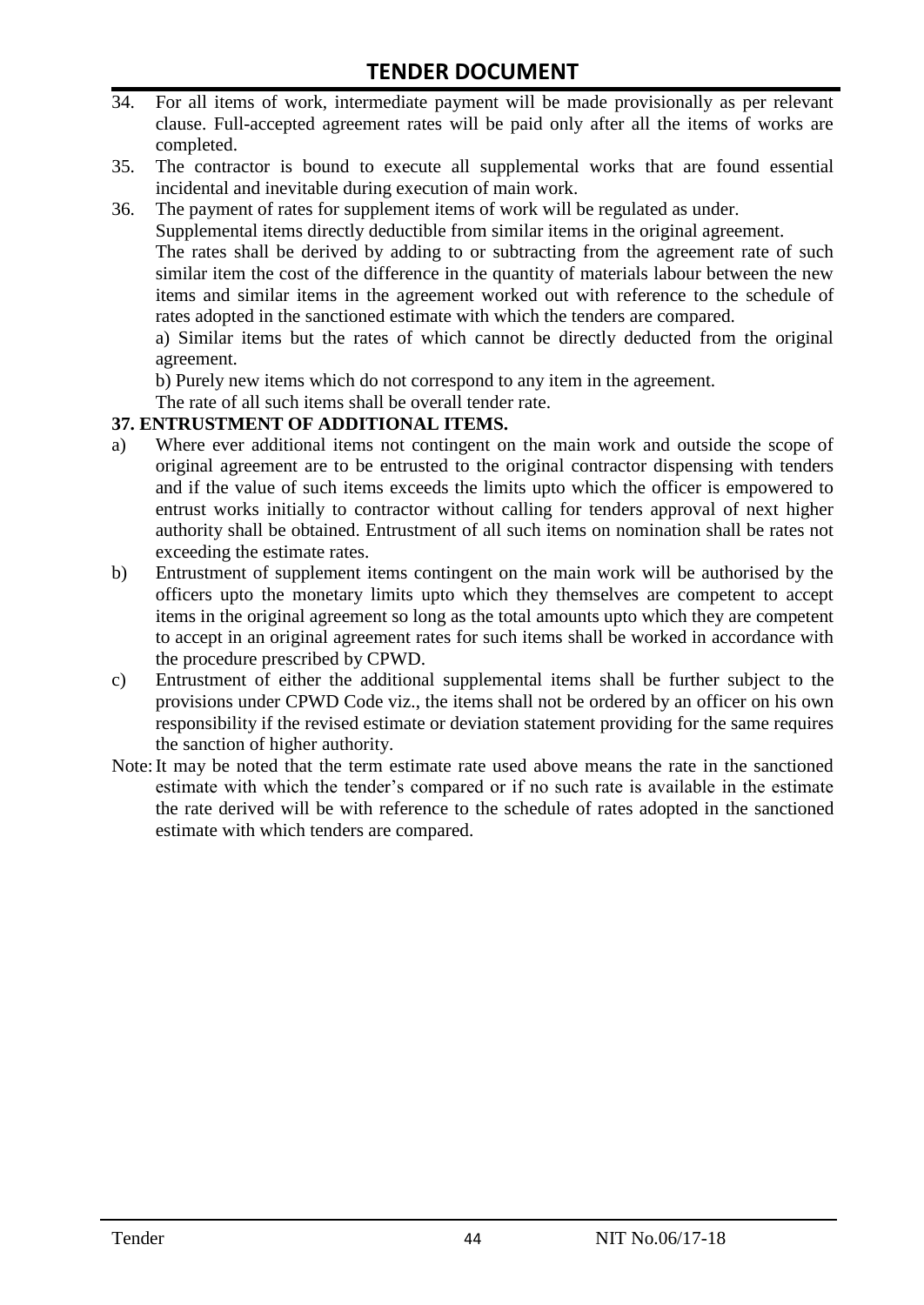# **Schedule - A Price Schedule & Bill of Quantities**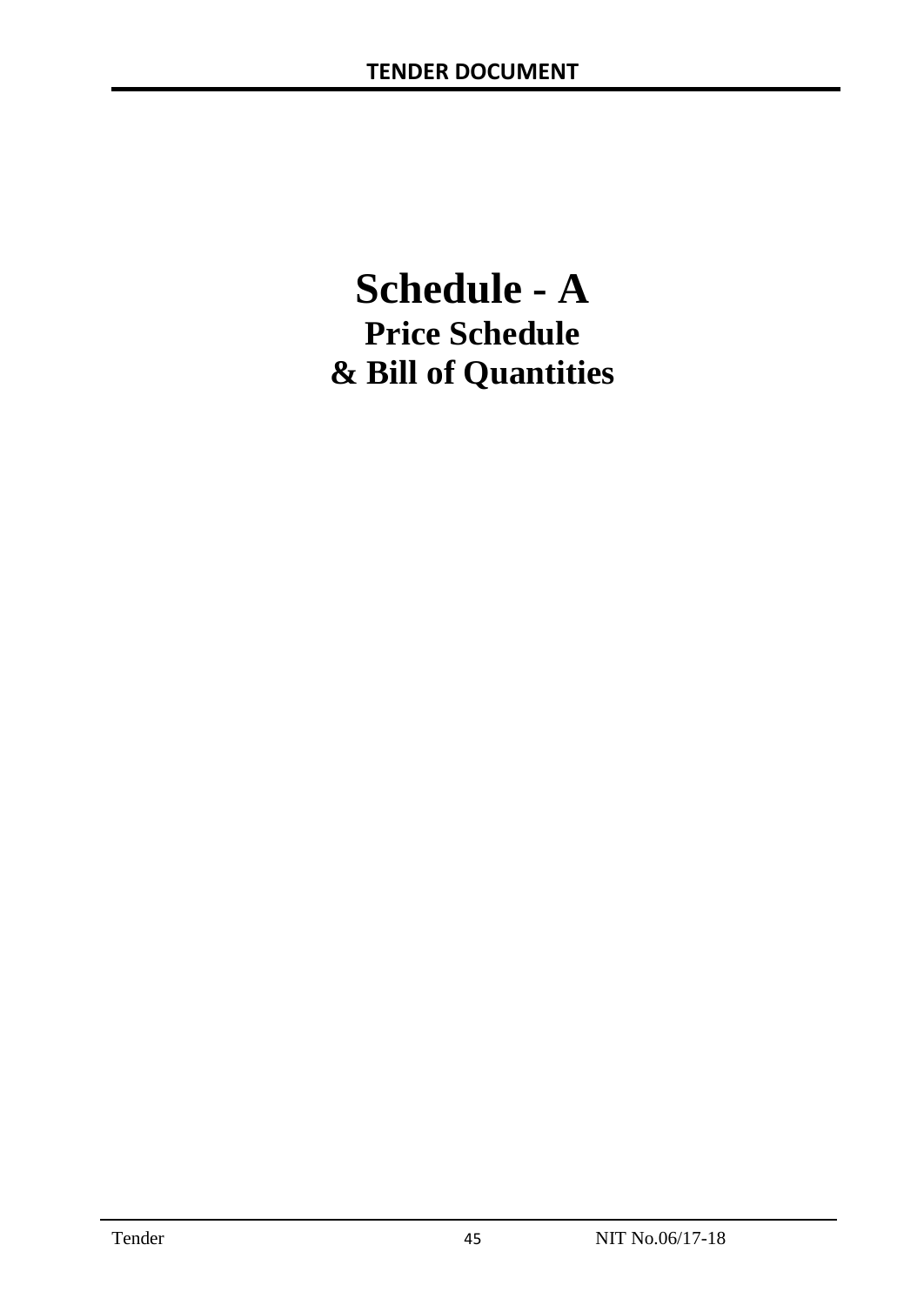#### **PRICE SCHEDULE OF CONTRACT**

Date : ………………

To, Director, ICAR-RCER, ICAR Parisar, Patna-14 Sir,

I/We do hereby tender and if this tender is accepted, undertake to execute the following work viz **Construction of Spillway with inward slope 10m x 4m, outward slope 10m x 4m, top of spillway 10m x 2.5m at Moti lake of Motihari (East Champaran)** as per the specifications, drawings and such other data furnished.

I/We have studied the scope of work, including item wise specifications, with unit rates and agree to execute the work, when the lump sum payment under the terms of the agreement is varied by payment on measurement quantities. I/We certify that I/We have inspected the site of the work before quoting my rate excess or less on ECV, I/We have satisfied about the quality, availability and transport facilities for all the materials.

I/We undertake to execute the work indicated in price schedules of this tender at the rates quoted below:

| Package   Description | Price   | Price      |
|-----------------------|---------|------------|
| of package            | In Rs.) | (In Words) |
| Civil Works           |         |            |

I/We hereby distinctly and expressly, declare that the rates quoted by us is inclusive of all taxes and duties, prevailing at the time of execution of work. Further, I/We declare that I/We will not claim any price escalation or extra compensation on this account.

I/We agreed to keep the offer in this tender valid for a period of 6 (Six) Months mentioned in Tender Notice and not to modify the whole or any part of it for any reason within above period. If the tender is withdrawn by me / us for any reasons whatsoever, the earnest money deposit (EMD) paid by me / us will be forfeited to the Government.

IF MY / OUR tender is not accepted the sum shall be returned to me/us on application when intimation is sent to me/us of rejection or at the expiration of three months from last date of receipt of this tender, whichever is earlier. If my/our tender is accepted the earnest money shall be retained by the Government as security for the due fulfilment of this contract. If upon written intimation to me/us by the Office, I/We fail to attend the said office on the date herein fixed or if upon intimation being given to me/us or acceptance of my/our tender, and if I/We fail to make the additional security deposit or to enter into the required agreement as defined in the tender notice, then I/We agree the forfeiture of the earnest money. Any notice required to be served on me/us here under shall be sufficiently served on me/us if delivered to me/us hereunder shall be sufficiently served on me/us if delivered to me/us personally or forwarded to me/us by post to (registered or ordinary) or left at my/our address given herein. Such notice shall if sent by post be deemed to have been served on me/us at the time when in due course of post it would be delivered at the address to which it is sent.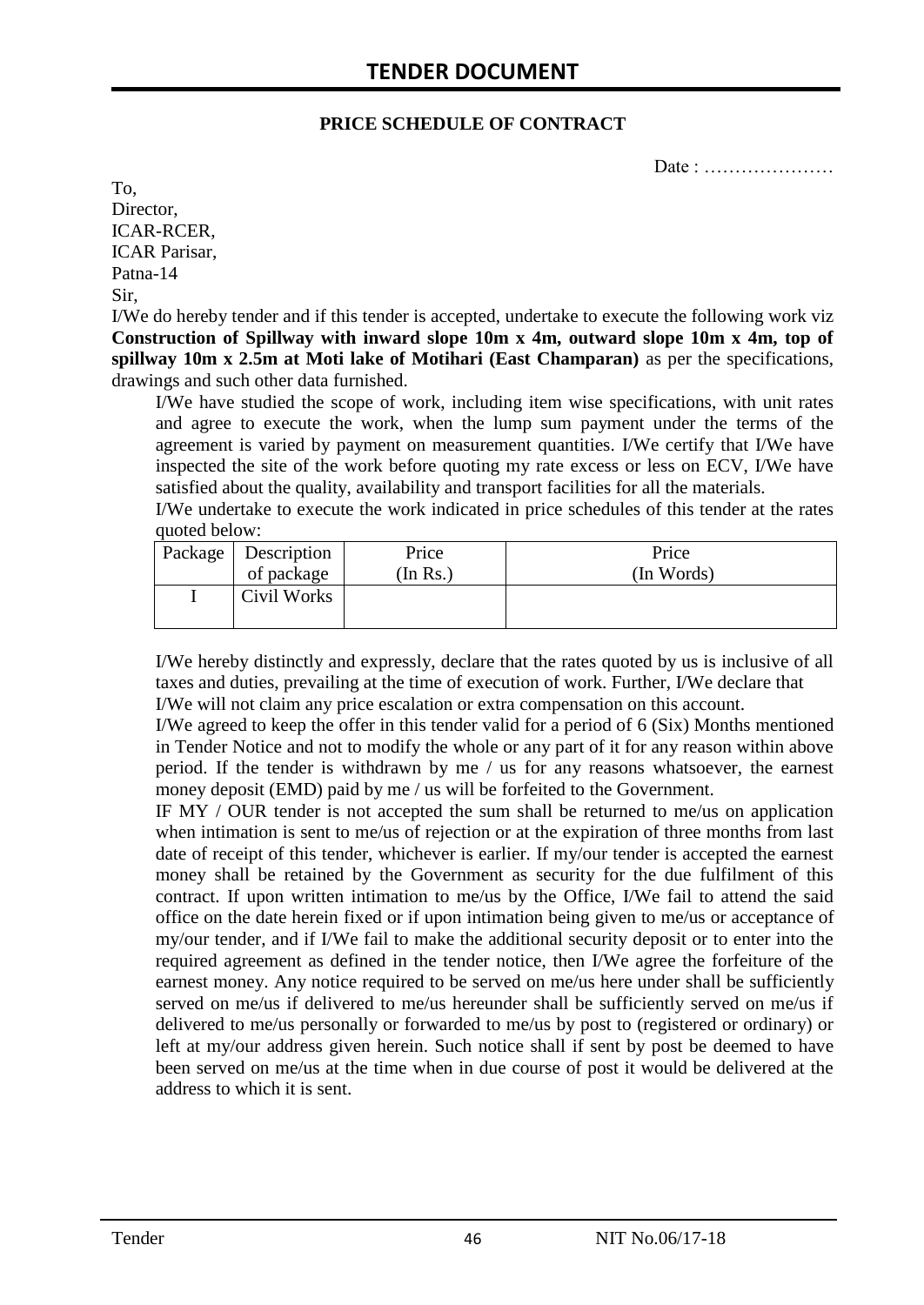I/WE fully understand that the written agreement to be entered into between me/us and Government shall be the foundation of the rights of the both the parties and the contract shall not be deemed to be complete until the agreement has first been signed by me/us and then by the proper officer authorised to enter into contract on behalf of Government. The bid form of the tender is duly signed by the authorized signatory of the Firm/company and sealed in presence of the following witness.

| Address of the Tenderer:                                                                  | (Signature of Tender). |
|-------------------------------------------------------------------------------------------|------------------------|
|                                                                                           |                        |
|                                                                                           |                        |
|                                                                                           |                        |
| $(Fax No: \dots \dots \dots \dots \dots \dots \dots \dots \dots \dots \dots \dots \dots)$ |                        |
|                                                                                           |                        |

#### WITNESS:

| ⌒ |  |
|---|--|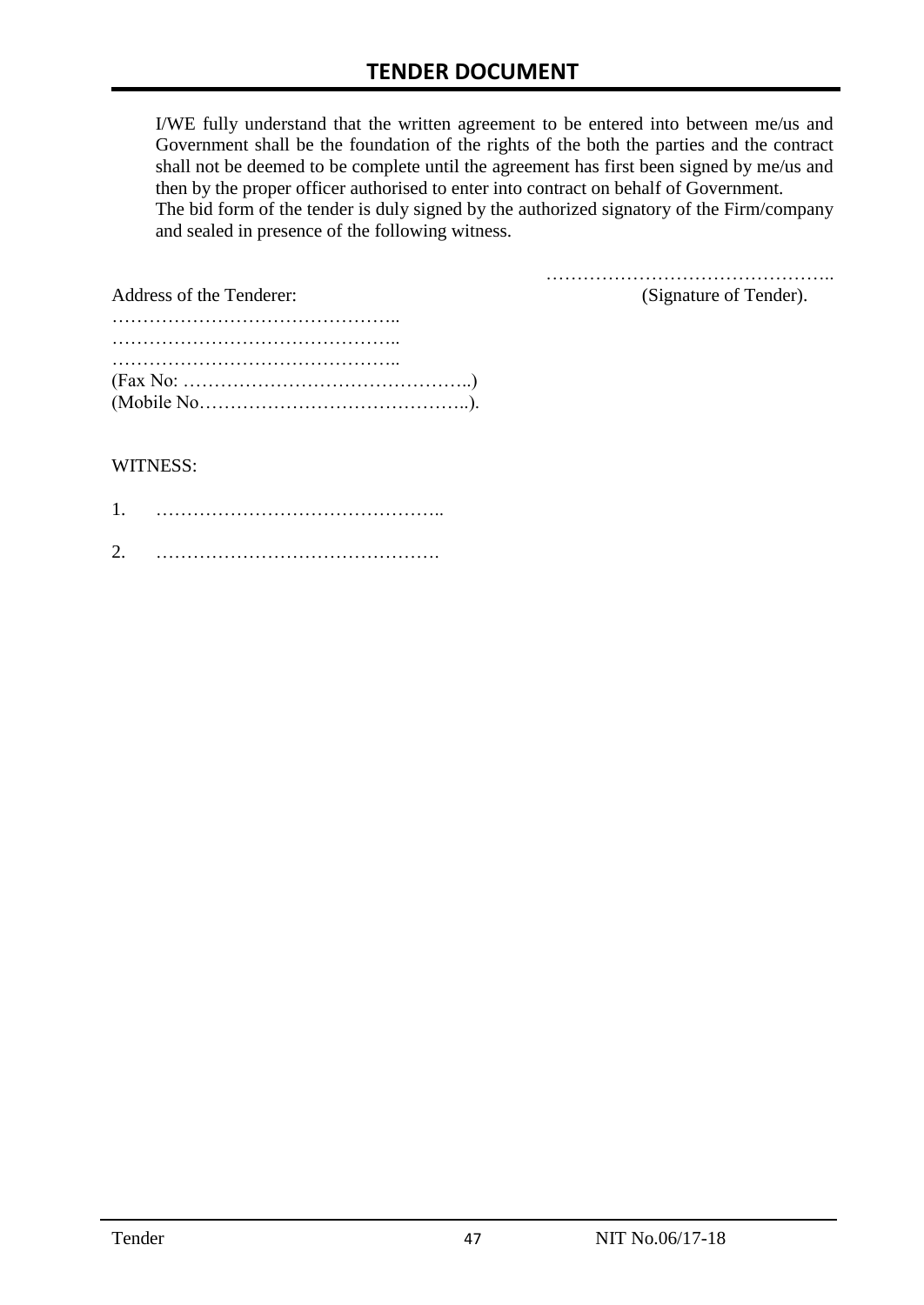### **PRICE SUMMARY**

**Name of the work: Construction of Spillway with inward slope 10m x 4m, outward slope 10m x 4m, top of spillway 10m x 2.5m at Moti lake of Motihari (East Champaran)**

PACK-I : CIVIL & ALLIED WORKS: AMOUNT. (Rs).

1 Civil Works.

GRAND TOTAL FOR PROJECT (INCL.TAXES)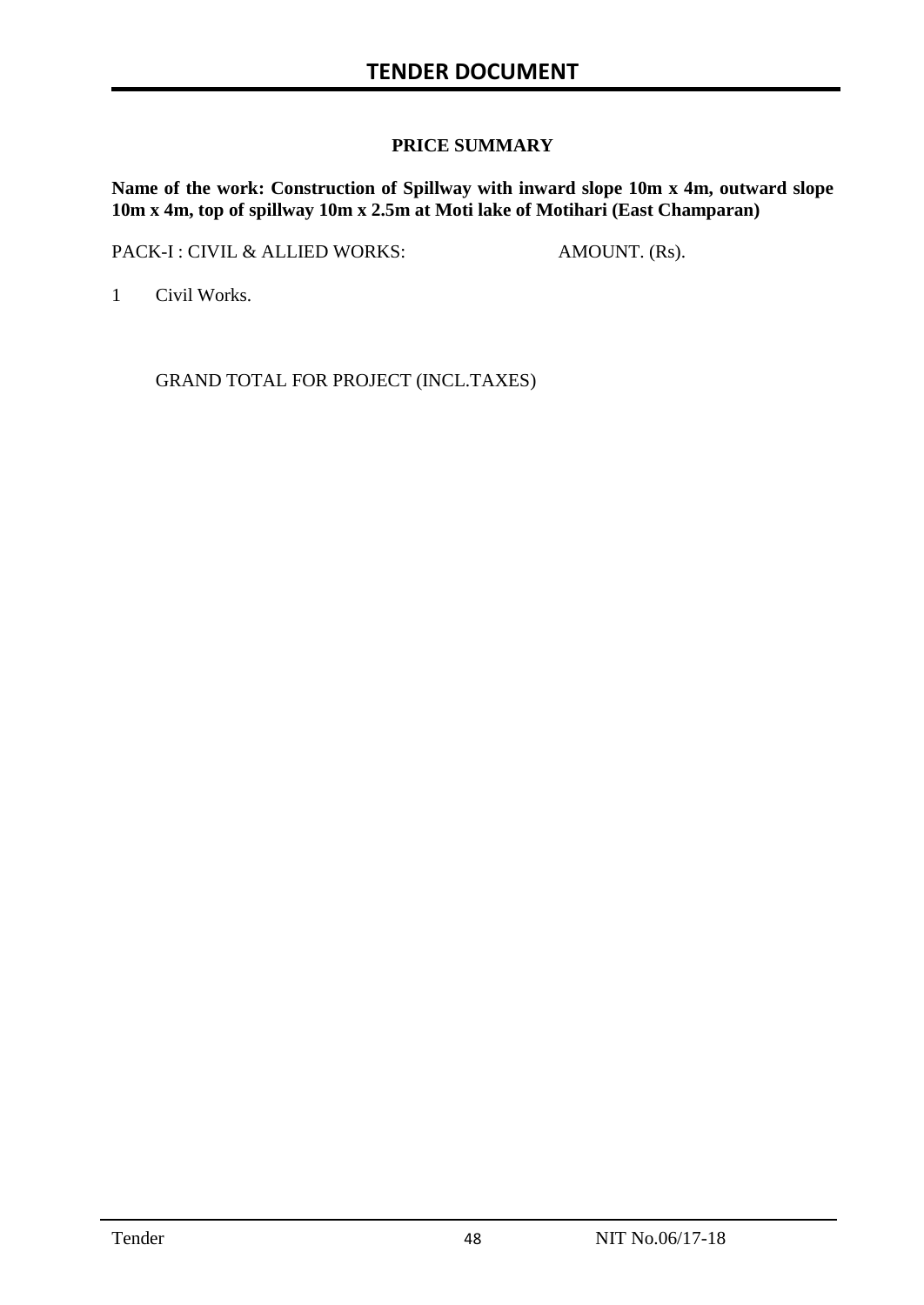**Price Schedule for: Construction of Spillway with inward slope 10m x 4m, outward slope 10m x 4m, top of spillway 10m x 2.5m at Moti lake of Motihari (East Champaran)**

Name of Work:- **Construction of Spillway with inward slope 10m x 4m, outward slope 10m x 4m, top of spillway 10m x 2.5m at Moti lake of Motihari (East Champaran)**

| Sl.<br>N <sub>0</sub> | <b>Description of item</b>                                                                                                                                                                             | <b>Qty</b> | Unit | Rate<br>/per<br>Unit | <b>Amount</b><br>(in Rs.) |  |
|-----------------------|--------------------------------------------------------------------------------------------------------------------------------------------------------------------------------------------------------|------------|------|----------------------|---------------------------|--|
| 1                     | $\overline{2}$                                                                                                                                                                                         | 3          | 4    | 5                    | 6                         |  |
| $\overline{1}$        | Surface dressing of the ground including removing<br>vegetation and inequalities not exceeding 15 cm<br>deep and disposal of rubbish, lead upto 50 m and<br>lift upto $1.5$ m. $138$ sqm               | 138        | sqm  |                      |                           |  |
| $\overline{2}$        | Providing and laying in position cement concrete of<br>specified grade excluding the cost of centering and<br>shuttering $(1:2:4)$<br>$(5.65x10x2+2.5x10)x0.05=6.9c$ cum                               | 6.9        | cum  |                      |                           |  |
| 3                     | Welded steel wire fabric of required width having<br>rectangular mesh (10g,jali75x75mm mesh)<br>)1446.24sft>450kg                                                                                      | 450        | kg   |                      |                           |  |
| $\overline{4}$        | Providing and laying in position specified grade of<br>reinforced cement concrete, excluding the cost of<br>centering, shuttering, finishing and reinforcement -<br>$(M:20)$ 138 x0.126=17.38>17.4 cum | 17.4       | cum  |                      |                           |  |
| 5                     | Providing centering $\&$ shuttering including<br>strutting, propping etc and its removal with proper<br>alignment, I with all complete<br>${10x2+(5.65x2+2.5)2}x0.126=5.93>6.sqm$                      | 6.0        | sqm  |                      |                           |  |
| 6                     | Providing reinforcement for R.C.C work including<br>straitening, cutting, bending and binding placing in<br>position with all complete jobs. T<br>$10=79x13.8+80x10=1175kg$                            | 1175       | kg   |                      |                           |  |
|                       |                                                                                                                                                                                                        |            |      | Total (Rs.)          |                           |  |
| GST (Rs.)             |                                                                                                                                                                                                        |            |      |                      |                           |  |
|                       | <b>Grand Total (Rs.)</b>                                                                                                                                                                               |            |      |                      |                           |  |

**(Signature of Contractor/Firm with seal and date)**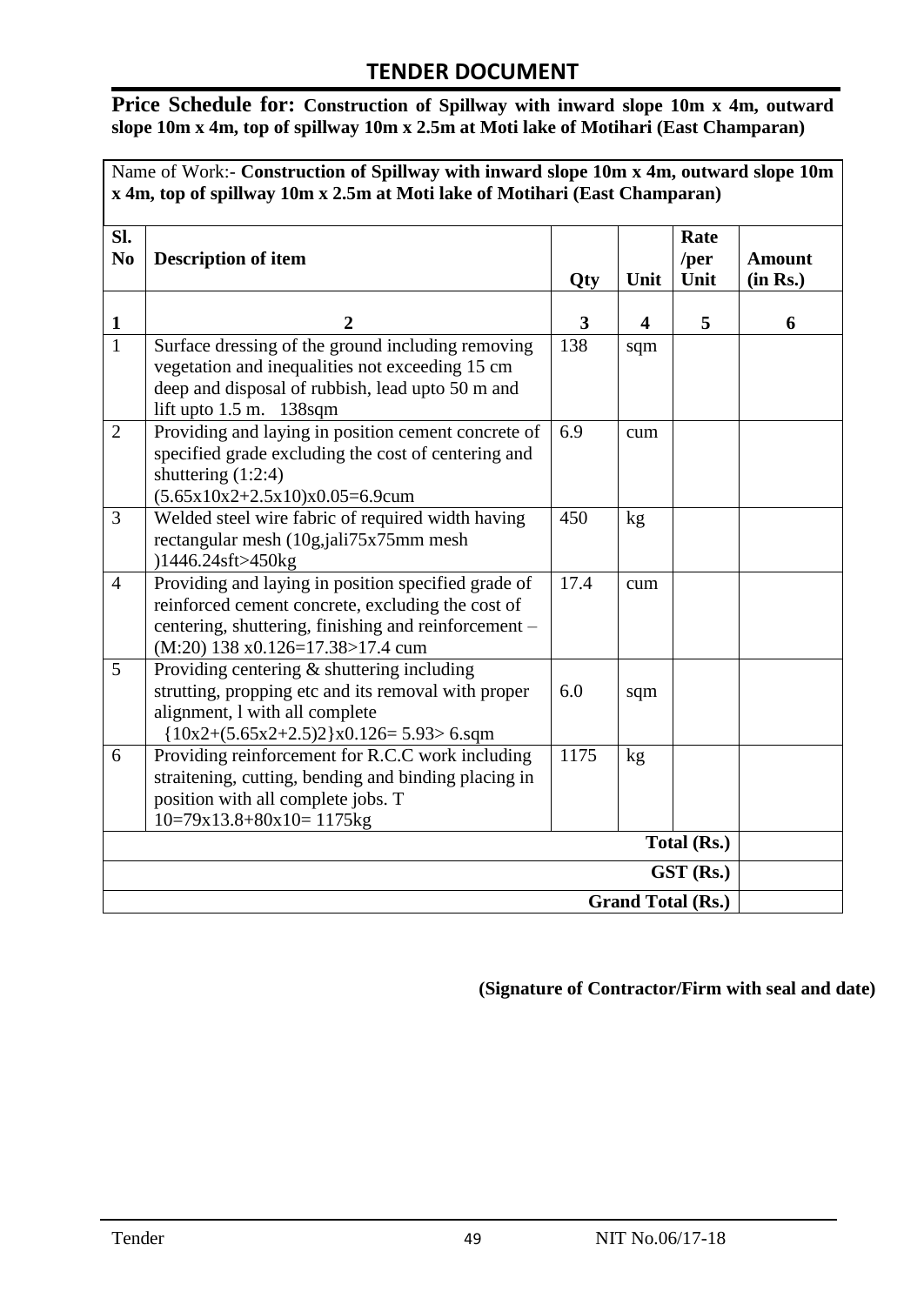#### **CONTRACT FORM**

| This Contract made the | day of                                                                                                   |
|------------------------|----------------------------------------------------------------------------------------------------------|
|                        | (Month), ____________________(Year) between the <b>Hon'ble President</b> of <b>Indian Council of</b>     |
|                        | Agricultural Research acting through the Director, ICAR Research Complex for Eastern                     |
|                        | <b>Region</b> (Indian Council of Agricultural Research), <b>Patna – 800014</b> (Bihar) (name and address |
|                        |                                                                                                          |
|                        | (name and address of contractor) (hereinafter called "the <b>Contractor</b> " of the other party).       |

WHEREAS the Employer is desirous that the Contractor executes the Work of:-

#### **1. Construction of Spillway with inward slope 10m x 4m, outward slope 10m x 4m, top of spillway 10m x 2.5m at Moti lake of Motihari (East Champaran)**

(Ref. No………………………………….) (name and identification number of contract) (hereinafter called "the **Works**") at ICAR-RCER, Patna -800014 (Bihar) and the **Employer** has accepted the Bid by the **Contractor** for the execution and completion of such works and the remedying of any defects therein, at a contract price of **Rs……………(Rupees …………………………………… only)**

#### NOW, THEREFORE, IT IS HEREBY AGREED BETWEEN THE PARTIES AS FOLLOWS:

- 1. In this Contract, words and expressions shall assume the same meanings as are respectively assigned to them in the conditions of Contract hereinafter referred to and they shall be deemed to form and be read and construed as part of this Agreement.
- 2. In consideration of the payments to be made by the Employer to the Contractor as hereinafter mentioned, the Contractor hereby covenants with the Employer to execute and complete the works and remedy the defects therein in conformity in all aspects with the provisions of the contract.
- 3. The Employer hereby covenants to pay the Contractor in consideration of the execution and completion of the works and in remedying the defects wherein the Contract Price or such other sum as may become payable under the provisions of the Contract at the times and in the manner prescribed by the Contract.
- 4. The following documents shall be deemed to form and be read and construed as part of this Contract, viz.:
	- i) Letter of Acceptance
	- ii) Notice to proceed with the works
	- iii) Contractor"s Bid
	- iv) Bidding data
	- v) General conditions of contract (including special conditions of contract)
	- vi) Specifications
	- vii) Drawings
	- viii) Bill of quantities
	- ix) Any other documents listed in the contract data as forming part of the contract